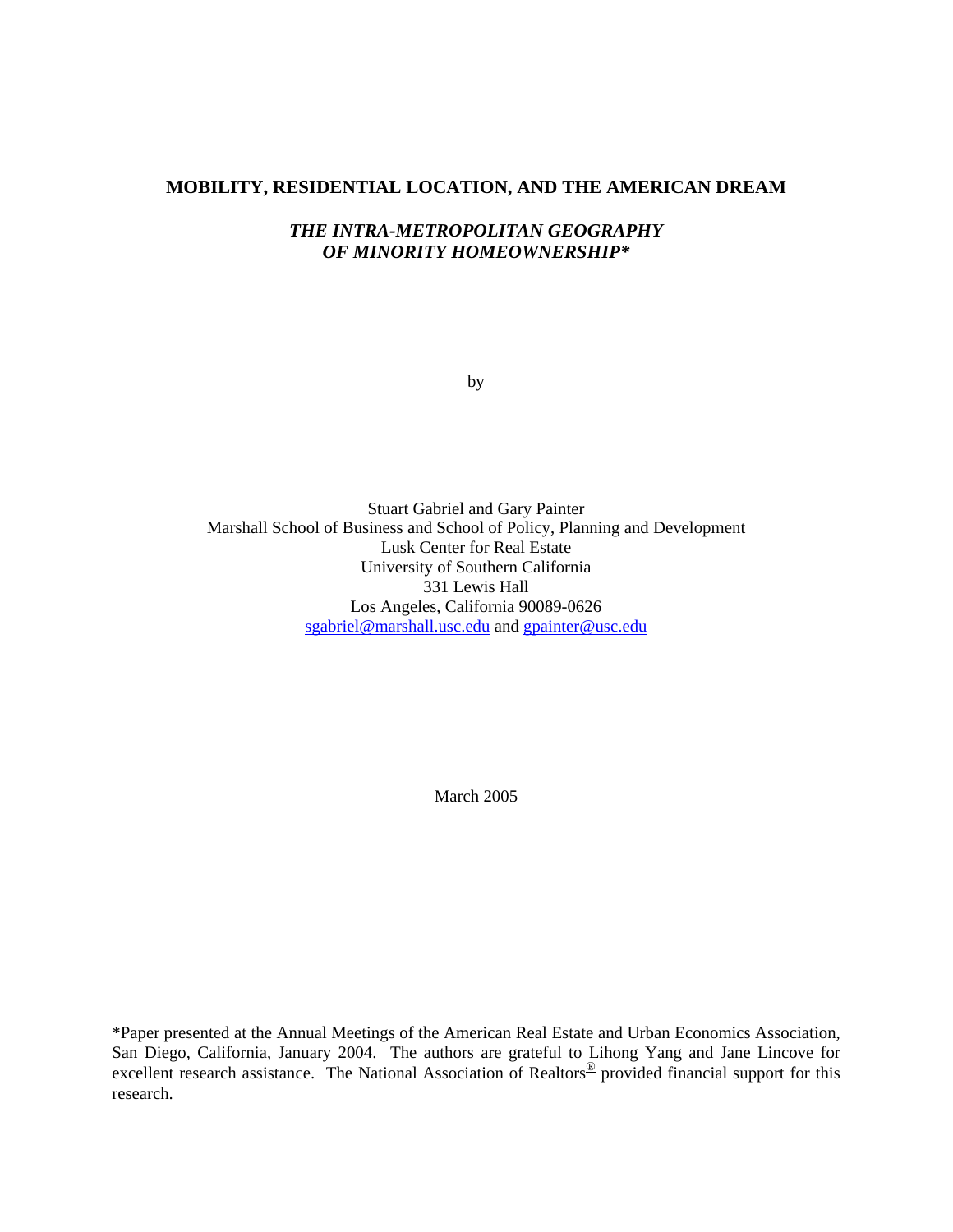#### **MOBILITY, RESIDENTIAL LOCATION, AND THE AMERICAN DREAM**

## *THE INTRA-METROPOLITAN GEOGRAPHY OF MINORITY HOMEOWNERSHIP*

#### **Abstract**

This paper explicates the intra-metropolitan geography of minority homeownership. In so doing, the analysis applies individual level Census data from the Washington D.C., Chicago, and Los Angeles metropolitan areas to estimate three-level nested logit models (NMNL) of household mobility, residential location, and homeownership tenure choice. The approach is unique to the literature and recognizes that homeownership attainment among minority and white households may vary importantly owing to their differential mobility and residential location decisions. Model simulation indicates that shocks to income can significantly elevate the homeownership attainment of minority households. However, those same simulations reveal that even in the wake of substantial improvements to the economic status of minorities, their urban settlement and homeownership patterns remain substantially more concentrated than those of whites.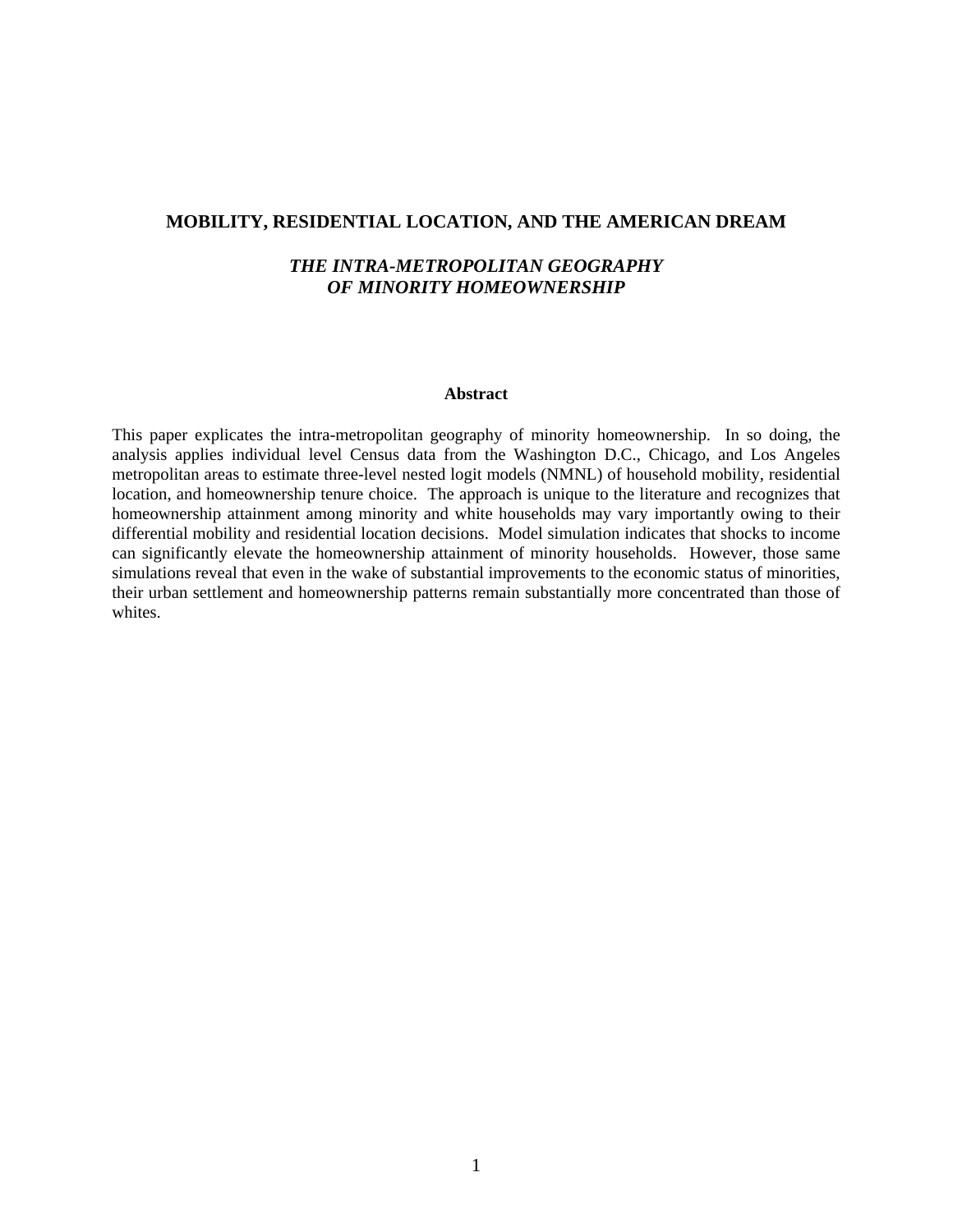### **I. INTRODUCTION**

Racial disparities in housing remain endemic to U.S. metropolitan areas. Those disparities derive from variability across groups in the preferences, endowments, and constraints that govern the household mobility, residential location, and homeownership decisions. Minority households evidence depressed rates of intra-metropolitan mobility and damped suburban location choice. Further, as is well appreciated, sizable gaps persist between whites and minorities in homeownership attainment. The differential intrametropolitan mobility patterns of white and minority households give rise to concerns regarding minority access to and consumption of location-specific amenities including neighborhood safety, educational opportunity, and environmental quality. $\frac{1}{1}$  Also, depressed levels of minority homeownership have adverse implications for wealth accrual and upward economic mobility among minority groups.

Despite widespread recognition of the linkages between household mobility, homeownership, and residential location, few studies have carefully explicated the structure, determinants, or racial variability associated with those outcomes. One strand of literature, for example, focuses exclusively on racial differentials in intra-metropolitan household location. That literature (see, for example, Kain (1968), Gabriel and Rosenthal (1989), Massey and Denton (1993), DeRango (1998)) speaks to the role of income and other socio-economic characteristics in an explanation of observed housing segregation.<sup>2</sup> While other authors, including Epple and Sieg (1999) and Bayer et al (2003), develop general equilibrium frameworks to test Tiebout sorting, those approaches largely focus on the assessment of household intra-metropolitan location choice. Not well explicated in this literature is the seemingly obvious connection between racial segregation and the geography and incidence of minority homeownership.

A related literature seeks to evaluate the determinants of sizable and persistent racial gaps in homeownership (see, for example, Gabriel and Rosenthal (2004), Painter, Gabriel, and Myers (2001),

<sup>&</sup>lt;sup>1</sup> See, for example, Haurin, Parcel, and Haurin (2002).

 $2^2$  Gabriel, Mattey, and Wascher (1995) also point to the importance of neighborhood amenities in the determination of household intra-metropolitan moves.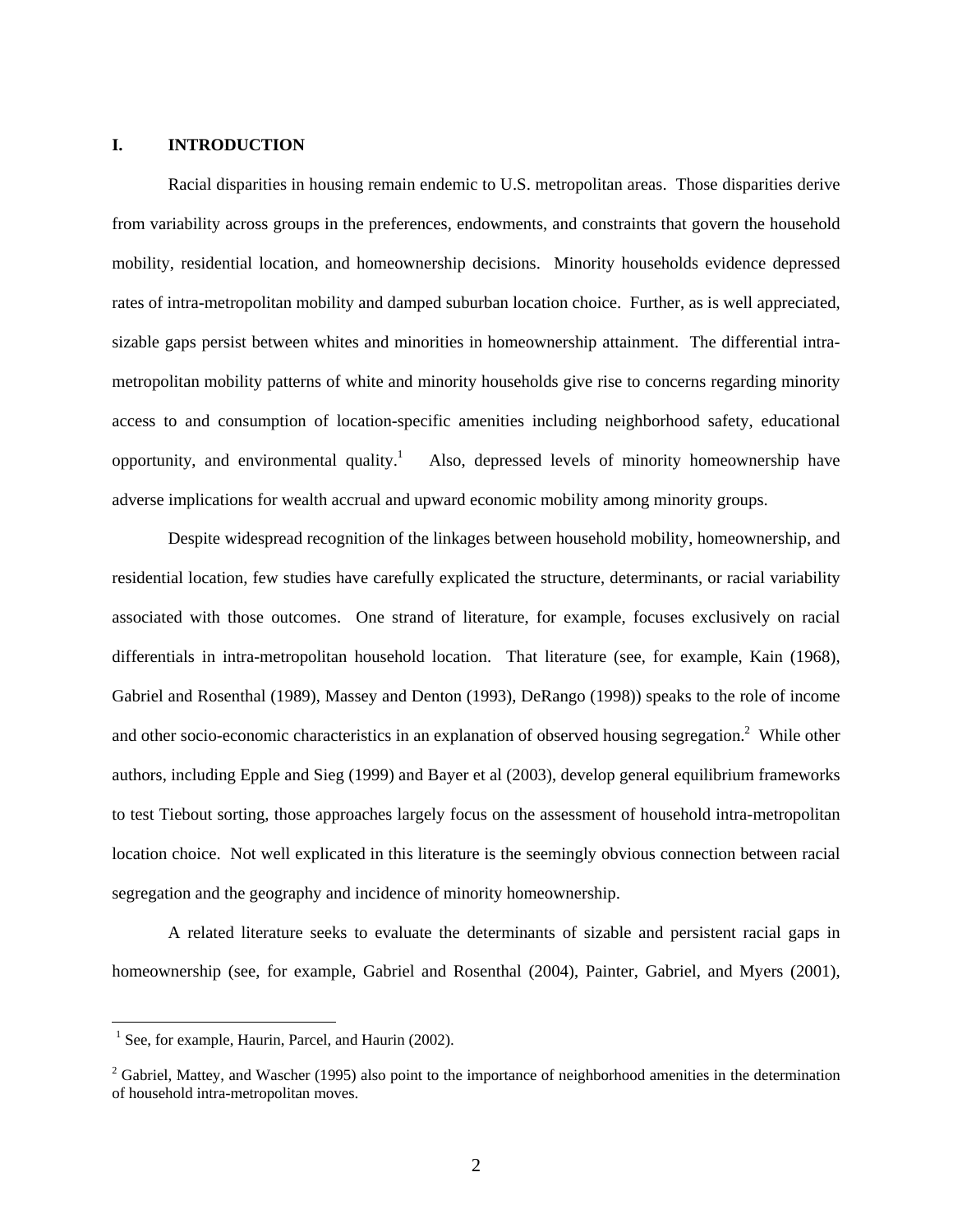Rosenthal (2001), Coulson (1999), Gyourko and Linneman (1996), and Wachter and Megbolugbe (1992)). While the U.S. homeownership rate rose to a record high of almost 68 percent in 2002, the longstanding white-minority homeownership gap of 27 percentage points was little changed. By 2002, about 74 percent of white households had achieved homeownership, compared with only about 48 percent of African-American and Hispanic households. Although recent research provides new insights regarding the determinants of minority homeownership, results fail to fully explicate the sizable and persistent black homeownership gaps.

From an empirical modeling perspective, prior studies do not allow for interactions among the mobility, housing tenure and residential location decisions.<sup>3</sup> Recently, a number of studies have demonstrated the importance of household mobility to models of housing tenure choice (e.g., Kan (2000), Painter, Gabriel, and Myers,  $(2001)$ .<sup>4</sup> Other studies have jointly modeled the homeownership and residential location decisions (See Deng, Ross, and Wachter, (2001); Gabriel and Painter (2003), and Gyourko, Linneman, and Wachter (1999)). These studies evaluate the role of household characteristics, neighborhood effects, and the like in assessing the factors that determine residential location and housing tenure choice.<sup>5</sup> While the above studies highlight the importance of residential location to homeownership attainment, none of the analyses fully endogenize or simulate by race the intrametropolitan geography of household mobility, homeownership, and residential location choice.

<sup>&</sup>lt;sup>3</sup> In assessing racial differentials in homeownership, most recent studies (see, for example, Bostic and Surette (2001), Coulson (1999), Rosenthal (2001), Gyourko and Linneman (1996), and Wachter and Megbolugbe (1992)), employ single-equation models to control for household income and wealth, human capital, demographic, local housing market, and other characteristics on household tenure status. Our prior analyses focus on tenure choice among a sample of recent movers (Painter, Gabriel, and Myers (2001) and Gabriel and Painter (2002)) and accordingly include a selection equation to control for the mobility characteristics of sampled households.

<sup>&</sup>lt;sup>4</sup> Kan (2000), however, used panel data that was not well suited to estimating differences in mobility and homeownership choice across racial/ethnic groups and locations. Painter (2000) developed an approach to estimating models of tenure choice with sample selection that is appropriate to cross-sectional data.

 $<sup>5</sup>$  Gyourko, Linneman, and Wachter (1999) show that blacks are more likely to own in the central city. Deng et al</sup> (2001) jointly estimate the residential location and homeownership decisions of sampled households; however, their data do not contain information on the prior residential location of those households. Further, that analysis does not endogenize the household move decision.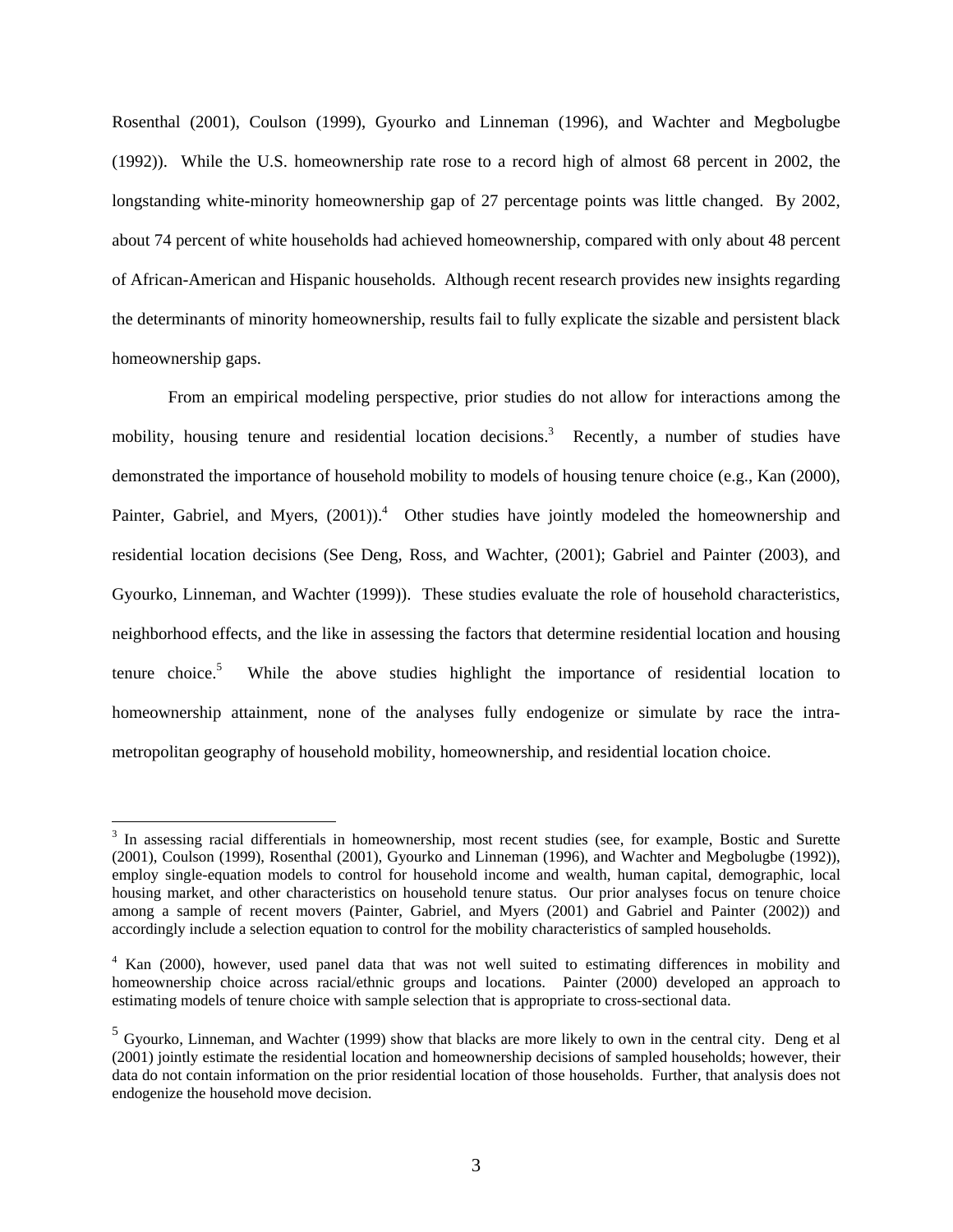These multiple decisions lead to urban settlement and homeownership patterns for white households and minorities that are markedly different from one other. Data from our sampled metropolitan areas, like those for other U.S. metropolitan areas, show relatively high levels of population racial segregation. Whereas black households comprised a full 64 percent of Washington, D.C. households in 1990, that same group accounted for only about 6 percent of the households in suburban Fairfax County, Virginia. The Chicago area evidenced similarly high levels of racial segregation; there black households comprised 33 percent of the 1990 population of the City of Chicago, but only 1-3 percent of households in DuPage County and the North Suburbs. In Los Angeles, black households accounted for 15 percent of the population of the City of L.A., but only a marginal 2 percent of the households of suburban Orange and Ventura Counties. Latino households, while still segregated, were more uniformly represented among the geographic subdivisions of our sampled metropolitan areas.

Census data similarly reveal striking racial homeownership disparities (Table 1).<sup>6</sup> At 33 percent, the 1990 black homeownership rate in the City of Los Angeles was 25 percentage points below that of the city's white population and a full 30 percentage points below the national average! Black homeownership rates in the mid-30 percent range were similarly recorded in the City of Chicago and in the District of Columbia; also, black-white homeownership deficits ranging to 30 percentage points were recorded in each of those areas. During that same period, the vast majority of metropolitan black homeowners resided in the central city and surrounding county of the Cities of Chicago and Los Angeles. In the Washington D.C. area, a substantial portion of black homeowners also resided in Prince George's County.<sup>7</sup> Strikingly, only about 5 percent of Los Angeles metropolitan black homeowners resided in the

<sup>6</sup> The 1990 homeownership rate in the City of Los Angeles (Table 1)—at about 49%--was far below the national average of 64%. In part, this was due to the city's high house prices and damped levels of housing affordability. While CMSA counties recorded homeownership rates well in excess of the City of Los Angeles, only in Ventura County and the Inland Empire (San Bernardino and Riverside Counties) did that rate approach the national average. In the more affordable Washington, D.C. and Chicago metropolitan areas, aggregate homeownership rates—at 67 and 68 percent, respectively, are close to the national average.

 $<sup>7</sup>$  At the time of the 1990 Census, over four-fifths of the Washington, D.C. metropolitan area black population</sup> resided in either the District of Columbia or Prince George's County.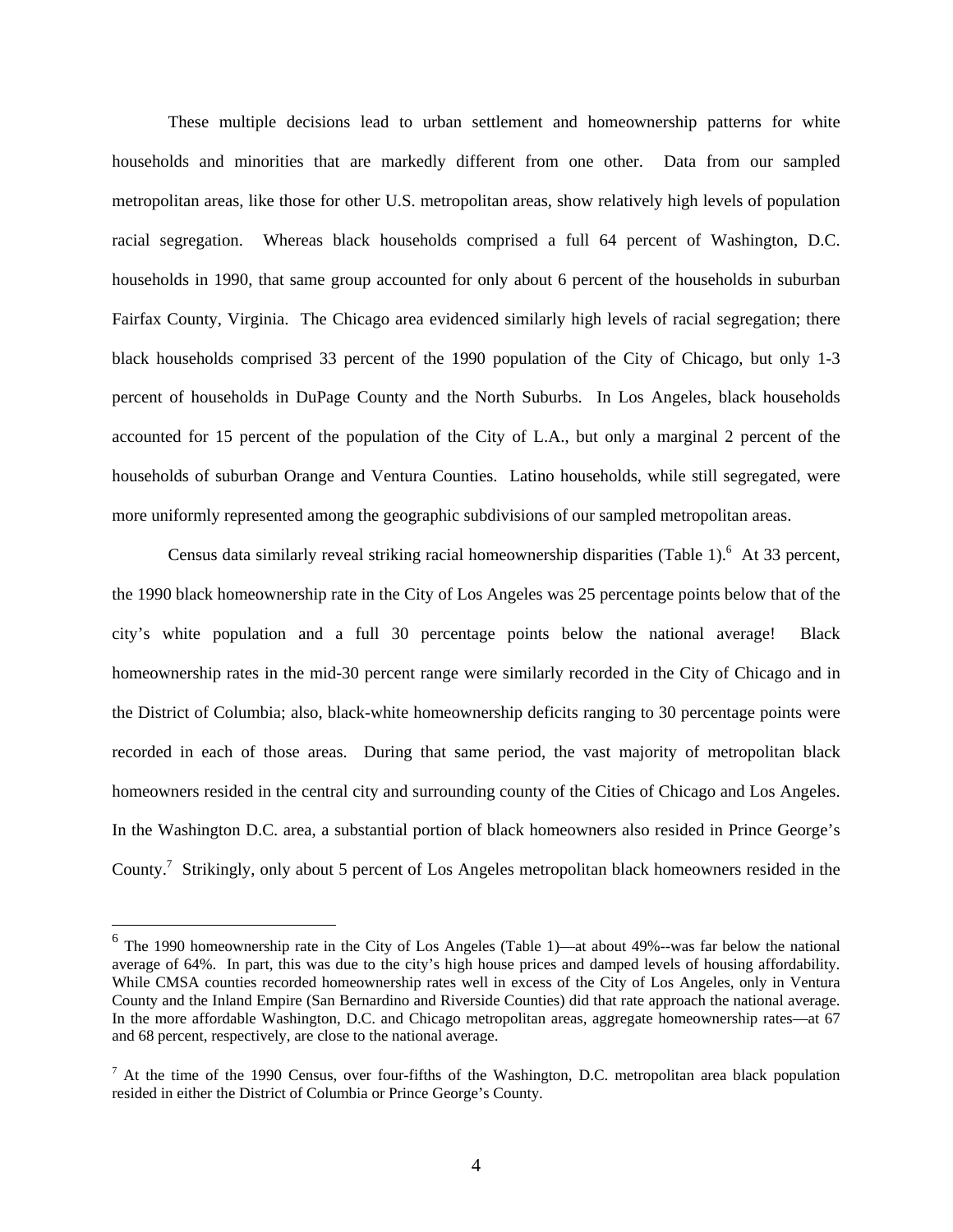outlying suburbs of Orange and Ventura Counties; in Chicago, some 8 percent of black homeowners resided in DuPage County, the North and West Suburbs, and the Joliet Area.In general, black-white homeownership deficits well exceeded those of other racial or ethnic groups.*<sup>8</sup>* 

As discussed earlier, the homeownership literature has not explicitly modeled the household mobility and residential location decisions in assessment of the incidence or pattern of homeownership choice. In this analysis, we estimate a three-level nested multinomial logit model (NMNL) using household level Census data that explicitly accounts for the jointness and tiering of the household move, homeownership, and location choice decisions. In application of the NMNL, the value of specific residential locations depends on household mobility and tenure choices. A household's tenure choice is made in the context of a move decision while accounting simultaneously for the relative values of the locational options. Further, unlike prior literature, we model the jointness of those decisions in a manner that controls for the initial intra-metropolitan location of sampled households. Accordingly, given the initial location of the household, the methodology enables us to simulate the impact of changes in household economic, mobility, and locational characteristics on the likelihood that a household will move to a specific location and choose homeownership. In so doing, the methodology enables a unique simulation of the intra-metropolitan geography of minority and white homeownership choice.

Estimation findings indicate significant racial variability in mobility, residential location, and tenure choice and have important implications for the urban settlement and homeownership patterns of minority and non-minority households. For example, as evidenced in Chicago and the other sampled areas, the simulated equilibration of black economic status with that of area whites fails to result in largescale suburbanization of blacks. However, that same endowment shock serves to elevate black homeownership, particularly in non-suburban parts of those metropolitan areas. For example,

<sup>8</sup> The intra-metropolitan settlement pattern of white homeowners was markedly more dispersed than that of minorities. Only about 7 percent of white homeowners in the Washington, D.C. metropolitan areas resided in the District of Columbia, further underscoring the widespread suburbanization of that group. Only about one-half of Los Angeles and Chicago metropolitan area white homeowners resided in the City and surrounding counties of those areas in 1990. While the intra-metropolitan dispersion of Latino homeowners was less than that of whites, it substantially exceeded levels recorded for black households.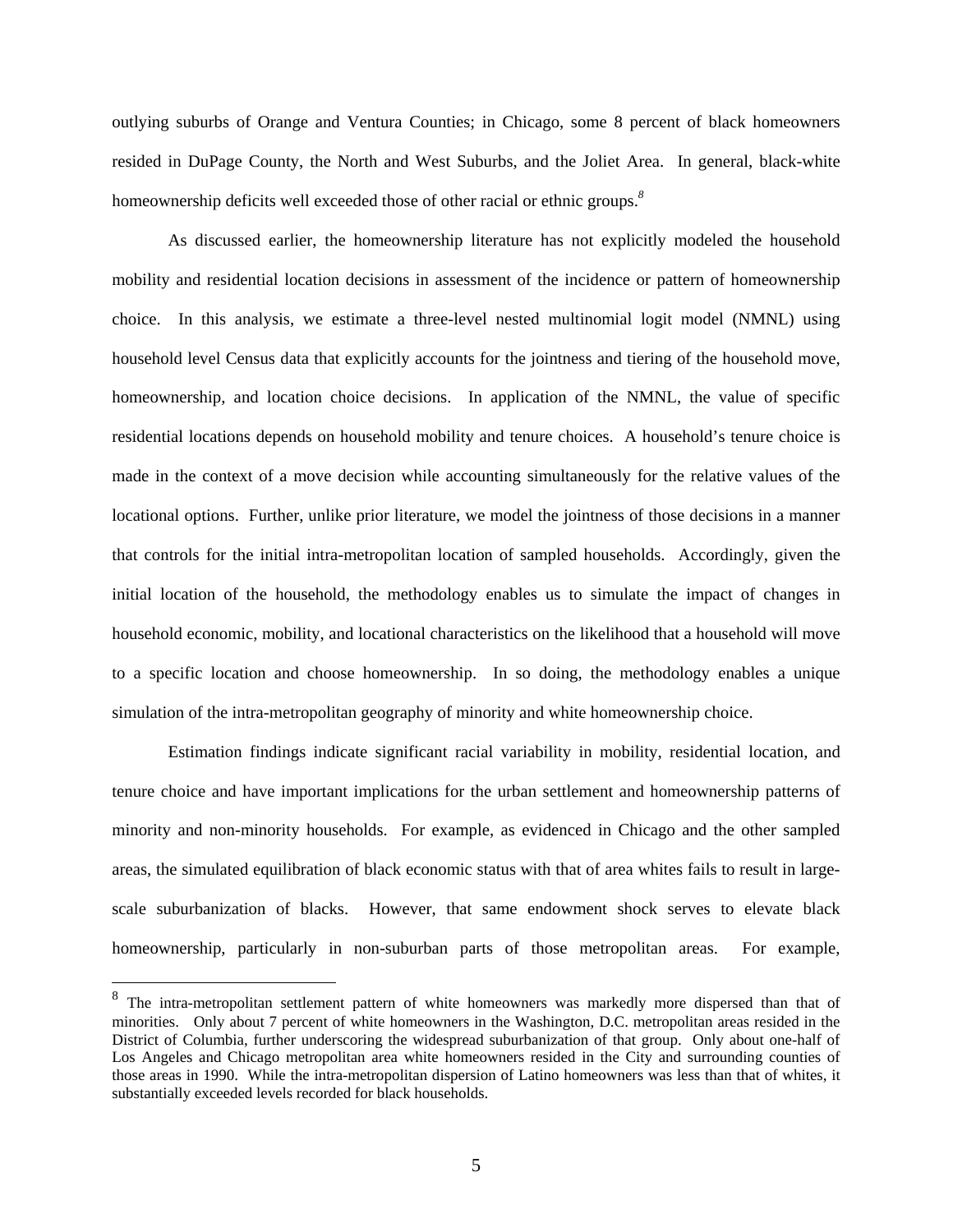homeownership rates among black movers to the District of Columbia and to the City of Chicago more than double to roughly the levels of white movers. In marked contrast, homeownership rates among black movers to the Chicago suburbs and to outlying areas of Cook and Los Angeles Counties lag far behind those of whites. Overall, our findings conform with other recent papers that show the importance of economic gains to minority homeownership attainment. However, this research takes those findings a step further, to reveal a marked urban bias to black homeownership choice in the wake of simulated improvements to black socio-economic status.

Other simulations quantitatively assessed the effects of changes in housing affordability and amenities on the intra-metropolitan location of black households. Results here show that black movers are quite sensitive to house prices and to the availability of public safety. In the wake of a hypothetical 20 percent increase in central city house prices and rents, black moves to the District of Columbia, for example, fall by an equal percentage. Similarly, results show substantial gains in the proportion of black mover households choosing to locate in central city areas in the wake of a 20 percent reduction in city crime rates. Among other things, that simulation points to potential minority contributions to central city revitalization as would emanate from enhancements to public safety.

In the following section, we describe the data and assess trends in household mobility, residential location, and homeownership among minority and white households. Section III presents the empirical model and Section IV reports on the estimation results. Section V presents findings of model simulation. The final section of the paper discusses conclusions and policy implications of the research.

#### **II. DATA**

 $\overline{a}$ 

The data utilized in this study are drawn from the public use micro-data sample (PUMS) file of the 1990 decennial census.<sup>9</sup> The data file is comprised of a 5% sample of all individuals living in Los Angeles, Chicago, and Washington, D.C. metropolitan areas. These relevant counties of metropolitan Los Angeles, Chicago, and Washington, D.C. together comprise close to 23 million residents and are

 $9$  These data have a distinct advantage over similar data for the 2000 decennial Census in that they allow identification of the City of Chicago and the City of Los Angeles.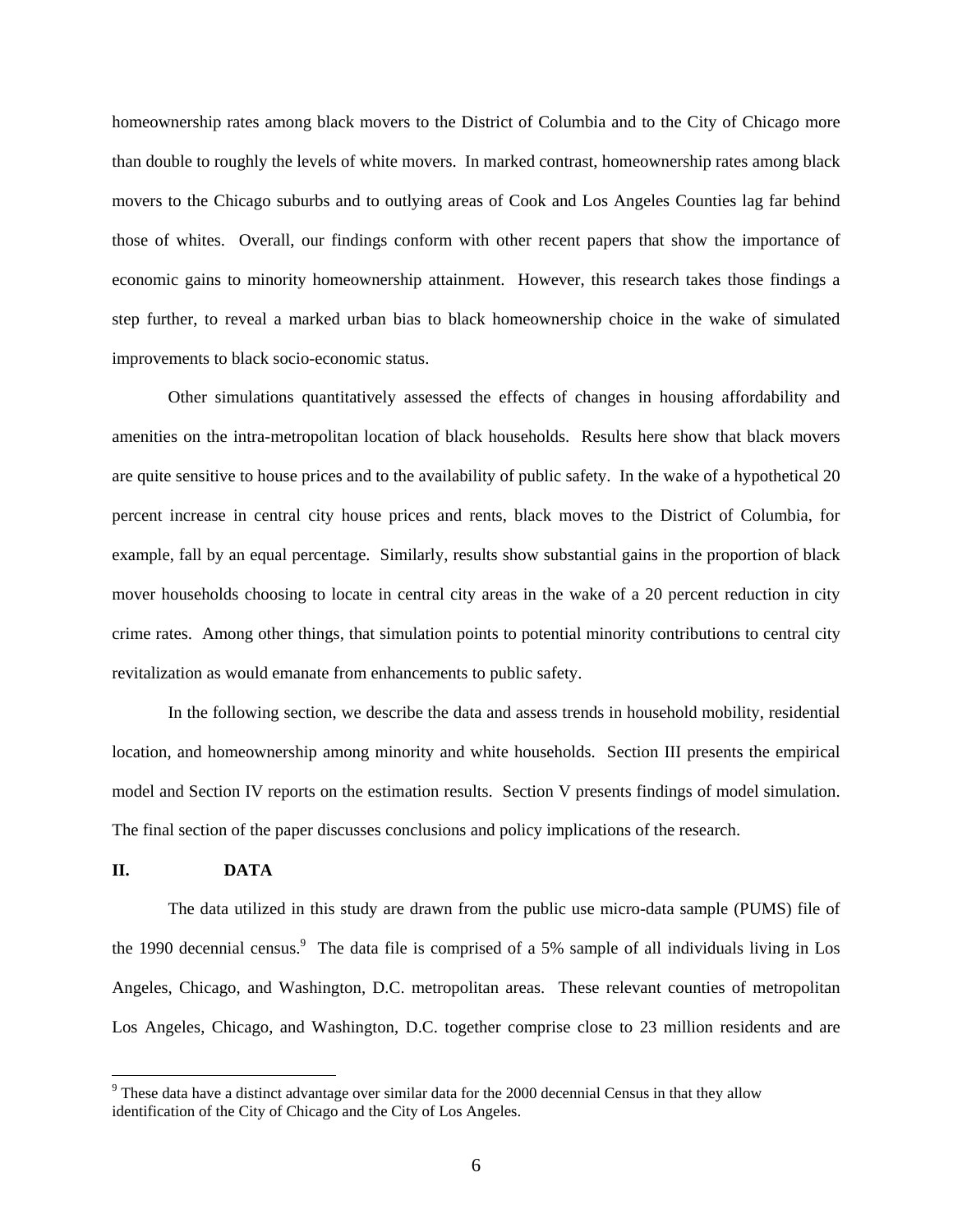dramatically diverse in both their residential composition and in their array of neighborhood living environments. The data are advantageous because they provide samples that are substantially larger than comparable data available from the American Housing Survey (AHS) or the Current Population Survey (CPS) for the study area. In addition, the Census data contain information on migration histories that are not available from either the AHS or CPS. The samples are comprised of households that reside in the central cities and the surrounding metropolitan counties comprising each of the Los Angeles, Chicago, and Washington, D.C. CMSAs during the  $1985 - 1990$  period.<sup>10</sup>

The data are sufficiently rich and numerous to identify differences between minority and white households in the economic, demographic, and neighborhood characteristics governing mobility, residential location, and tenure choice. They provide excellent information on demographic factors (raceethnicity, age, marital status, persons per household, workers per household, migrant origin and history) and economic attributes (salary income, asset and other income, occupation and education level) of the householder. Locational characteristics for disaggregations of each metropolitan area, such as house prices, rents, and population racial composition, are also computed from the PUMS micro-date files, while crime rates are drawn from Department of Justice records. Specifically, for ease of crossmetropolitan area comparison, the metropolitan area samples are disaggregated as follows: Los Angeles is subdivided into the City of Los Angeles, remaining areas of L.A. County, and the counties of Orange, Ventura, San Bernardino, and Riverside. The Chicago CMSA is subdivided into the City of Chicago, other parts of Cook County, DuPage County, the North Suburbs (McHenry and Lake Counties), Joliet (Will and Grundy Counties), the West Suburbs (Kane, Kendall, and DeKalb Counties), and Gary, Indiana (Porter and Lake Counties). The Washington, D.C. CMSA is disaggregated into the District of Columbia and surrounding areas including the City of Alexandria, Prince George's County, Arlington County, Fairfax County, and Montgomery County. The geographic disaggregations of the data comprise primary

<sup>&</sup>lt;sup>10</sup> Unlike data from later periods, the data utilized in this study have the distinct advantage of providing superior information on the intra-metropolitan origin location of sampled households.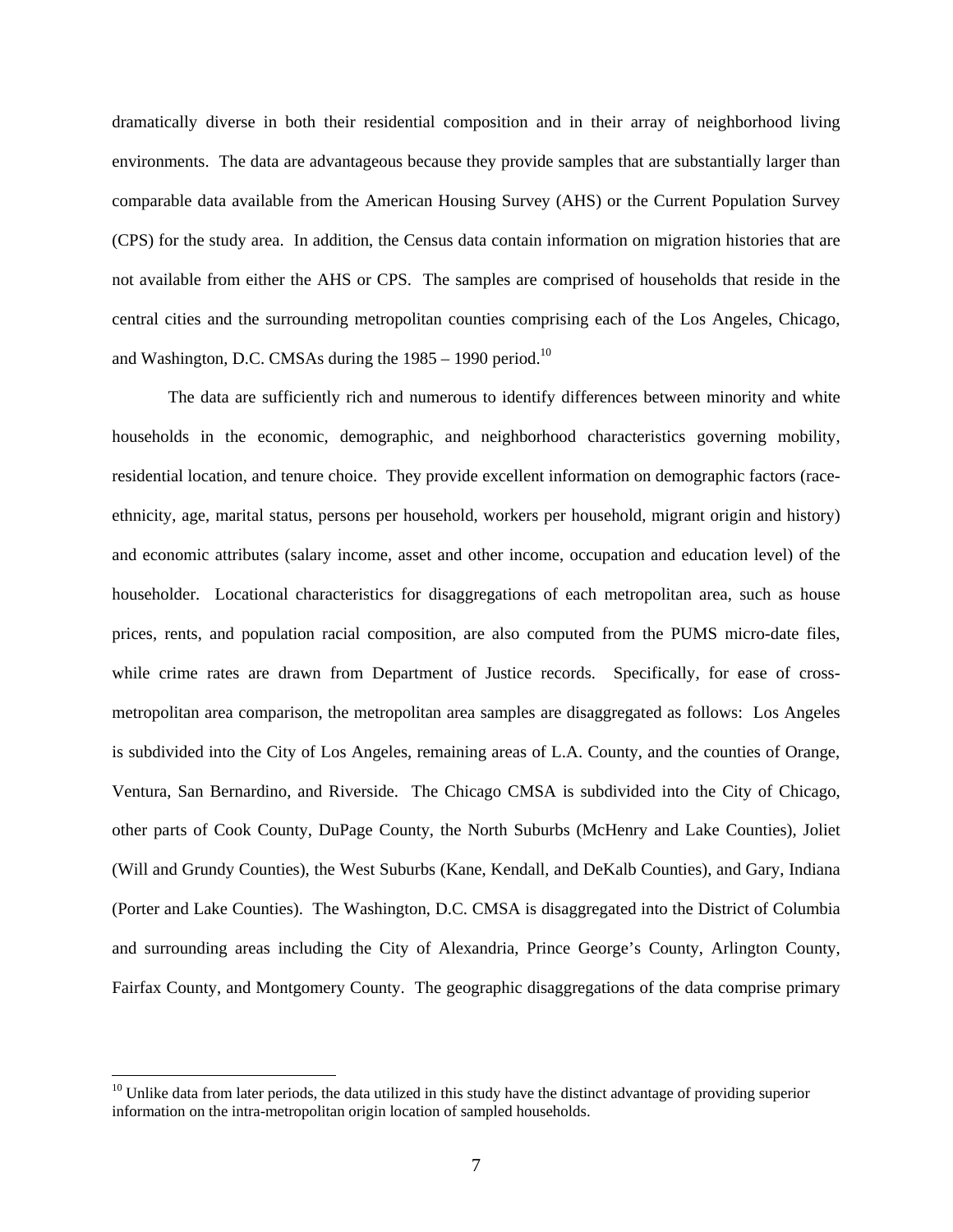identifiable sub-areas of Los Angeles, Chicago, and Washington D.C. metropolitan areas and are the focus of statistical analysis described below.

Our data provide new evidence on the intra-metropolitan mobility and residential location choices of minority and white households in the Los Angeles, Chicago, and Washington D.C. areas. In general, the data indicate relatively damped mobility rates among urban blacks and suburban whites.<sup>11</sup> Among blacks in the District of Columbia, Los Angeles County, and Cook County, the vast majority either did not move or moved within those areas during the 1985-1990 period. About 12 percent and 7 percent of D.C. and Los Angeles County black households, respectively, chose to move to surrounding suburban areas; in marked contrast, only about 3 percent of Cook County black households moved to surrounding counties during the 1985-1990 period. In marked contrast, suburbanization rates among whites residing in D.C., the County of Los Angeles, and Cook County, were a full 21, 12, and 10 percent, respectively. Further, the suburban populations of the three metropolitan areas were significantly more mobile than their central city or central county counterparts. In the L.A. and D.C. suburbs, some 40-50 percent of all households chose to move within those areas, with somewhat lower rates evidenced for white households. In contrast, damped mobility rates of about 20 percent were evidenced among suburban blacks in Chicago—those rates were about half the move rates of white and Latino suburban populations in Chicago. The data further indicate some movement to D.C. and Los Angeles County among blacks of surrounding metropolitan area counties. Overall, blacks often chose to remain in the central areas of D.C., L.A., or Chicago or returned thereto, whereas whites were much more likely to move to and remain in suburban counties.

Table 2 indicates substantial variation in the typical characteristics of sampled households by race and by geographic area.<sup>12</sup> For instance, significantly higher proportions of suburban households were married, relative to households living in the central cities and counties; also, marital rates among white

 $11$  One-half or more of all households in our sampled jurisdictions choose not to move during the 1985-1990 period.

 $12$  For parsimony of presentation and ease of cross-metropolitan area comparison, Table 2 aggregates data for suburban counties in each of the metropolitan areas (Chicago, Washington D.C. and Los Angeles).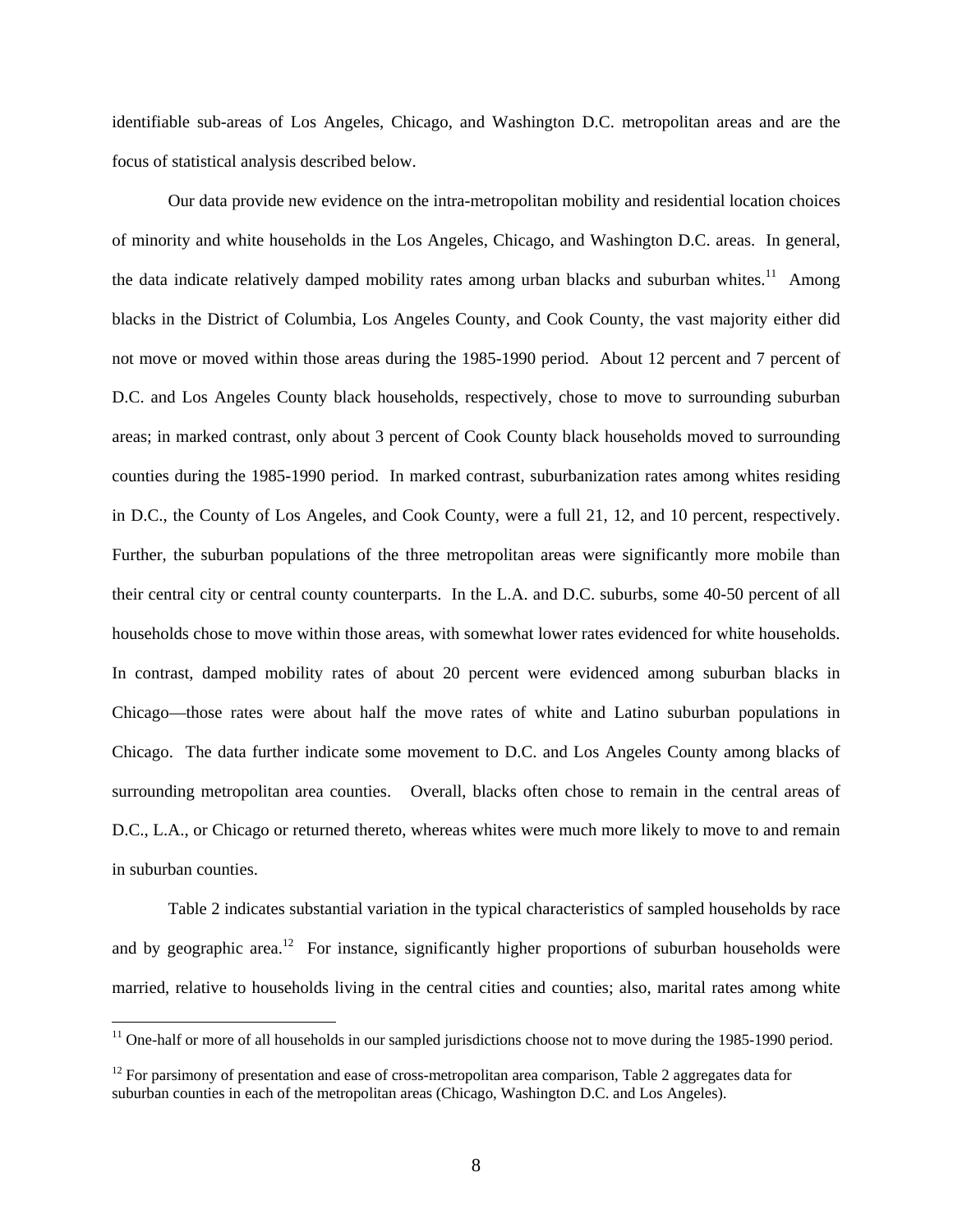households substantially exceeded those of black households in each location*.* The educational attainment levels of white households in general well exceeded those of blacks in all central city and suburb disaggregations of our metropolitan areas; however, those disparities were most glaring in the central cities. In the District of Columbia, for example, more than of  $4/5<sup>ths</sup>$  of white households possessed a college degree, compared with only  $1/5<sup>th</sup>$  of blacks. Latino households evidenced relatively depressed levels of educational attainment throughout*.* White households similarly displayed substantially higher levels of permanent income than their minority counterparts in all locations; notably, permanent income levels among suburban blacks in the D.C. area substantially exceeded those of their counterparts in suburban areas of Chicago and L.A. $^{13}$  The occupational status indicator was computed according to Duncan's index whereby professional status workers achieve the highest score. As evidenced in Table 2, the occupational status of whites was relatively elevated and in all locations dominated that of blacks and Latinos.

#### **III. METHODS**

<u>.</u>

Standard models of housing tenure choice (Henderson, J. V. and Y. M. Ioannides, 1983; Rosen and Rosen, 1980; Hendershott and Shilling, 1982) focus on the demographic factors and financial factors (the cost of owning relative to renting) that lead households to choose ownership over renting. This literature also discusses the role of transaction costs, but does not explicitly account for the decision to move. These models also typically ignore factors that are related to the quality of life (Gyourko and Tracy, 1991; Gabriel and Rosenthal, 2003) and other locational amenities that may influence a household tenure choice in a particular location. A separate strand of literature has analyzed intra-metropolitan household location choice (e.g., Gabriel and Rosenthal, 1989), but these models typically ignore housing tenure choice. Only recently has research begun to consider the jointness of household mobility and ownership (e.g., Painter, Gabriel, and Myers, 2001; Kan, 2000) or locational choice and ownership decisions (e.g., Deng et al, 2001; Gyourko et al, 1999).

<sup>&</sup>lt;sup>13</sup> Permanent and transitory income are each calculated based on the method of Goodman and Kawai (1982).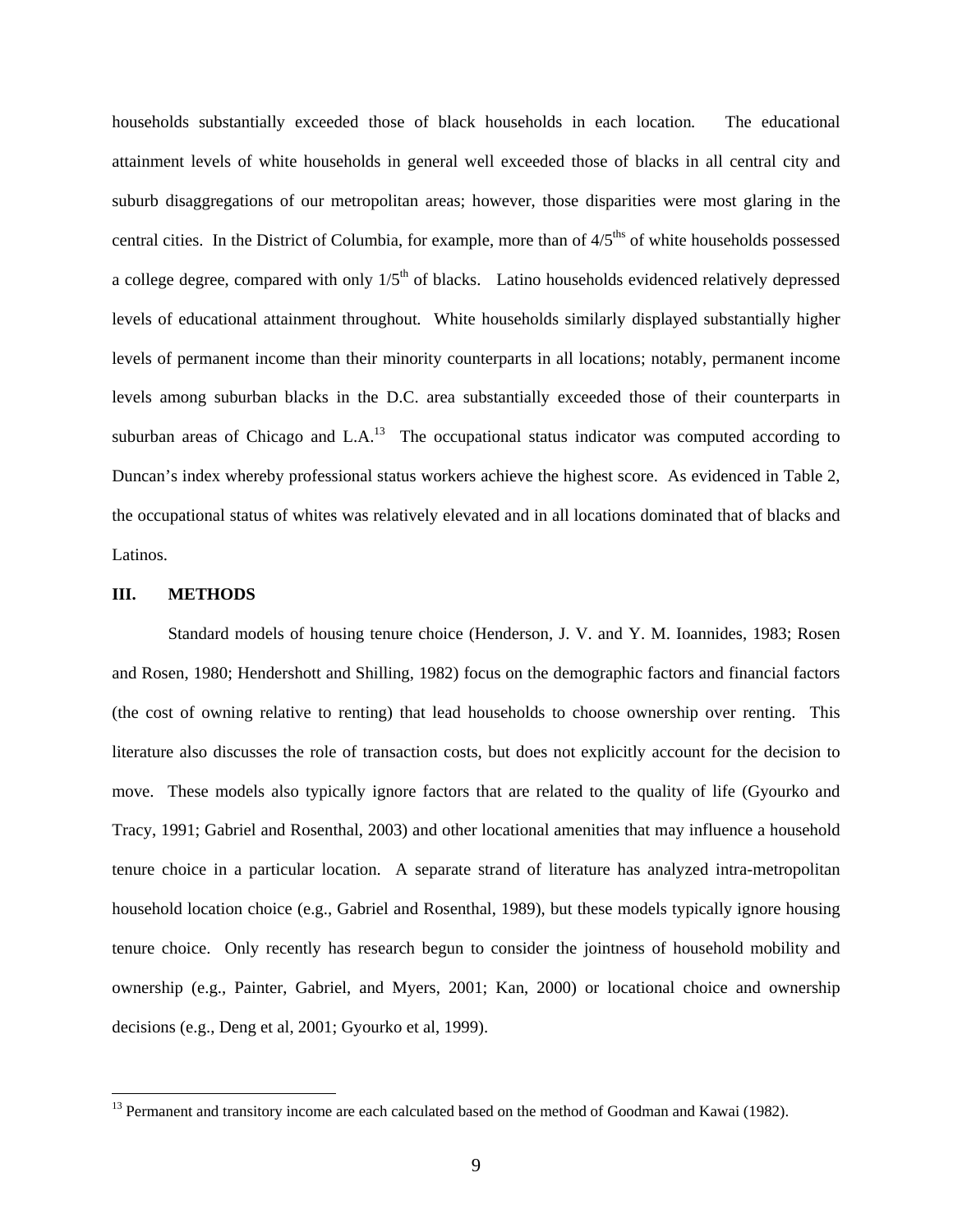Our methodological approach is to jointly model the household mobility, homeownership, and residential location decisions. This is done by way of a three-level nested multinomial logit model (Green, 1997). In the nested multinomial logit (NMNL), a hierarchy of choices is established, but at each level the household has full information on opportunities that are available at the lower decision levels. In our framework, a household first chooses whether or not to move. Having decided to move, the household is faced with two remaining dimensions of choice (i.e., housing tenure and household residential location). Each combination of move, tenure choice, and residential location is taken to represent a mutually exclusive alternative to the household. Together, these options comprise a finite set of alternatives from which the household must choose.<sup>14</sup> In this paper, the decision to move is specified as the upper level of the hierarchy. Given the choice to move, tenure choice is specified as the middle level of the hierarchy and residential location is the lower level of the hierarchy.

Graphically, we can represent the choice matrix in the following way:<sup>15</sup>



Formally, we maximize the following log likelihood function using full information maximum likelihood techniques,

$$
L = \sum_{n} \log P(i | j, k) + \log P(j | k) + \log P(k)
$$

<sup>&</sup>lt;sup>14</sup> The Nested Logit Model is attributed to McFadden (1978). The model is sometimes misinterpreted as a sequential logit, however, whereby the decision-maker makes a sequence of choices, each described by a logit equation. Instead, however, as described by McFadden, the decision-maker is assumed to make one choice from all of the outcome combinations described by the nesting tree.

<sup>&</sup>lt;sup>15</sup> Alternatively, the Nested Logit model could have been specified by assume households make the decision to locate prior to making the decision to own. Results were invariant to choice of model specification.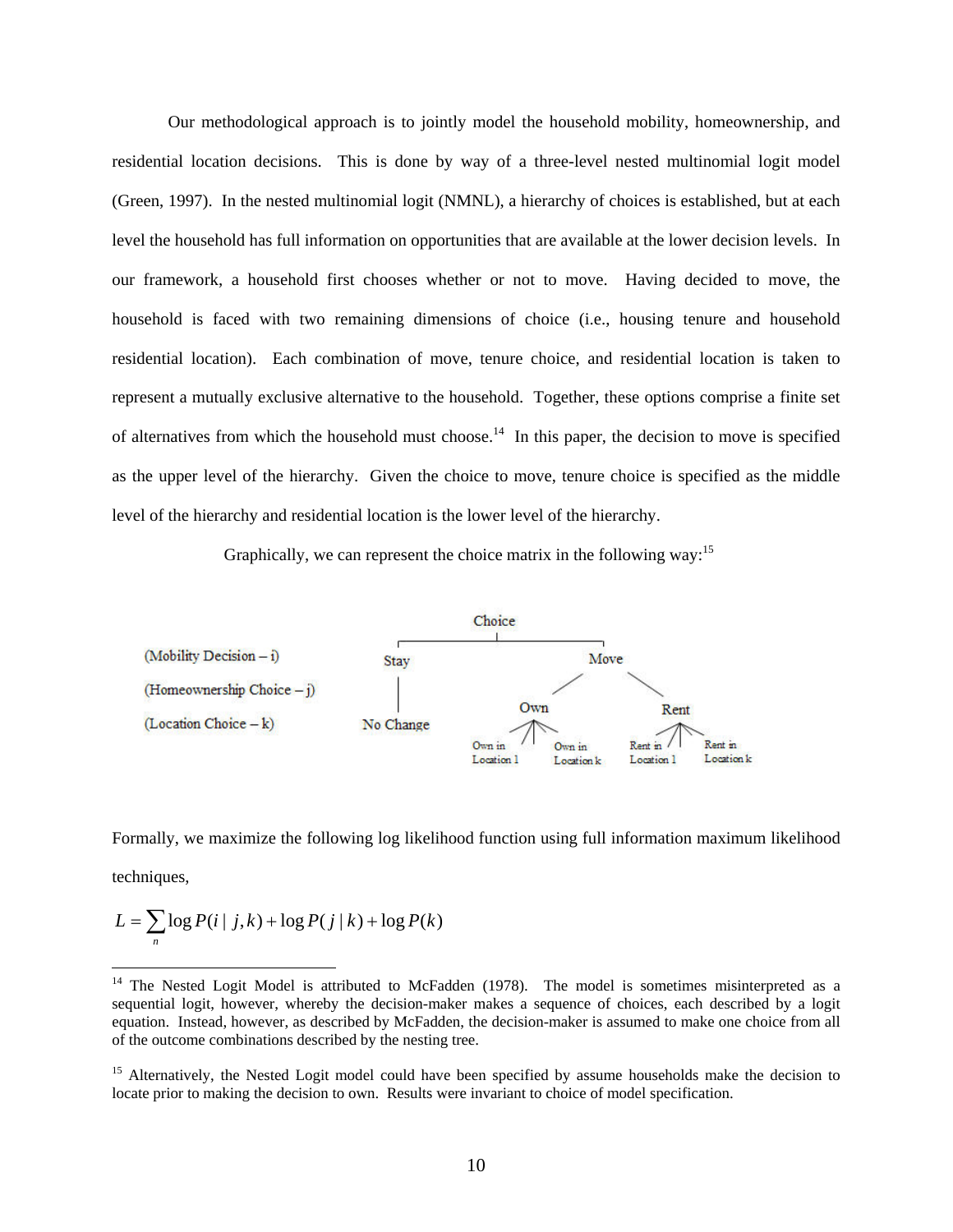where the conditional probability of choosing a particular branch i in limb j, trunk k is  $P(i|j,k) = (e^{\alpha' y}i|j,k) e^{i(k-1)y}$  $j_{ijk}$ , where I<sub>jk</sub> is the inclusive value for limb j in trunk k and I<sub>jk</sub> = log  $\Sigma_{n|j,k} e^{\alpha' y}$ <sub>nlik</sub>. The inclusive value parameter associated with each nest provides a summary measure of the degree of similarity of the alternatives within the corresponding nest. The closer the inclusive value estimate is to 1, the more similar are the alternatives in the associated nest to the preference structure of the decision-makers.<sup>16</sup> The conditional probability of choosing limb j in trunk k is  $P(j|k) = (e^{\gamma z} e^{j k} + e^{j k} e^{j k} + e^{j k} e^{j k})$  e<sup>J</sup> k, where  $J_k = log$  $\Sigma_{n|k} (e^{\gamma z}{}_{n|k} + \sigma_{n|k}^{I}{}_{n|k})$ . Finally, the probability of choosing trunk k is  $P(k) = (e^{\beta x}{}_{k} + \phi_{k}^{I}{}_{k}) / \sum_{n} e^{\beta x}{}_{n}^{I} + \phi_{n}^{J}{}_{n}$ . In the model, X represents the set of locational characteristics (house prices, rents, and neighborhood characteristics including racial composition, amenities, and access) that may influence a household's decision to locate in a particular county; Z represents the set of household characteristics that influence the tenure choice decision (income, wealth, education, age, marital status, family structure, etc.); and Y represents the set of household characteristics that influence a household's decision to move. The Y variables largely include the characteristics in Z plus an occupational identifier that may influence the decision to move, while not changing the preference a household may have to own a home.<sup>17,18</sup>

This framework allows for location characteristics to influence the decision to own and the decision to move, while controlling explicitly for the role of mobility in homeownership choice. The

<sup>&</sup>lt;sup>16</sup> As discussed in McFadden (1978), the inclusive values from the lower level choices summarize the expected utility of residential location choice for each household in the sample. The inclusive values are included in the estimation of household tenure choice as additional explanatory variables; in that way, the expected utility offered by the residential location options is accounted for in the intermediate level of the decision tree. In a similar fashion, the inclusive value generated at the intermediate level summarizes the expected utility of housing tenure status among households in the sample; that inclusive value similarly is included in the move equation as an additional explanatory variable, so that the expected utility offered by the tenure options is included in the upper level mobility choice function.

 $17$  The model is identified based on the functional form assumptions in the nested logit and the inclusion of the occupation identifier.

 $18$  Restricting the estimated parameters of the inclusive value terms to 1 yields the non-nested multinomial logit model. The closer the correlation of any two alternatives in the same nest to zero, the closer is the inclusive value parameter to 1. If the correlation is precisely zero, then we have the special case of the MNL model in which the alternatives share no common utility component. The nested logit model arises if the estimated parameters of the inclusive values differ significantly from 1.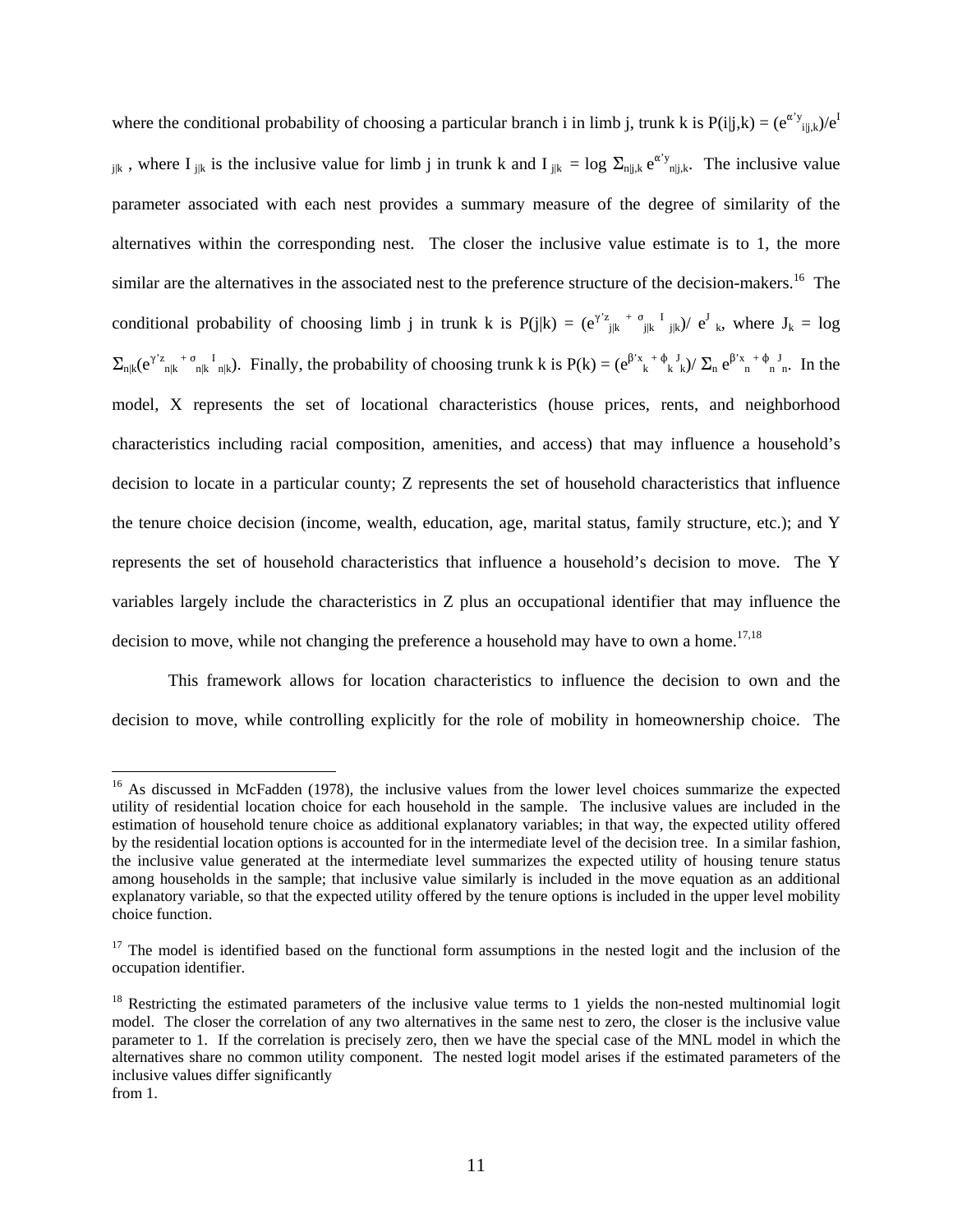integrated structure of the model also allows for homeownership choice to affect location choice. Finally, this methodology allows us to simulate the impact of changes in household demographic, economic, and other characteristics on the likelihood that a household will choose to own a home and will choose to locate in a particular area. In that context, we evaluate the intra-metropolitan locational dynamics of white and minority populations as well as the extent to which differentials between whites and minorities in household characteristics and locational choices affect the racial gap in homeownership.

This approach has the distinct advantage that it controls for the three household decisions that likely occur simultaneously in the choice of homeownership in a manner that further accounts for the initial intra-metropolitan location of sampled households. Unlike previous approaches in the homeownership literature (e.g., Deng et al, 2001; Gyourko et al, 1999), we are able to identify the initial intra-metropolitan location of the household and thereby proxy the pecuniary and non-pecuniary transactions costs associated with a move from that location. Although data constraints limit the extent of geographic disaggregations of those moves, we are able to evaluate household mobility across the primary intra-metropolitan city and county boundaries. While recent general equilibrium analyses of Tiebout sorting (see, for example, Epple and Sieg, 1999 and Bayer et. al, 2004) provide a richer set of household location choices, those approaches are limited to the modeling of household location choice alone, rather than the joint estimation of the intra-metropolitan household mobility, tenure choice, and residential location decisions as is reported on below.

#### **IV. ESTIMATION RESULTS**

 $\overline{a}$ 

Results of the estimation of the NMNL model are contained in Table 3A-3C for the Washington D.C., Chicago, and Los Angeles samples, respectively.The metro areas models are estimated separately by race because initial segregation patterns and subsequent intra-metropolitan moves differ by race.<sup>19,20</sup>

<sup>&</sup>lt;sup>19</sup> For example, a sociological literature (see, for example, Farley and Rosenbaum, 1994) suggests variability across groups in preferences for neighborhood racial composition. As is evidenced in the location choice model, the neighborhood racial composition coefficients vary across the estimated models with white households in Washington D.C. and Chicago showing substantially reduced propensities to locate in areas with higher levels of minority population. Similarly, related mortgage lending literatures (see, for example, Berkovec et al (1998) speak to the role of redlining and related discriminatory practices in the determination of the intra-metropolitan spatial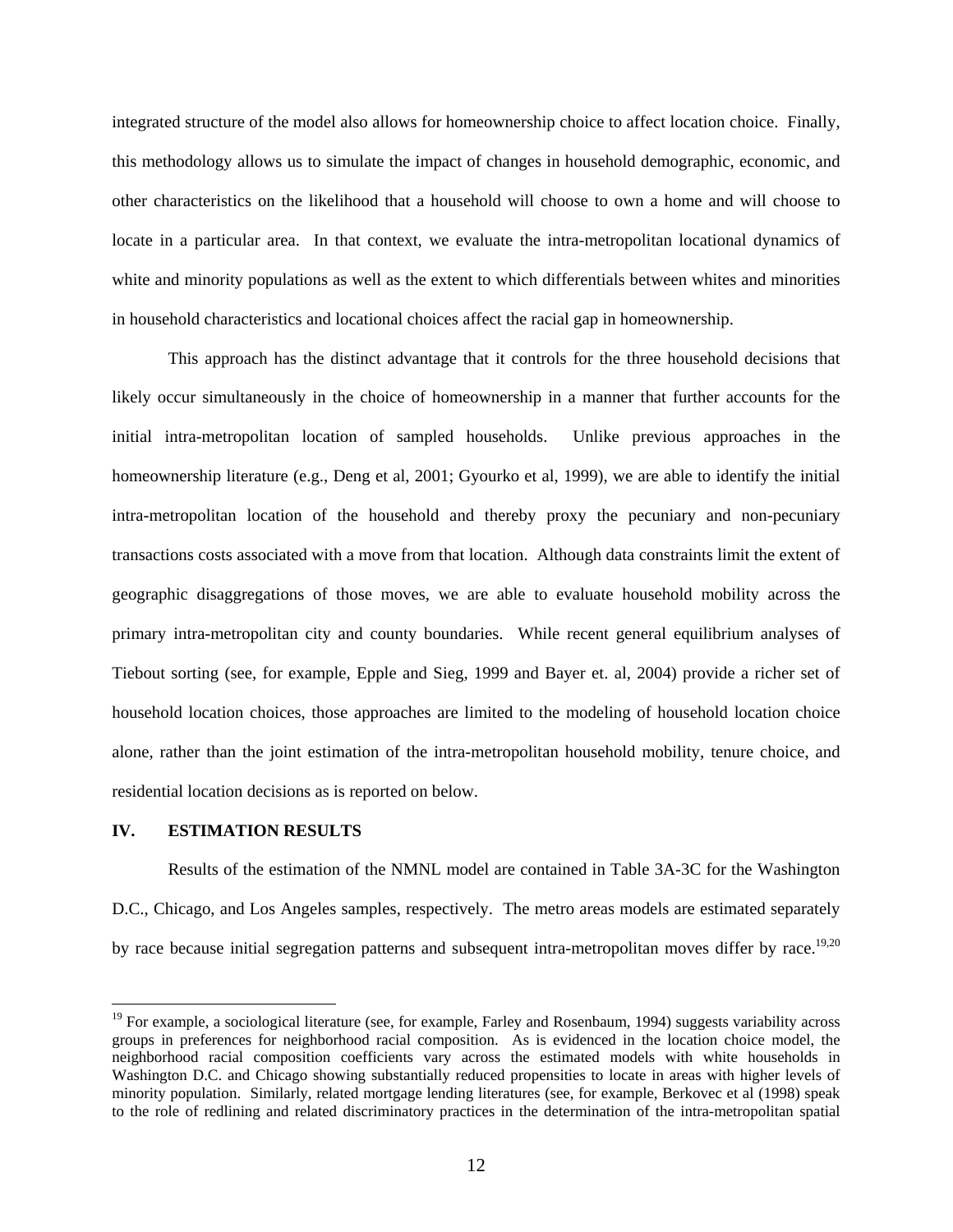The sample sizes for the racially stratified models generally are quite large.<sup>21</sup> All variables are included in each racial grouping except that immigrant status is added to the Latino model for both the decision to own and the decision to move.

Estimation findings (Tables 3A-3C) indicate the importance of household socio-economic and educational characteristics to intra-metropolitan mobility decisions. Overall, results are largely consistent across race and place. As expected, mobility is damped among married households; those results are evidenced in virtually all locations and among all racial and ethnic groups. However, in the Washington D.C. and Los Angeles areas, the estimated reduction in mobility among married white households is significantly larger than that of black and Latino households. Consistent with the mobility literature, lower human capital households (those without a high school diploma) are characterized by significantly elevated levels of intra-metropolitan mobility. Among wealth and occupational controls, higher levels of dividend income have a depressive effect on intra-metropolitan household mobility, and having a higher occupational status increases the likelihood of making a move after other controls are in the model. Finally, Latino immigrants are significantly more mobile than are Latino non-immigrants in Chicago and Los Angeles.

Other results of the mobility analysis were less consistent across either race or place. Among demographic characteristics, age exerts a positive and significant effect on household mobility among all household groups in Chicago; in contrast, in the Washington, D.C. and Los Angeles metropolitan areas, age exerts a negative and significant influence on the mobility of whites, but is positively associated with the move propensities of blacks. This could be due to historical segregation patterns and related constraints on black mobility, but additional research is needed to fully explicate this finding.Lastly, the

distribution of mortgage lending). Like factors may indeed have important bearing on the estimated coefficients in the mobility, tenure, and location models.

<sup>&</sup>lt;sup>20</sup> Statistical tests (p<.001) confirm that the coefficient vectors for each model are different from each other.

 $^{21}$  In Washington D.C., the racially-stratified samples included 22,911 whites, 11,073 blacks, and 1698 Latinos. The Chicago samples included 63,755 whites, 13,372 blacks, and 9038 Latinos. In Los Angeles, the racially-stratified samples were comprised of 94,449 whites, 12,764 blacks and 22,439 Latinos.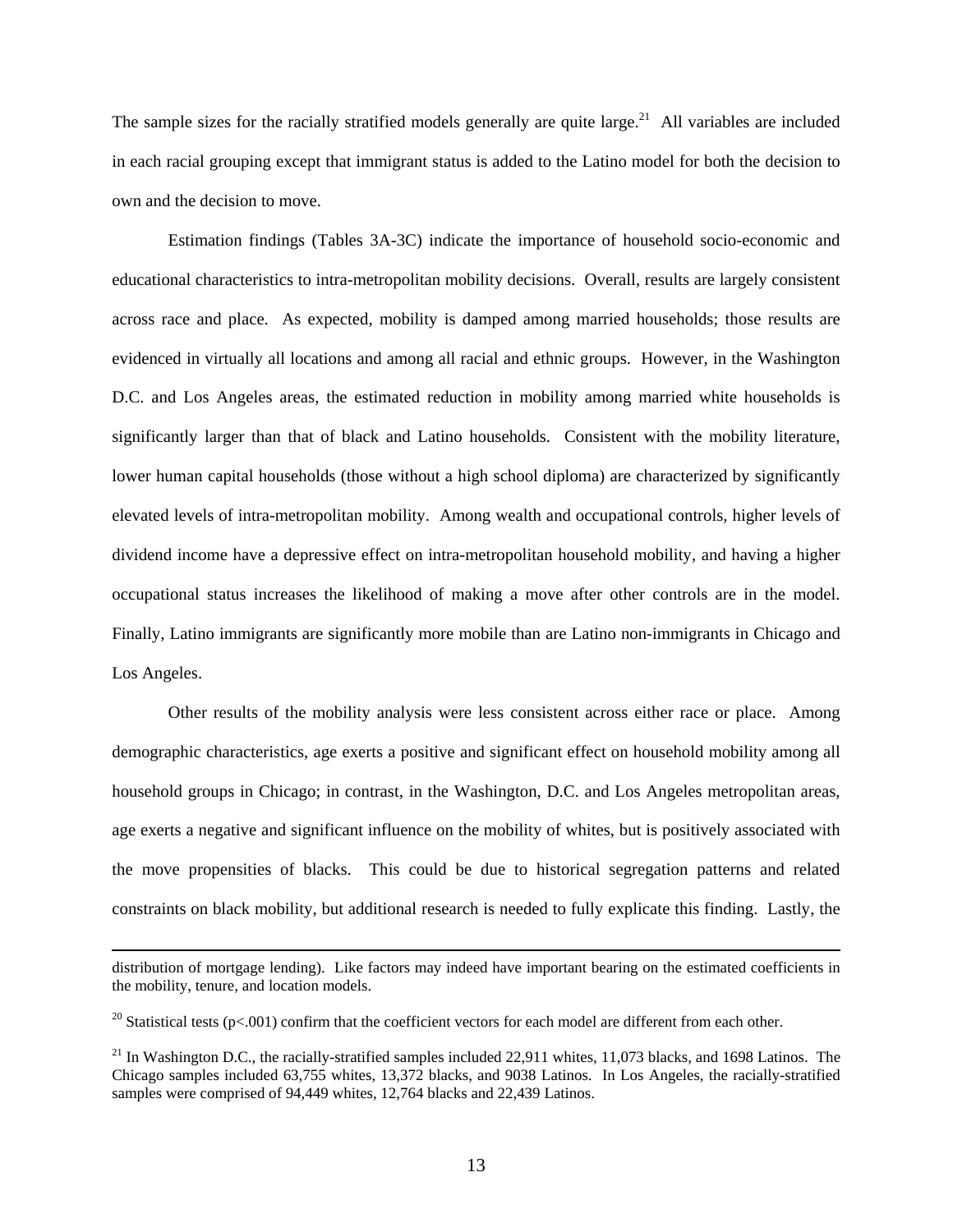number of children in the household, net of other factors, exerts a positive effect on the mobility of whites and blacks, but among Latinos, that factor is not a significant determinant of mobility*. 22* 

Tables 3A-3C also display the estimated coefficients for the housing tenure choice equation. As expected, controls for household socio-economic and demographic characteristics are largely significant in the determination of tenure choice. However, the estimated effects often vary significantly across locations and among the racially stratified samples.As evidenced in the table, among all households, higher levels of permanent and transitory income serve to boost homeownership choice throughout. Notably, the estimated income effects are uniformly significant and substantially larger for black households, underlining the importance of gains in economic status in the achievement of black homeownership.<sup>23</sup> In Los Angeles, household age, educational attainment, and status as a married household are shown to exert a significant positive effect on homeownership choice among all racial and ethnic groups. In marked contrast, household age is significantly and inversely related to homeownership attainment among all groups in Chicago and among blacks in Washington D.C. For the most part, the number of children in the household is shown to depress homeownership attainment. Finally, Latino immigrants are less likely to own a home than are Latino native-born households; that finding is significant in Chicago and Los Angeles. This result is consistent with recent studies of immigrant populations (see Painter et al (2001) and Coulson (1999)).

Results of the discrete choice analysis of residential location choice also are displayed in Tables 3A-3C. Here, for the Los Angeles sample, mover households originate from and choose among the City of Los Angeles, the remaining areas of the County of Los Angeles, and the Counties of San Bernardino, Riverside, Ventura, and Orange. In the case of Washington, D.C., mover households choose among the

 $22$  These results stand in contrast to our findings that number of dependents typically exerts a negative influence on inter-metropolitan household mobility (Gabriel, Mattey, and Wascher (1995)). Those results, however, typically derive from aggregated models estimated over longer distance moves; further, those studies have not jointly considered the location, tenure choice, and mobility decisions.

<sup>&</sup>lt;sup>23</sup> The importance of gains to black economic status in the achievement of black homeownership is further evidenced in our other recent papers (see, for example, Painter, Gabriel, and Myers (2001), Gabriel and Painter (2003), and Gabriel and Rosenthal (2003).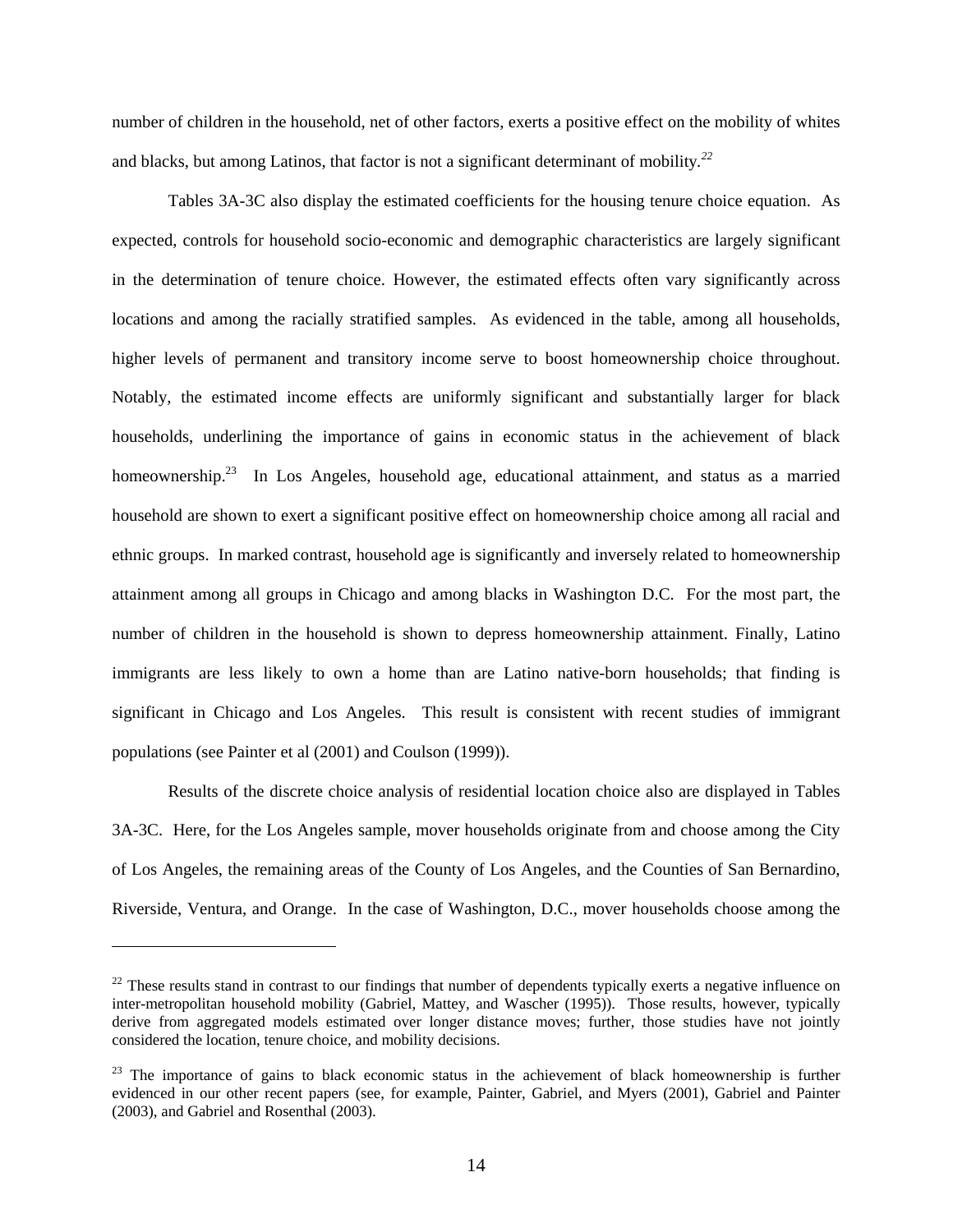District of Columbia, the City of Alexandria, and the Counties of Arlington, Fairfax, Montgomery, and Prince George's. In the Chicago metropolitan area, movers choose among the City of Chicago, other parts of Cook County, DuPage County, the North Suburbs (McHenry and Lake Counties), Joliet (Will and Grundy Counties), the West Suburbs (Kane, Kendall, and DeKalb Counties), and Gary, Indiana (Porter and Lake Counties). Included among regressors are the differences in house prices, residential rents, minority population representation, crime rates, and distance between the household's location in 1985 and their potential location in each of the six locations in 1990. The regression conforms to the limited literature on intra-metropolitan household moves in specifying the house price and amenity determinants thereof (see, for example, Gabriel and Mattey  $(1997)$ ).<sup>24</sup>

As expected, a greater distance between origin and destination areas, as a proxy for both information flows and pecuniary and non-pecuniary transactions costs associated with a move, is negative and highly significant for all racial sub-samples and areas.<sup>25</sup> Notably, the estimated effects are sizable for the Washington D.C. area, particularly among black households. The estimated coefficients of the house price difference terms are largely significant, but of conflicting signs.<sup>26</sup> Negative coefficients are estimated for black households in all areas, suggesting that black household location choice is more sensitive to affordability differences between origin and destination areas. In marked contrast,

<sup>&</sup>lt;sup>24</sup> Whereas locational differences in labor market conditions are shown to bear importantly on *inter*-metropolitan moves, this factor is shown to be less important to *intra*-metropolitan moves (Gabriel and Mattey (1997)).

 $^{25}$ This result is highly consistent with evidence from the migration literature that suggests the important role of distance between origin and destination in the determination of migration flows. As suggested above, distance is there interpreted as a proxy for transactions costs associated with the move as well as non-pecuniary migrant costs associated with information flows as well as family and other attachments. See, for example, Gabriel, Mattey, and Wascher (1995).

<sup>&</sup>lt;sup>26</sup> A number of alternative models were specified so as to assess the robustness of estimation results. A parsimonious specification of the location choice equation included only the house price and rent terms. Assuming less than complete capitalization of locational amenities into house prices and rents, alternative specifications of the model included other location specific amenities. In addition to the specification displayed in Table 3A-3C, models including other locational indicators, such as school quality and temperature variations, were also estimated. The results of these specifications are available upon request. Research findings indicate that the estimated house price and rent coefficients are robust to the inclusion of other location specific indicators. Further, the locational indicators are significant and facilitate important model simulation. The estimated coefficients of the mobility and tenure choice equations also are robust to the specification of the location choice equation. Given that there are six locations to choose from, the equation for the location model, inclusive of locational controls, is necessarily parsimonious.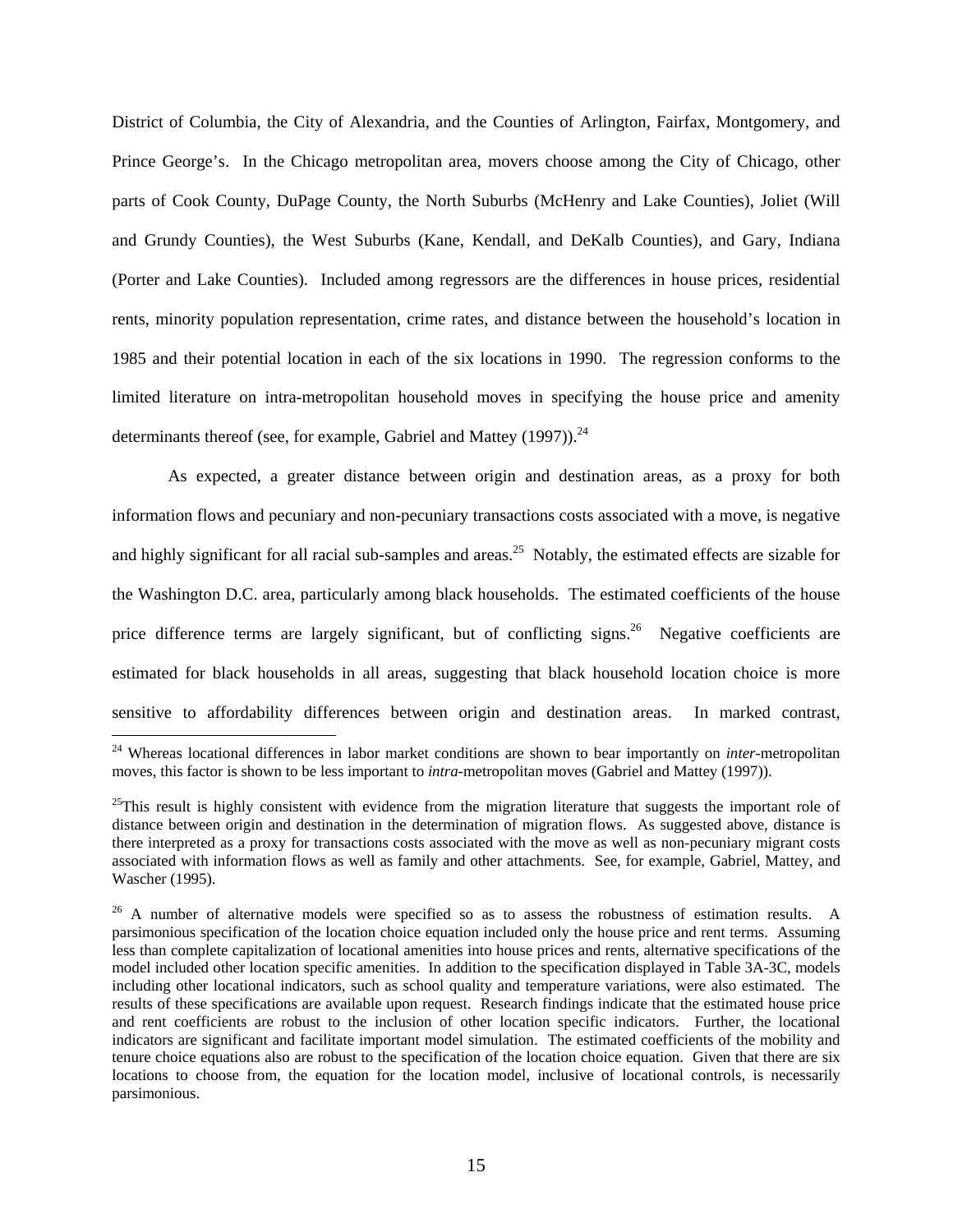destination-origin house prices enter with positive and significant coefficients in the residential location choices of both white and Latino households in Washington D.C. and Chicago. These conflicting results are common to reduced form specifications of the house price term and are consistent with differing expectations about asset appreciation in different areas (see Myers et al, (2005) for more discussion). While the signs of the coefficients on the fraction of the population that is minority are different across place (likely due to the larger and more uniform Latino population in Los Angeles), larger minority populations are a significant attractor for minority households. In Washington D.C. and Chicago, higher levels of destination minority population serve as a significant impediment to white household location choice. Finally, the difference in destination-origin crime rates term is estimated with a negative coefficient and is statistically significant among white and black households in Washington D.C. and Los Angeles.

Finally, the NMNL model estimate inclusive values in both the tenure choice nest and in the location choice nest. Those values are generated for each household (in the racially stratified analyses) and summarize the expected utility of housing tenure status and residential location choice, respectively. As is evidenced in Tables 3A-3C, the estimated coefficients of the inclusive values on the decision to move, own, and rent are highly significant in among all locations and racially-stratified specifications of the NMNL model, further indicating the statistical appropriateness of the nested multinomial logit specification.

#### **V. MODEL SIMULATION**

 $\overline{a}$ 

While the estimates from the NMNL models give insight into the direction of the effects of the variables included in the model, simulations are useful to illustrate the magnitude of some of the effects.<sup>27</sup> Figures 1A and 2A display results of the simulation of the nested logit models for the Los Angeles CMSA. In Figures 1B-2B and 1C-2C, identical simulations are shown for the Chicago and Washington, D.C. CMSAs, respectively. The simulations indicate changes to minority residential location (Figure 1)

 $27$  These simulations are partial equilibrium in nature. Thus, they provide insight into the marginal effect of the simulated changes, but are not conclusive as to the overall effect.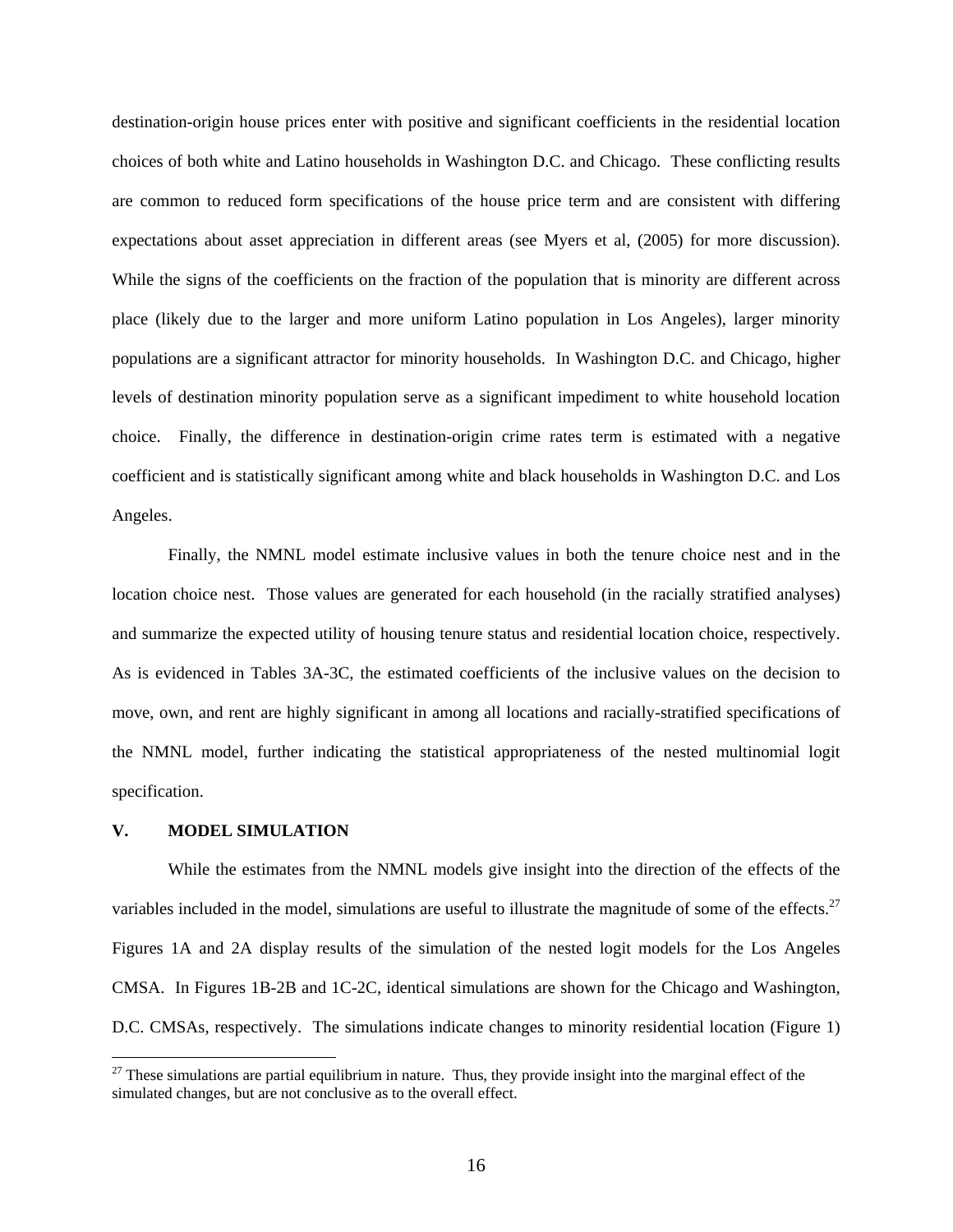and to the spatial distribution of homeownership (Figure 2) as derive from shocks to the minority endowment and neighborhood amenity vectors. While numerous simulations could be specified, these displayed are illustrative of the types of changes to the geography of minority homeownership that occur from such shocks.

Figures 1A-1C simulate the intra-metropolitan residential location of black and Latino mover households in the wake of changes to their economic status and to the housing market and amenity attributes of sampled metropolitan areas. In the initial simulation, the economic endowments of metropolitan area whites are attributed to area black and Latino households.<sup>28</sup> In the wake of the simulated minority income gains in Los Angeles (Figure 1A), incrementally more black households move to the City of Los Angeles and to Orange and Ventura Counties, while a modest reduction in black households occurs in San Bernardino and Riverside Counties. Overall, the simulated gains to black economic status result in a small locational shift to closer-in as well as more affluent parts of the metropolitan area. By contrast, Chicago simulation results (Figure 1B) indicate that incrementally fewer black households choose to locate in the City of Chicago, whereas a somewhat larger share of black households instead locates in the non-city areas of Cook County. As in Chicago and L.A., the simulated economic gains to D.C. area blacks results in a marked relocation of black households from Prince Georges County to the inner-ring and more affluent areas of Arlington and Alexandria.<sup>29</sup>

The next few exercises simulate the intra-metropolitan location effects as derive from changes in housing affordability and amenities in the central cities of our sampled metropolitan areas. These simulations are of two sorts, the first of which makes the central cities significantly less affordable by virtue of a 20 percent upward shock to house prices and rents. The subsequent simulation serves to

<sup>&</sup>lt;sup>28</sup> The simulated effects on homeownership choice of changes to minority household's economic endowments are discussed below in the context of Figure 2.

<sup>&</sup>lt;sup>29</sup> Among Latinos in the Los Angeles CMSA, that same shock to incomes results in some shift in residential location away from Orange County and to the City of Los Angeles. Elsewhere in Los Angeles, little Latino locational change is indicated.

In the Chicago area, that same simulated increase in the economic status of Latinos results in an incrementally larger share of Latino households choosing to locate in the non-city areas of Cook County.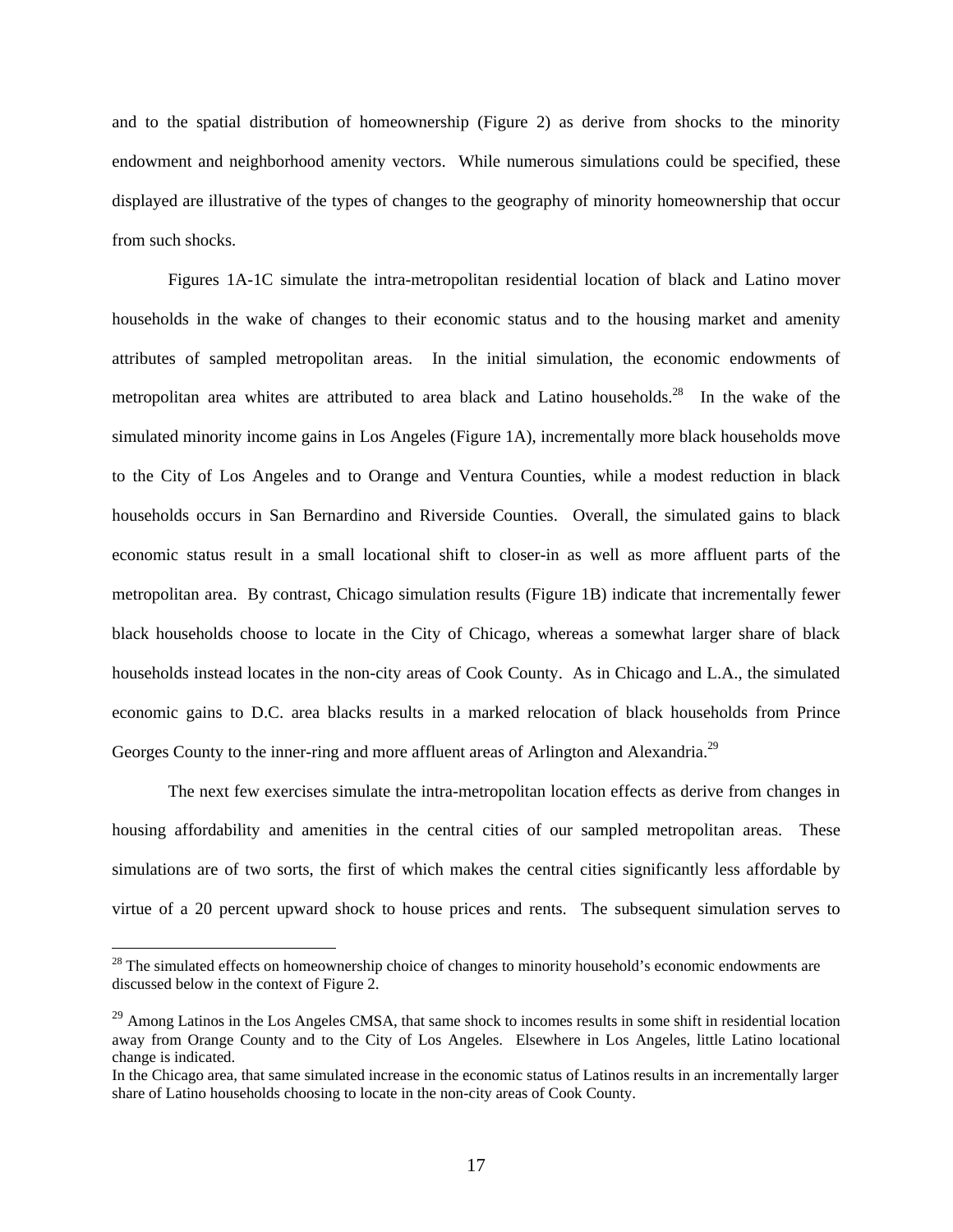enhance the attractiveness of the central cities by way of a 20 percent decrease in local crime rates.<sup>30</sup> As regards the former, black movers appear to be quite sensitive to house price hikes; in their wake, black location choice in the City of LA fall by about 20 percent. Other locations, especially the non-city areas of LA County, record a marked increase in black households.<sup>31</sup> A more limited out-movement of black households from the City of Chicago to other non-city areas of Cook County is evidenced in the wake of a similar city house price increase. Note further that little black or Latino household movement to suburban Chicago areas is evidenced in the wake of the increase in house prices in the City of Chicago. While some blacks leave the City of Chicago as a consequence of rising house prices, it is the non-city areas of Cook County that absorb the migrating black households. Similar to Los Angeles, black movers in Washington D.C. appear to be quite sensitive to house price hikes; in their wake, black location choice in the District of Columbia declines by about 20 percent.

A simulated 20 percent reduction in overall crime rates in the City of Los Angeles similarly had important implications for black household location choice. Results show black movers to be highly sensitive to issues of public safety; the proportion of mover households choosing to locate in the City of LA moves up dramatically from about 35 to 51 percent, whereas black location in suburban counties falls back significantly.32 Results show black movers in D.C. also to be sensitive to issues of public safety; the proportion of mover households choosing to locate in the City moves up from about 44 to 47 percent, whereas black location in suburban counties falls back by a similar magnitude. Results here roughly conform to those of Cullen and Levitt (1999), who report that each new city crime is associated with a

 $30$  These simulations provide an indication of the impact versus general equilibrium effects of the indicated shock to crime rates. To the extent those shocks were subsequently and fully capitalized into property values, their magnitudes would be diminished.

 $31$  By contrast, the Latino population in Los Angeles appeared to be less sensitive to the upward movement in city house prices and rents.

 $32$  By contrast, the intra-metropolitan location choices of Latino households are relatively insensitive to improvements in public safety in the City of Los Angeles.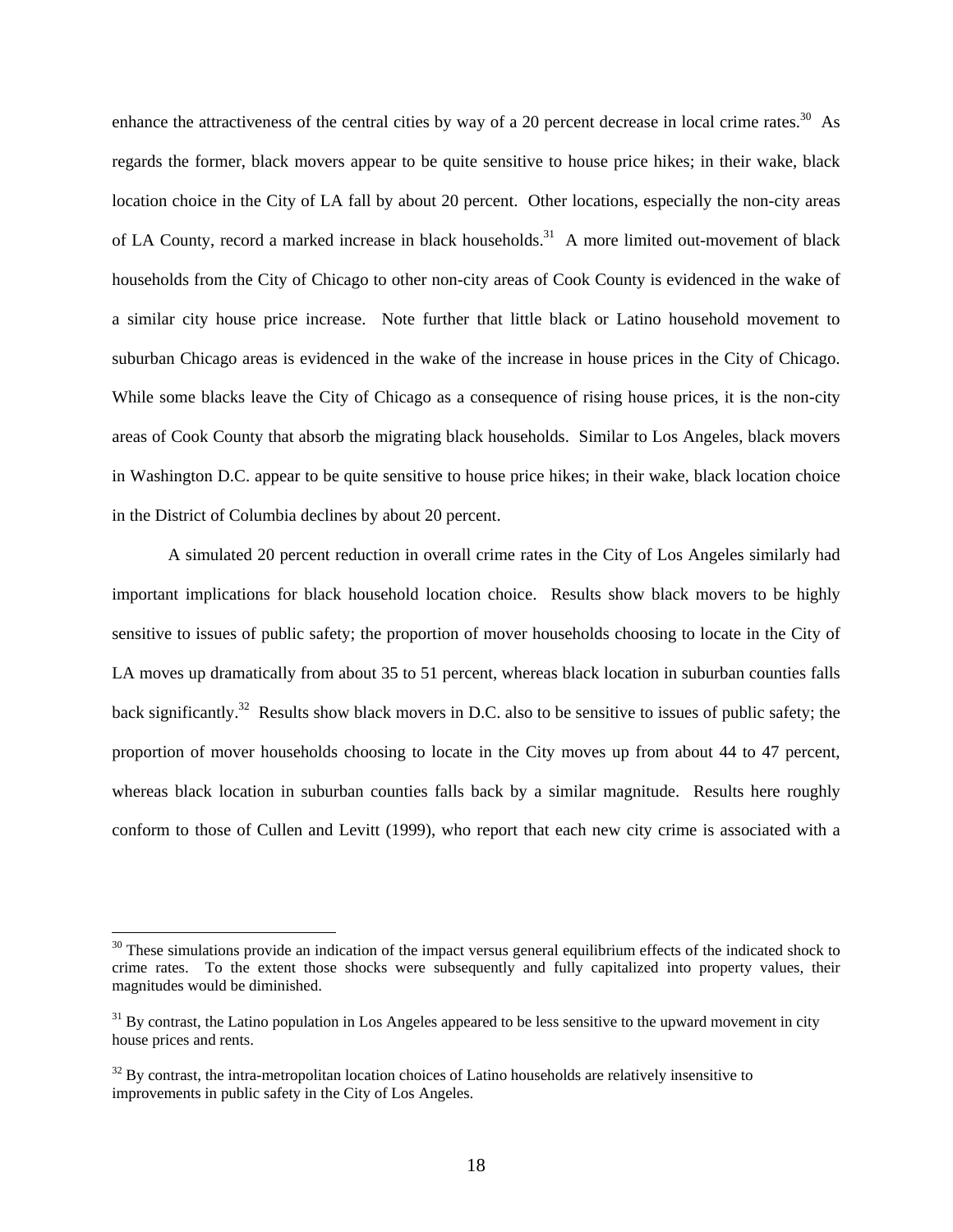measurable reduction in city residents.33 In contrast, the intra-metropolitan location choices of Latino and black households in Chicago are relatively insensitive to improvements in public safety in the City of Chicago. Among other things, this simulation points to significant residential location and development externalities as would derive in Los Angeles and Washington D.C. from city policies to enhance public safety.

A final exercise reported in Figure 1 seeks to quantitatively assess the effects on minority household location choice of a simulated change in the intra-geographic distribution of minority population. In the case of the Los Angeles CMSA, for example, we quantitatively assess the effects on minority residential location choice of a simulated increase in Inland Empire (San Bernardino and Riverside Counties) minority population. As is evidenced in the middle panels of Figure 1A, the simulated 10 percentage point increase in Inland Empire black population serves to approximately triple the proportion of black movers locating in San Bernardino and Riverside Counties to 30 and 17 percent, respectively. At the same time, the proportion of black movers choosing to locate in the City and County of LA falls by 30-40 percent. All things equal, black moves to these newer, more affordable, outlying, and high growth suburbs appears to be highly sensitive to the existence of a critical mass of like minority population. As suggested above, the Latino population was more evenly distributed among Los Angeles area counties at about 12-17 percent of total over the time frame of the analysis. In that context, the simulated population change had little bearing on Latino residential location choice.<sup>34, 35</sup>

<sup>&</sup>lt;sup>33</sup> In contrast to prior literature, our results specify the intra-metropolitan geography of residential location choice to changes as derive from the simulated decline in city crime rates.

<sup>&</sup>lt;sup>34</sup> The simulation results in a relatively large change in renters moving from the City of Los Angeles to San Bernardino and Riverside County. Among blacks and Latinos, the fraction of mover households who choose to rent in Inland Empire counties moves up appreciably (doubling in the case of blacks), while the fraction of homeowners in those counties moves up only marginally. While this simulation serves to perceptibly enhance the dispersion of black and Latino populations to suburban areas, it provides less immediate support as regards the minority homeownership goal.

<sup>&</sup>lt;sup>35</sup> Similar simulated changes in the intra-metropolitan geographic distribution of minority population are undertaken as well for the Chicago and Washington, D.C. metropolitan areas. Results of those analyses are provided in Figures 1B and 1C, respectively. As is evidenced, results for Chicago indicate little sensitivity to changes in minority representation in Cook and DuPage Counties. In the D.C. area, Latino household location choice is notably sensitive to changes in the Latino population representation in Arlington and Montgomery Counties.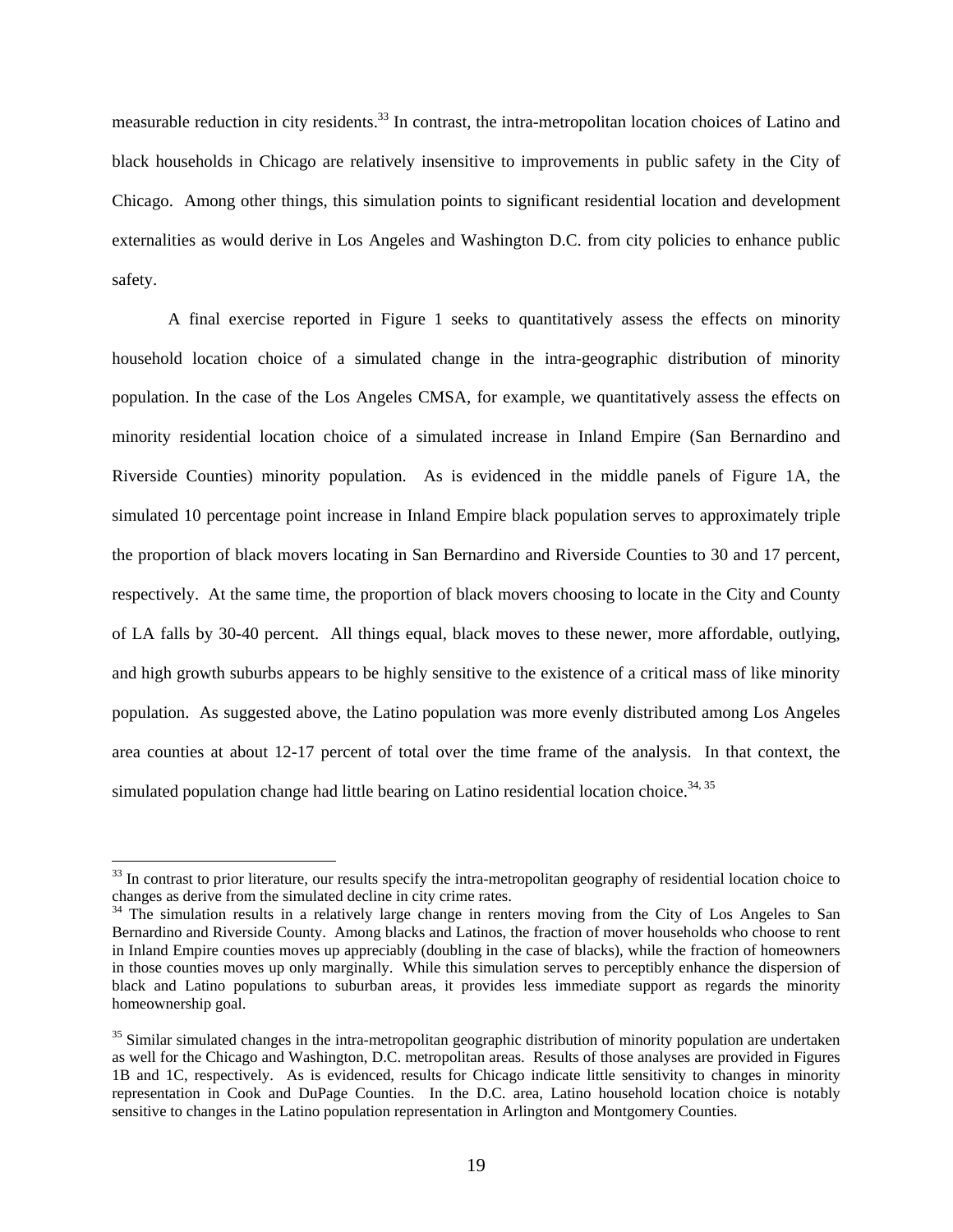Not evidenced in Figure 1, but also apparent in the simulations, was the differential impact of these simulated changes in locational characteristics on renters, when compared to owners. We describe those effects in the context of household location choice in the Los Angeles area. Again, the simulated effects were largest for black households. When house prices and rents in the City of Los Angeles rose by 20 percent, the geographical distribution of owners changed very little, while the number of renter households fell in Los Angeles by nearly one-third. Similarly, when assessing the simulated increase in minority population in San Bernardino and Riverside Counties on minority residential location, the number of households moving to San Bernardino and Riverside Counties as owners rises by about 25 percent, but the number of renter households choosing to reside in those areas triples. It should be noted that while these are housing demand side simulations, they express the increased desire of renters to move to more attractive areas. In contrast, a 20 percent drop in overall crime rates, as described previously, caused a substantial increase in the number of black households choosing to live in the City of Los Angeles, but in this simulation two-thirds of the increase was attributed to households choosing to own in the city. Collectively, these simulations demonstrate the need to model tenure choice and location choice in a model that can account for the multi-faceted choice to reside and own or rent in different areas of a larger metropolitan area.

Figure 2 assesses the effects of changes in minority economic status on homeownership attainment. In undertaking this exercise, the income characteristics of sample white households were applied to the estimated minority coefficient vectors. Unlike prior research, our model structure enables assessment of the intra-metropolitan locations of the simulated homeownership changes specific to the estimated behaviors of black and Latino movers. Simulations pertaining to black households are contained in the top panels of the figure, whereas those relevant to Latino households are displayed in the bottom panels.

As is evidenced in the top right panels of Figures 2A-2C, the intra-metropolitan geography of black homeownership choice is highly sensitive to the endowment shock. For example, in the wake of the appreciable rise in minority incomes, homeownership rates among black movers to the District of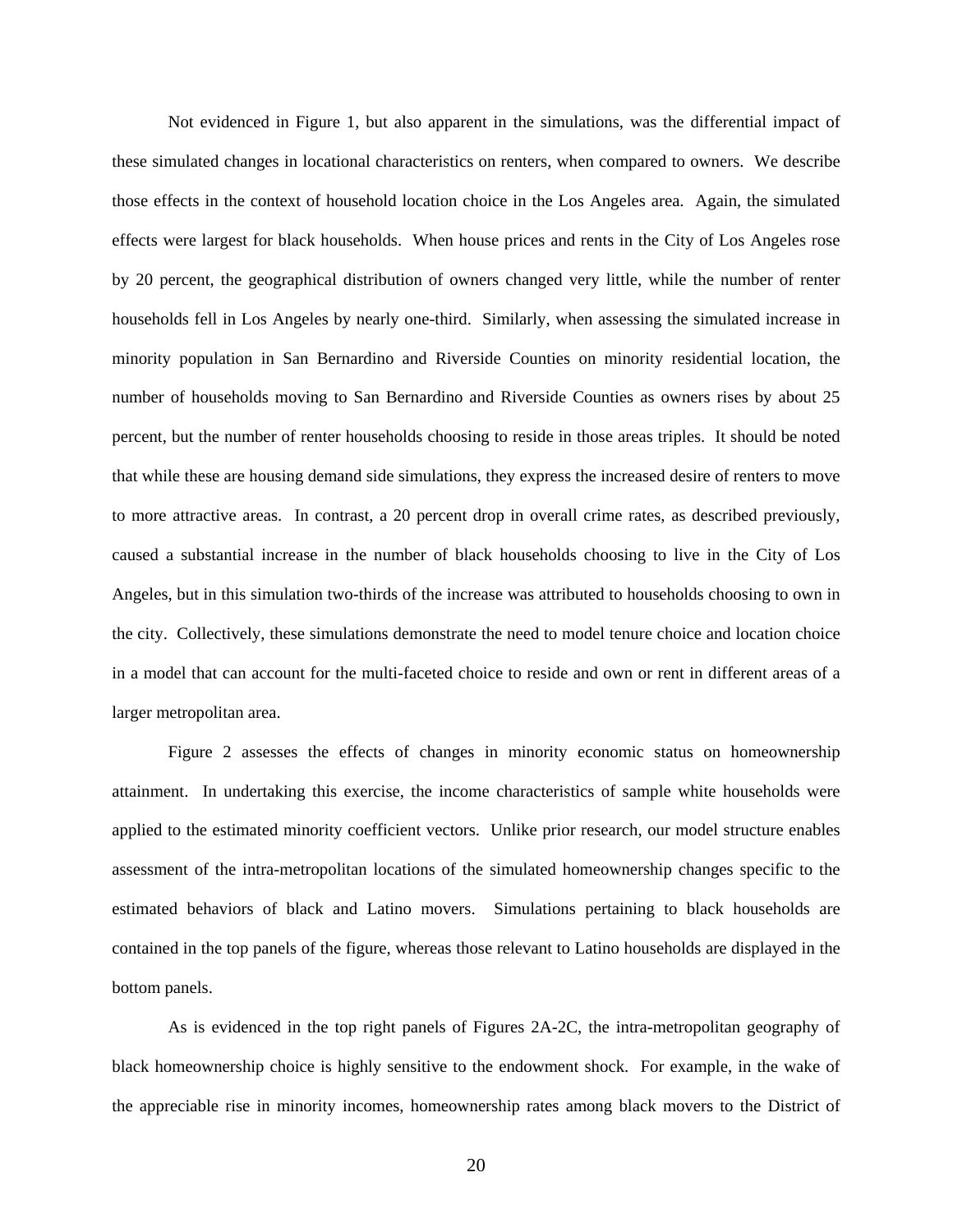Columbia and to the City of Chicago more than double to 52 and 40 percent, respectively, approximately equal to levels recorded for white movers. Substantial increases in homeownership among movers are evidenced as well in the D.C. and Chicago suburbs and in all Los Angeles areas. As evidenced in the top left panels of Figures 2A-2C, the elevated housing tenure choice among black movers to Washington, D.C., the City of Chicago, and to all Los Angeles areas serves to perceptibly close the overall homeownership gap between black and white households in those areas. In the D.C. and Chicago suburbs, the simulated improvements in black economic status serves as well to elevate black homeownership rates to levels close to the national average. With the exception of Cook County, the simulated improvement in black economic status serves to substantially diminish white-black homeownership rate differentials throughout the sampled metropolitan areas.

For the Los Angeles metropolitan area as a whole, the simulated closure in the observed blackwhite homeownership gap is substantial. That gap stood at a full 29 percentage points among sampled Los Angeles households in 1990, given homeownership rates of 53 and 24 percent among whites and blacks, respectively. The attribution to blacks of the economic endowments of sample whites serves to raise black homeownership rates to 41 percent, thereby reducing the gap by a full 17 percentage points. In the Washington, D.C. and Chicago metropolitan areas, the simulated closure of the observed blackwhite homeownership also is sizable. In Washington, D.C., the gap stood at about 33 percentage points among sampled D.C. area households in 1990, given homeownership rates of 78 and 45 among whites and blacks, respectively. A similarly substantial 33 percentage point racial homeownership gap was evidenced in Chicago, given homeownership rates of 76 percent for whites and 43 percent for blacks. The attribution to blacks of the economic endowments of whites in Washington D.C. serves to raise black homeownership rates to 55 percent, thereby reducing the gap by about 11 percentage points. The simulated enhancement of black economic status in Chicago to levels equivalent to that of sample whites serves to raise black homeownership rates to about 50 percent, thereby reducing the gap by a more limited 7 percentage points.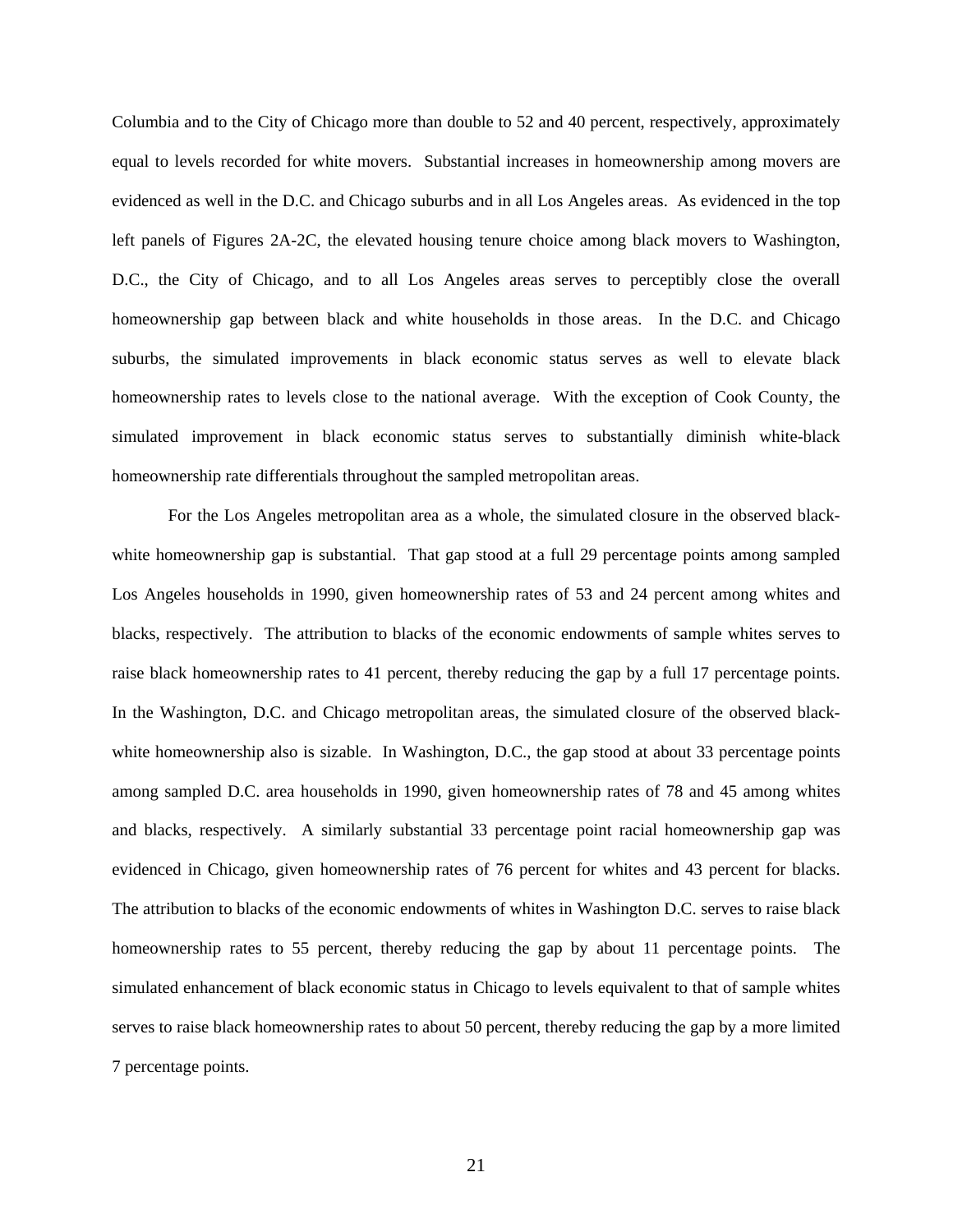Appreciable dispersed homeownership gains to Latino households similarly derive from this simulation. Homeownership rates jump significantly among Latino movers (bottom right panel of Figure 2) in the District of Columbia, the City of Chicago, and the suburbs of Los Angeles. In the Los Angeles suburbs, for example, the attribution of white household endowments to Latinos serves to elevate homeownership choice among movers from 42 to 58 percent, roughly equivalent to that of whites. As evidenced in the bottom left panel to Figure 2, the elevation of Latino economic status serves to appreciably narrow the Latino-white homeownership gap in the Los Angeles suburbs. The simulation further evidences some decline in homeownership disparities between whites and Latinos in the District of Columbia, the City of Chicago, and the City of Los Angeles. For the Los Angeles study area as a whole, the white-Latino gap in homeownership stood at 18 percentage points in 1990, given homeownership rates of 53 and 35 percent among whites and Latinos, respectively. In Los Angeles, the attribution to Latinos of the economic endowments of sample whites serves to raise Latino homeownership rates to 47 percent, thereby reducing the gap by 12 percentage points. Elsewhere, in the Washington D.C. and Chicago metropolitan areas, the attribution of metropolitan white economic endowments to Latinos had more limited impacts on homeownership attainment, raising rates by only about 4 percentage points in each area to about 60 percent in Washington D.C. and 54 percent in Chicago. In both those areas, white-Latino homeownership rate gaps remained substantial, given 1990 white homeownership rates of 78 and 76 in Washington D.C. and Chicago, respectively.

#### **VI. SUMMARY AND CONCLUSIONS**

This paper applies individual level data from the U.S. Census to estimate three-level nested logit models of household mobility, homeownership tenure, and residential location choice for the Los Angeles, Chicago, and Washington, D.C. metropolitan areas. The approach is the first to explicitly recognize that the housing tenure choices of minority and white households may vary importantly owing to their differential mobility and locational preferences and constraints. Accordingly, the model structure endogenizes and jointly estimates the household move, homeownership, and intra-metropolitan location decisions. The empirical model uniquely allows for assessment of the intra-metropolitan geography of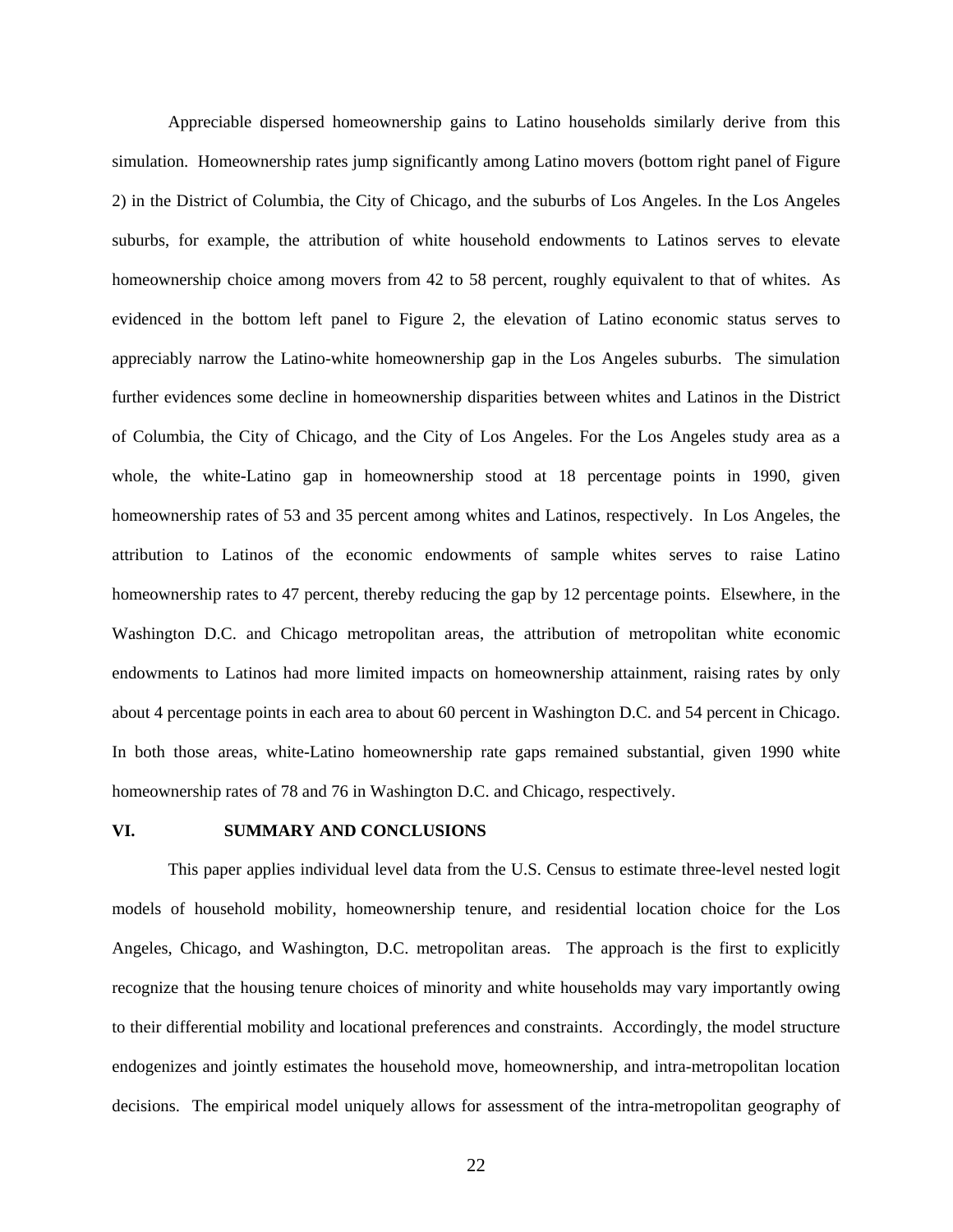minority homeownership as derives from shocks to household endowment and neighborhood amenity vectors.

Research findings indicate significant variability in mobility, residential location, and tenure choice across metropolitan areas and among white and minority households. Those findings have important implications for the intra-metropolitan geography of minority residential location and homeownership choice. For example, as evidenced in Chicago and the other sampled areas, a simulated and appreciable improvement to black economic status fails to result in large-scale suburbanization of blacks. However, that same simulated endowment increase *does* elevate black homeownership, particularly in closer-in urban neighborhoods. In that regard, homeownership rates among black movers to the District of Columbia and to the City of Chicago more than double to roughly the levels of white movers. The substantially elevated homeownership choice among black movers to the District of Columbia, the City of Chicago, and Los Angeles serves to substantially reduce the overall homeownership gap between black and white households in those areas. Accordingly, our research is able to discern a marked urban bias to black homeownership choice in the wake of simulated improvements to black socio-economic status.

Other simulations quantitatively assessed the effects of changes in central city housing affordability and amenities on the intra-metropolitan location of black households. Results here show that black movers are quite sensitive to house price and rent hikes and to issues of public safety. In the wake of a 20 percent increase in central city house prices and rents, black moves to the District of Columbia, for example, fall by an equal percentage. Similarly, results show substantial gains in the proportion of black mover households choosing to locate in central city areas in the wake of a 20 percent reduction in city crime rates. Among other things, that simulation points to potential minority contributions to central city revitalization as would emanate from enhancements to public safety.

In sum, research findings underscore the sensitivity of household location and tenure choice to locational amenities, housing costs, and household demographic characteristics. As these characteristics change, the geography of housing tenure choice can change substantially over a large metropolitan area.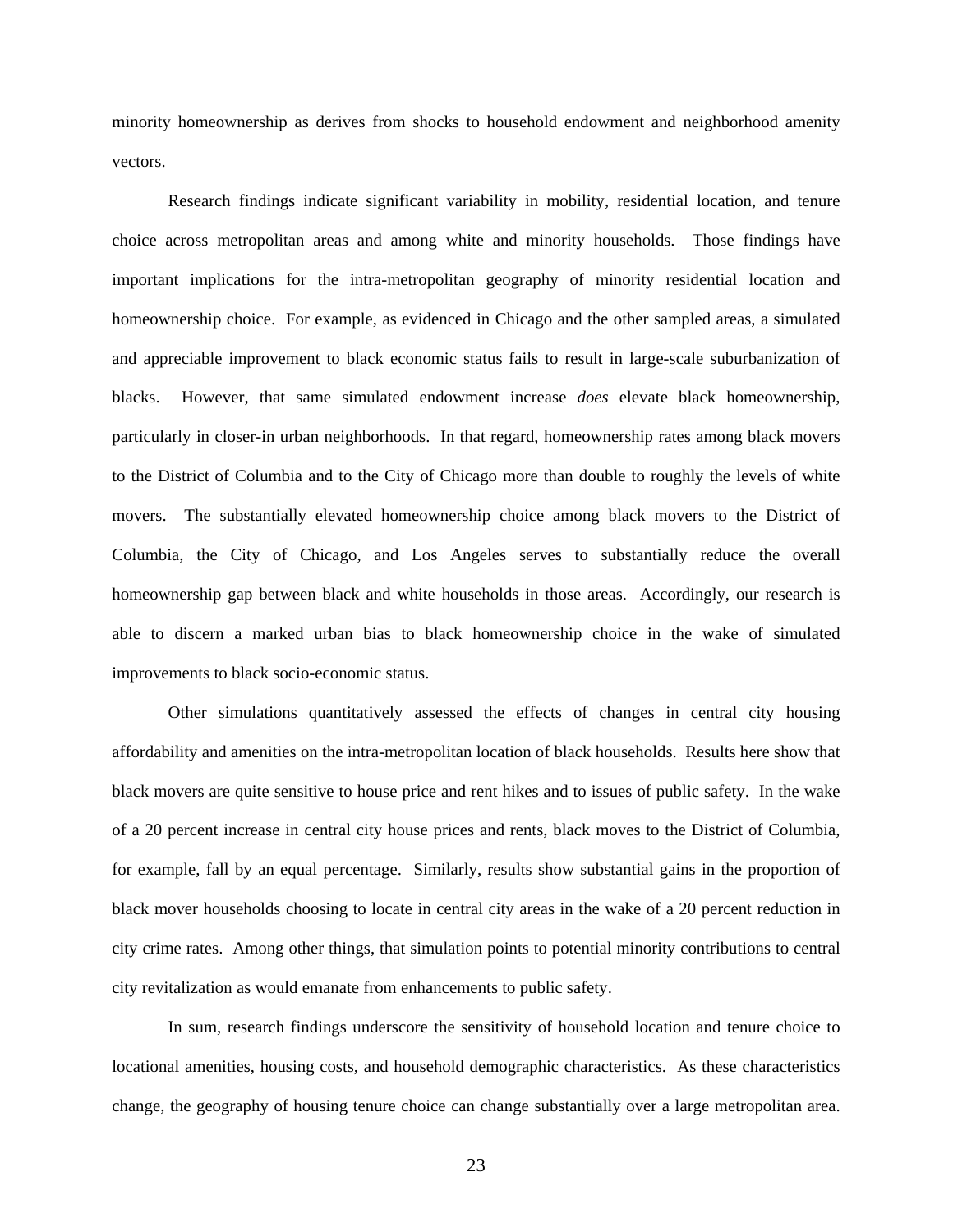Further, as we have demonstrated, these effects can differ markedly by racial group and by metropolitan area, and are dependent on the prior location of households. The prior location of households in combination with the underlying mobility rates in the metropolitan area appear to bound the extent to which households move in response to shocks. At the same time, the simulations also show that even when there are substantial improvements to the economic status of minorities, their urban settlement patterns remain substantially more concentrated than those of whites. While black households in each of the sampled metropolitan areas record significant homeownership gains in the wake of marked improvements to their economic status, those gains are less evidenced in outlying suburban areas.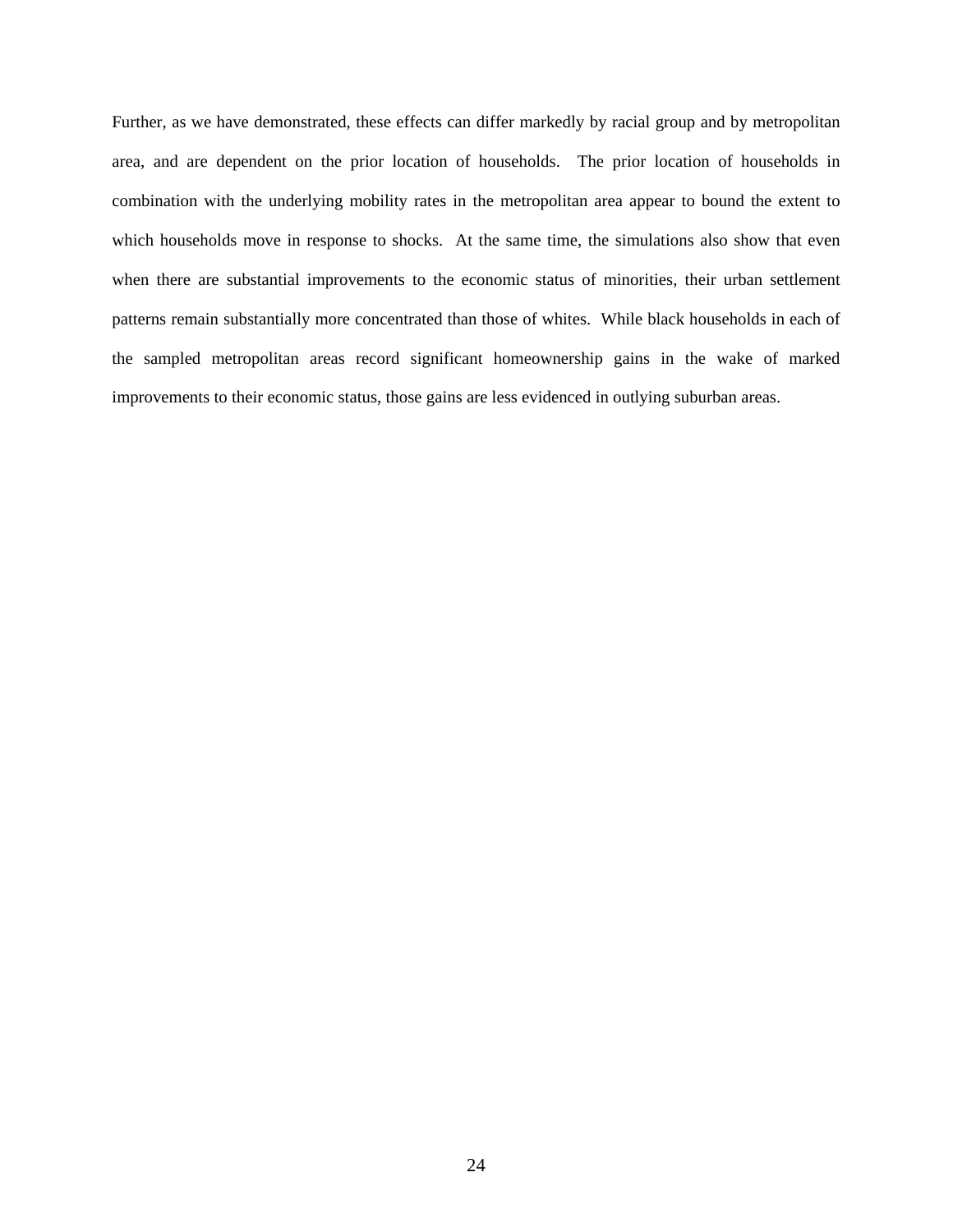#### **References**

- Bayer, P., R. MacMillian, and K. Rueben (2004), "What Drives Racial Segregation? New Evidence Using Census Microdata", *Journal of Urban Economics*, 56(3), 514-535.
- Berkovec, J., G. Canner, S. Gabriel, and T. Hannon, "Discrimination, Competition, and Loan Performance in FHA Mortgage Lending" *The Review of Economics and Statistics*, 241-250, 1998.
- Bostic, R. and B. Surette (2001), "Have the Doors Opened Wider? Trends in Homeownership Rates by Race and Income", *Journal of Real Estate Finance and Economics*, 23:3, 411-434.
- Coulson, E. (1999). "Why are Hispanic- and Asian-American Homeownership Rates So Low? Immigration and Other Factors", *Journal of Urban Economics*, 45, 209-227.
- Coulson, E, Seok-Joon Hwang and Susumu Imai (2003). "The Value of Owner-Occupation in Neighborhoods," *Journal of Housing Research*, forthcoming..
- Cullen, J. and Steven Levitt (1999). "Crime, Urban Flight, and the Consequences for Cities," *The Review of Economics and Statistics,* 81(2): 159-169.
- Deng, Y., S. Ross, and S. Wachter (2001), "Racial Differences in Homeownership: The Effect of Residential Location," Forthcoming, *Regional Science and Urban Economics*.
- DeRango, Kelly (1998), *On the Determinants of U.S. Black-White Racial Segregation.* Ph.D. Dissertation, University of Wisconsin.
- Farley, Reynolds, and E. Rosenbaum (1994), "The Constraints on Minority Housing Choices, New York City 1978-1987", *Social Forces* 03-01
- Gabriel, S. and S. Rosenthal (1989), "Household Location and Race: Estimates of a Multinomial Logit Model", *The Review of Economics and Statistics*, 71(2), 240-249.
- Gabriel, S. and S. Rosenthal (2004), "Quality of the Business Environment versus Quality of Life in a Dynamic Model of Urban Composition and Growth", *The Review of Economics and* Statistics, 86  $(1), 438-444.$
- Gabriel, S. and S. Rosenthal (2005), "Homeownership in the 1980s and 1990s: Aggregate Trends and Racial Gaps", forthcoming, *Journal of Urban Economics.*
- Gabriel, S., J. Mattey, and W. Wascher (2003), "Compensating Differentials and Evolution in the Quality of Life Among U.S. States", *Regional Science and Urban Economic,* 33(5), 619-649*.*
- Gabriel, S., and G. Painter, (2003), "Paths to Homeownership: An Analysis of the Residential Location and Homeownership Choices of Black Households in Los Angeles," *Journal of Real Estate Finance and Economics*, Vol. 27 (1).
- Green, W. (1997). *Econometric Analysis*. 3rd ed. Upper Saddle River, NJ: Prentice-Hall.
- Gyourko, J. and P. Linneman (1996), "An Analysis of the Changing Influences on Traditional Household Ownership Patterns", *Journal of Urban Economics*, 39, 318-341.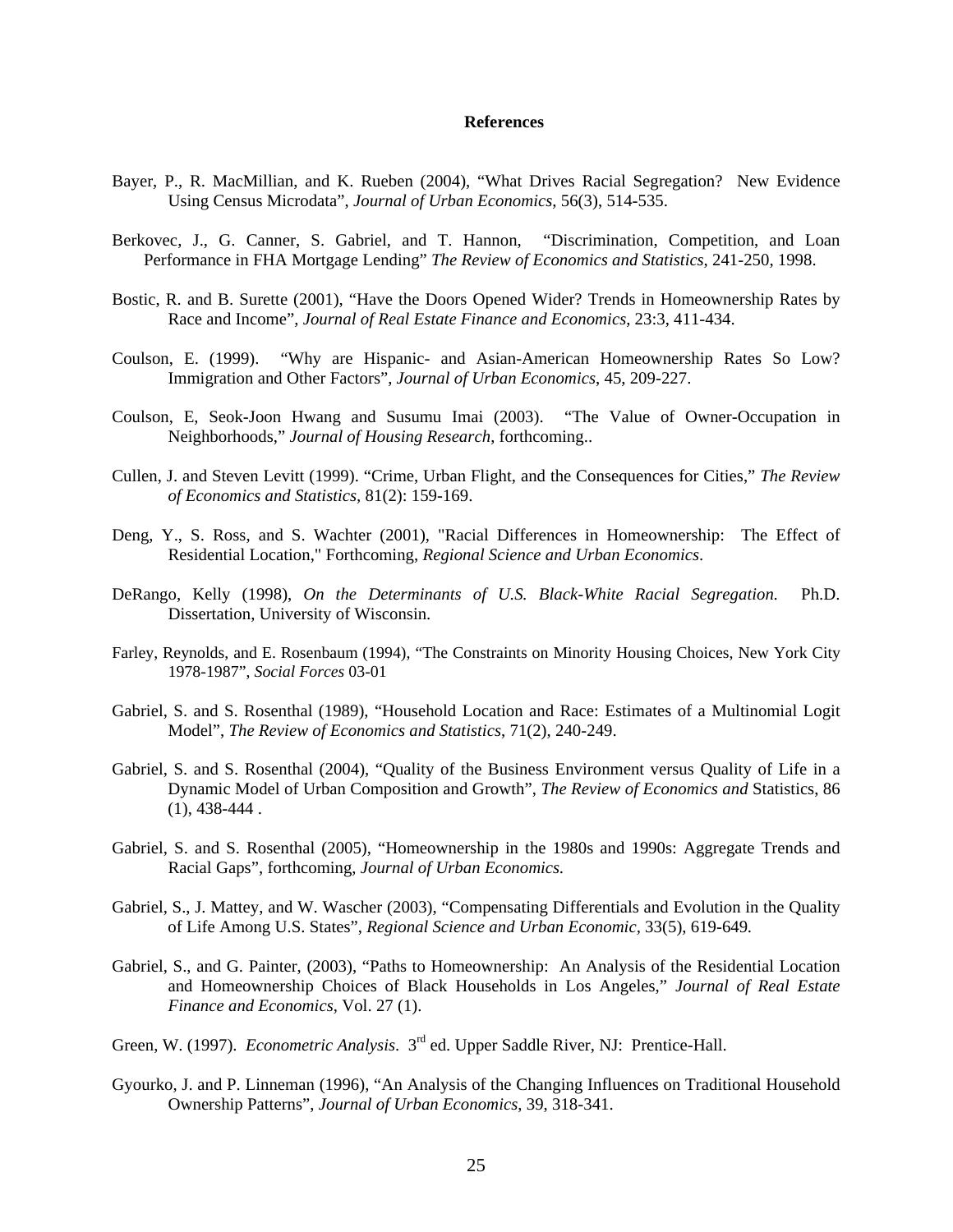- Gyourko, J., P. Linneman, and S. Wachter (1999). Analyzing the Relationships among Race, Wealth, and Home Ownership in America, *Journal of Housing Economics*, 8, 63-89.
- Gyourko, J. and J. Tracy (1991), "The Structure of Local Public Finance and the Quality of Life," *Journal of Political Economy,* 99(4), 774-806.
- Goodman, A. C. and M. Kawai (1982), Permanent Income, Hedonic Prices and Demand for Housing: New Evidence, *Journal of Urban Economics*, 12, 214-37.
- Haurin, Donald R., Toby Parcel, and R. Jean Haurin (2002), "Does Homeownership Affect Child Outcomes?" *Real Estate Economics*, 30 (4), 635-666.
- Hendershott, P. H. and J. Shilling (1982), "The Economics of Tenure Choice, 1955-1979. In *Research in Real Estate* (C. F. Sirmans, ed.), Vol. I. JAI press Inc.
- Henderson, J. V. and Y. M. Ioannides (1983), "Model of Housing Tenure Choice**,**" *American Economic Review,* 73(1): 98-113.
- Kain, John F. (1968). Housing Segregation, Negro Employment, and Metropolitan Decentralization. *Quarterly Journal of Economics* 82, 157-197.
- Kan, K. (2000), "Dynamic Modeling of Housing Tenure Choice." *Journal of Urban Economics* 48(1): 46-69.
- Massey, Douglas S. and Nancy A. Denton (1993), *American apartheid: segregation and the making of the underclass*, Harvard University Press, Cambridge, MA.
- McFadden, Daniel (1978), "Modeling the Choice of Residential Location", in *Spatial Interaction Theory and Planning Models*, A. Karquist, et al (eds), Amsterdam: North Holland.
- Myers, D., G. Painter, Z. Yu, S. Rho, and L. Wei. Regional Disparities in Homeownership Trajectories: Impacts of Affordability, New Construction, and Immigration, *Housing Policy Debate*, Forthcoming.
- Painter, G., S. Gabriel, and D. Myers (2001). Race, Immigrant Status, and Housing Tenure Choice, *Journal of Urban Economics*, 49, 150-167.
- Rosen, H. S. and K. T. Rosen (1980), "Federal Taxes and Home Ownership: Evidence from the Time Series." *Journal of Political Economy*, 88(1), 59-75.
- Rosenthal, Stuart (2001), "Eliminating Credit Barriers to Increase Homeownership: How Far Can We Go?" Working Paper No. 01-01, Research Institute for Housing America.
- Sieg, H., V. Kerry Smith, H. Banzhaf, R Walsh "Estimating the General Equilibrium Benefits of Large Policy Changes: The Clean Air Act Revisited", NBER Working Paper w7744: 2000
- Train, Kenneth (1986), *Qualitative Choice Analysis*. The MIT Press, Cambridge, MA.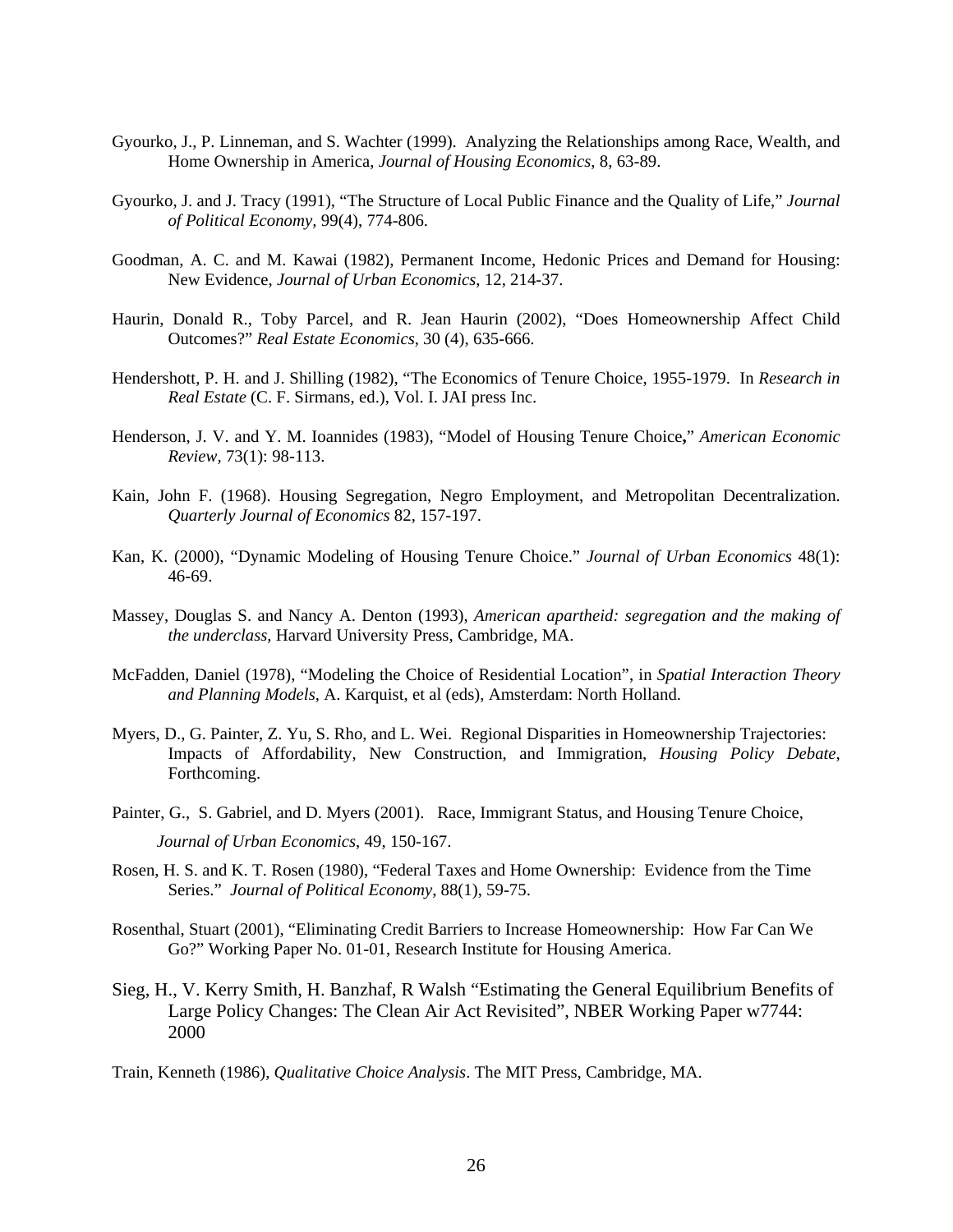Wachter, S. and I. Megbolugbe (1992), "Racial and Ethnic Disparities in Homeownership", *Housing Policy Debate*, 3, 333-370.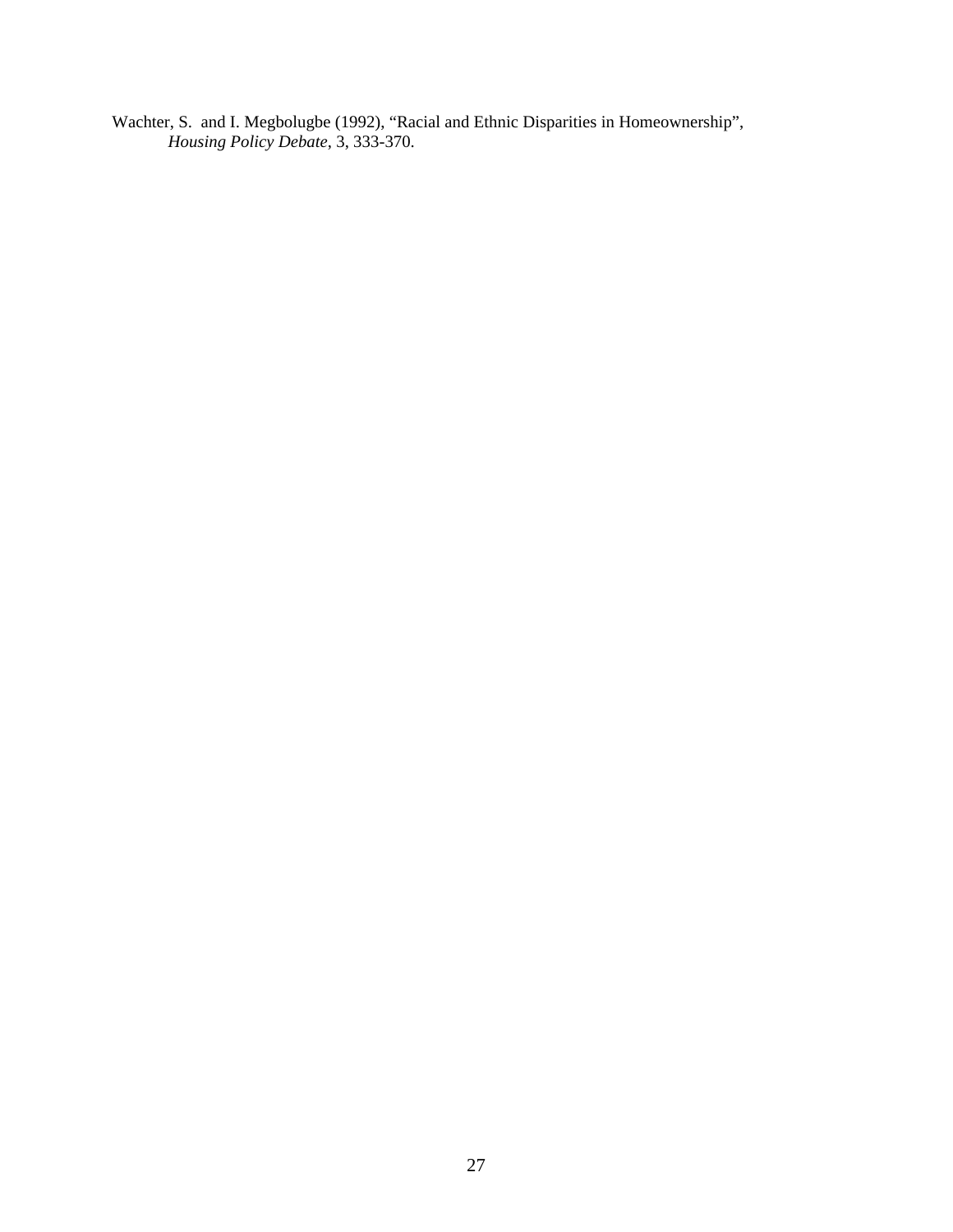#### **Appendix 1 Variable Definitions**

Throughout, the unit of observation is the head of household. Those aged less than 18 years, or greater than 65 years, have been excluded. In all the regressions, only those people who lived in Los Angeles County in 1985, and then lived in either Los Angeles or San Bernardino in 1990 are included.

| <b>AGE</b>                             | Continuous Variable 18-64.                                                                              |
|----------------------------------------|---------------------------------------------------------------------------------------------------------|
| <b>MARRIED</b>                         | Head of household is married, and is not<br>separated                                                   |
| <b>OMITTED CATEGORY: Single</b>        | Head of household is not married, or is<br>separated.                                                   |
| NO HIGH SCHOOL DIPLOMA                 | High school not completed, or not yet.                                                                  |
| OMITTED CATEGORY: HS DIP/NO COL DEGREE | High school completed, but not four years of<br>post-high school education.                             |
| <b>COLLEGE DEGREE OR BETTER</b>        | Minimum of four years of post-high school<br>education is completed.                                    |
| NUMBER OF PEOPLE IN HOUSEHOLD          | This number includes people of all ages,<br>including those aged less than 18 years and 65 or<br>older. |
| PERMANENT INCOME                       | Predicted Household Income according to the<br>method of Goodman and Kawai (1982).                      |
| <b>TRANISTORY INCOME</b>               | Residual Household Income according to the<br>method of Goodman and Kawai (1982).                       |
| <b>DIVIDEND INCOME</b>                 | Dividend and Interest Income                                                                            |
| HAS SOME DIVIDEND INCOME               | Categorical variable for whether the household<br>has positive dividend income.                         |
| OCCUPATIONAL STATUS                    | This is based on Duncan's occupation index<br>with Professional jobs achieving the highest<br>scores    |
| ETHNICITY: AFRICAN-AMERICAN            | African-American, non-Hispanic.                                                                         |
| ETHNICITY: WHITE                       | White, non-Hispanic.                                                                                    |
| MEDIAN HOUSE PRICE IN THE AREA         | Self explanatory                                                                                        |
| MEDIAN RENT IN THE AREA                | Self-explanatory                                                                                        |
| TOTAL VIOLENT AND PROPERTY BY COUNTY   | As compiled by the Department of Justice.                                                               |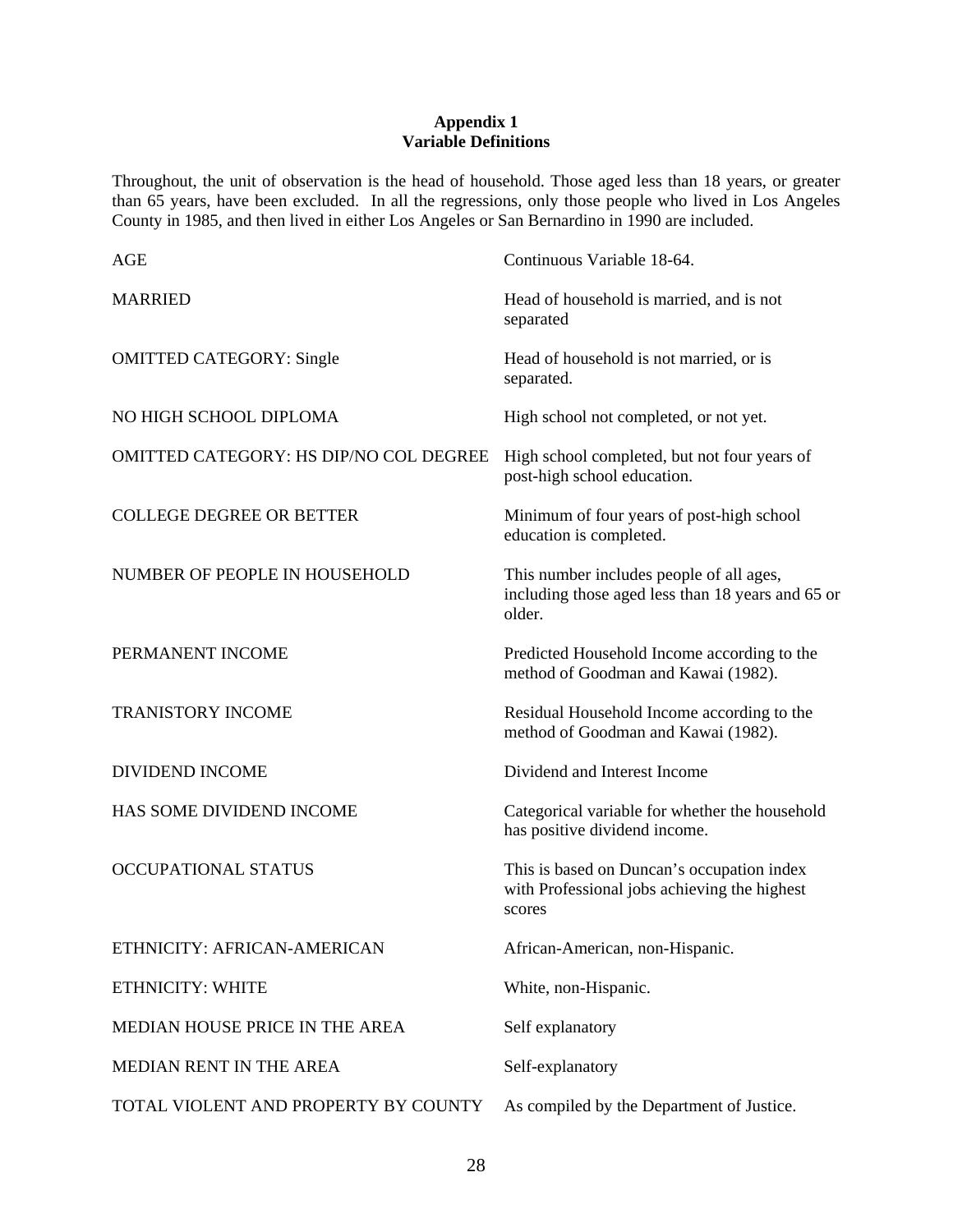DISTANCE Distance from the population center in each area to the population center in the potential destination area.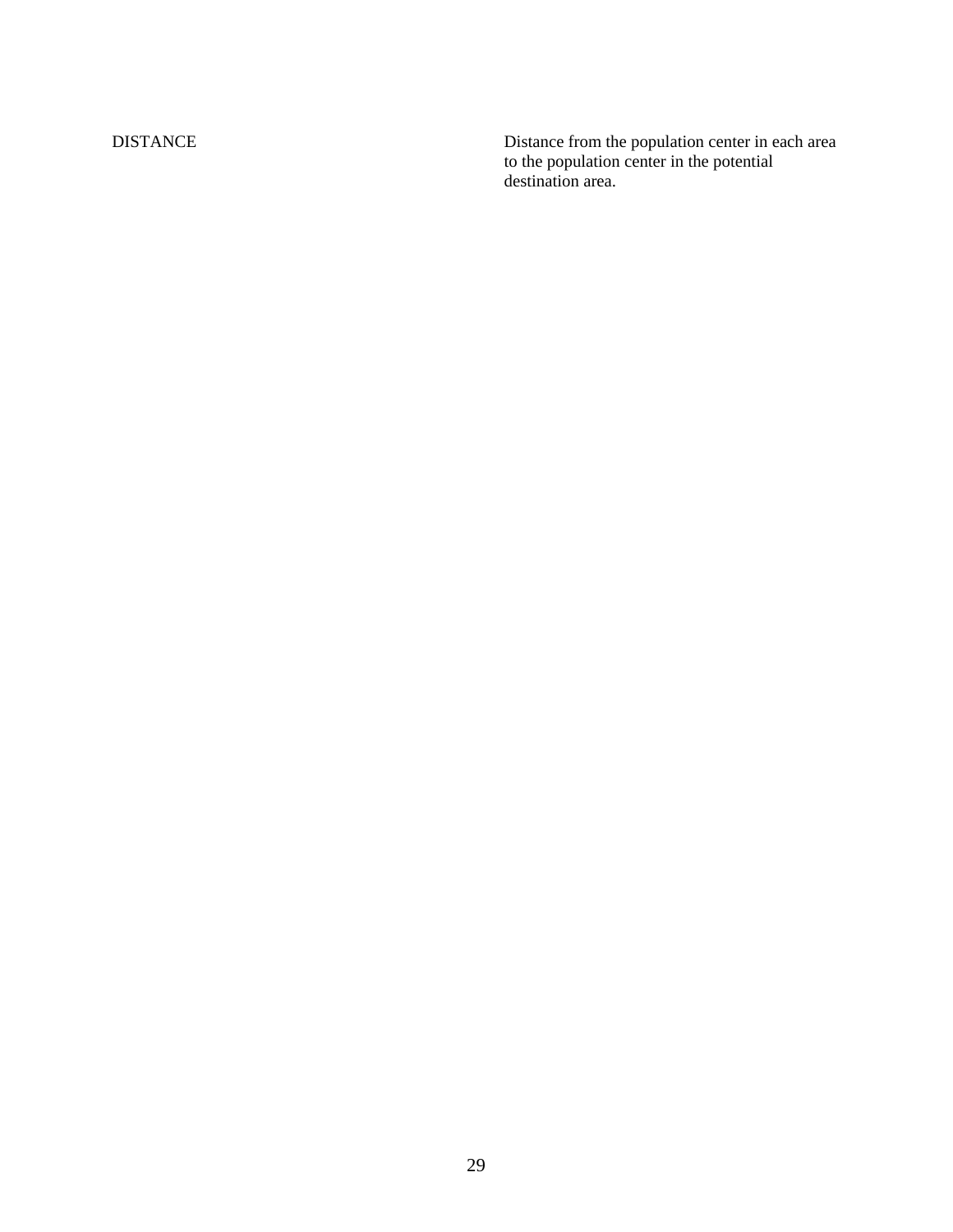#### **Table 1 Percentage of Homeowners by Racial Category**

|                |                | <b>District of Columbia</b> |                            | <b>DC Suburbs</b>     |  |
|----------------|----------------|-----------------------------|----------------------------|-----------------------|--|
|                |                |                             |                            |                       |  |
|                | All Households | Sample of Movers Only       | All Households             | Sample of Movers Only |  |
|                | $N = 7466$     | $N = 2908$                  | N=28216                    | $N = 12582$           |  |
| White          | 60.2%          | 54.0%                       | 80.0%                      | 69.5%                 |  |
| <b>Black</b>   | 35.3%          | 20.6%                       | 53.5%                      | 39.1%                 |  |
| Latino         | 35.6%          | 32.3%                       | 61.3%                      | 48.1%                 |  |
| All Households | 42.7%          | 32.8%                       | 73.3%                      | 60.8%                 |  |
|                |                | <b>Chicago City</b>         | <b>Cook County</b>         |                       |  |
|                | All Households | Sample of Movers Only       | All Households             | Sample of Movers Only |  |
|                | N=25888        | N=11727                     | N=26747                    | $N = 11664$           |  |
| White          | 56.3%          | 40.0%                       | 80.6%                      | 66.5%                 |  |
| <b>Black</b>   | 37.3%          | 19.0%                       | 59.3%                      | 44.2%                 |  |
| Latino         | 37.8%          | 30.5%                       | 62.5%                      | 50.5%                 |  |
| All Households | 46.1%          | 31.3%                       | 77.5%                      | 62.8%                 |  |
|                |                | <b>Chicago Suburbs</b>      | <b>Los Angeles City</b>    |                       |  |
|                | All Households | Sample of Movers Only       | All Households             | Sample of Movers Only |  |
|                | N=33530        | N=15376                     | $N = 13848$                | $N = 4746$            |  |
| White          | 81.4%          | 70.1%                       | 58.1%                      | 44.4%                 |  |
| Black          | 50.5%          | 28.5%                       | 32.6%                      | 16.7%                 |  |
| Latino         | 64.9%          | 50.6%                       | 29.1%                      | 19.3%                 |  |
| All Households | 78.4%          | 66.2%                       | 47.9%                      | 34.6%                 |  |
|                |                | <b>Los Angeles County</b>   | <b>Los Angeles Suburbs</b> |                       |  |
|                | All Households | Sample of Movers Only       | All Households             | Sample of Movers Only |  |
|                | $N = 27818$    | N=9698                      | N=36642                    | $N = 16142$           |  |
| White          | 64.9%          | 50.2%                       | 70.7%                      | 57.7%                 |  |
| <b>Black</b>   | 44.7%          | 24.8%                       | 45.9%                      | 34.1%                 |  |
| Latino         | 51.7%          | 36.6%                       | 55.0%                      | 42.9%                 |  |
| All Households | 59.8%<br>44.2% |                             | 67.6%                      | 54.5%                 |  |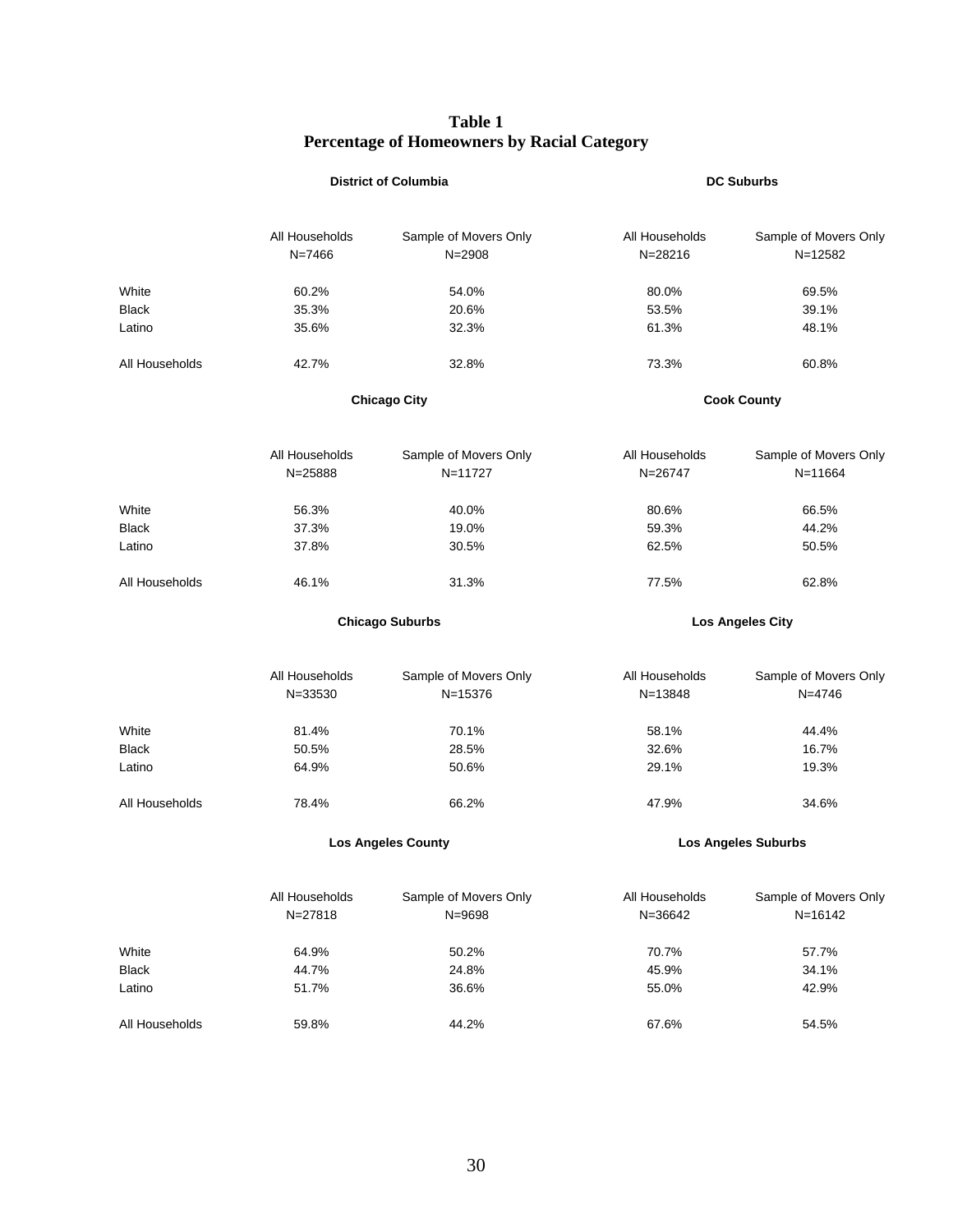| Table 2                                                |
|--------------------------------------------------------|
| <b>Average Household Characteristics of Households</b> |

|                                   |        | <b>District of Columbia</b> |        |        | <b>DC</b> Suburbs  |        |
|-----------------------------------|--------|-----------------------------|--------|--------|--------------------|--------|
| <b>Ethnicity</b>                  | white  | black                       | latino | white  | black              | latino |
| Number of Households              | 2215   | 4866                        | 385    | 20696  | 6207               | 1313   |
| Ownership Rate                    | 60.2%  | 35.3%                       | 35.6%  | 80.0%  | 53.5%              | 61.3%  |
| Age                               | 42.4   | 43.7                        | 43.9   | 43.7   | 41.1               | 42.4   |
| Married                           | 35.0%  | 29.4%                       | 22.9%  | 63.7%  | 47.7%              | 52.6%  |
| No High School Diploma            | 2.1%   | 32.0%                       | 27.3%  | 5.6%   | 15.1%              | 19.2%  |
| High School Diploma               | 14.7%  | 47.7%                       | 36.6%  | 33.1%  | 54.6%              | 41.9%  |
| College Degree or Better          | 83.2%  | 20.3%                       | 36.1%  | 61.4%  | 30.4%              | 38.9%  |
| Number of People in the Household | 2.0    | 2.8                         | 2.2    | 2.7    | 3.0                | 3.0    |
| Permanent Income                  | 68.3   | 36.6                        | 39.7   | 73.7   | 47.0               | 51.9   |
| <b>Transitory Income</b>          | 10.6   | $-1.9$                      | $-3.3$ | $-1.1$ | 1.5                | 1.0    |
| Dividend Income                   | 6.6    | 0.4                         | 2.0    | 3.8    | 0.5                | 1.8    |
| Has some Dividend Income          | 67.7%  | 14.4%                       | 29.1%  | 63.7%  | 19.9%              | 36.6%  |
| <b>Occupational Status</b>        | 58.6   | 38.6                        | 39.4   | 53.7   | 44.9               | 43.8   |
| Violent & Property Crimes per 100 |        | 17.2                        |        |        | 9.1                |        |
| % minority                        |        | 61%                         |        |        | 18%                |        |
|                                   |        | \$442                       |        |        | \$687              |        |
| median rent                       |        |                             |        |        |                    |        |
| median house                      |        | \$178,074                   |        |        | \$226,027          |        |
|                                   |        | <b>Chicago City</b>         |        |        | <b>Cook County</b> |        |
| <b>Ethnicity</b>                  | white  | black                       | latino | white  | black              | latino |
| Number of Households              | 11836  | 8960                        | 5092   | 22662  | 2365               | 1720   |
| Ownership Rate                    | 56.3%  | 37.3%                       | 37.8%  | 80.6%  | 58.3%              | 62.5%  |
|                                   | 42.6   | 42.9                        | 39.9   | 43.7   | 41.4               | 40.9   |
| Age                               | 49.2%  |                             |        | 68.0%  |                    |        |
| Married                           |        | 32.6%                       | 56.9%  |        | 46.9%              | 60.7%  |
| No High School Diploma            | 13.5%  | 32.4%                       | 54.3%  | 10.1%  | 19.4%              | 36.5%  |
| High School Diploma               | 45.3%  | 50.2%                       | 33.4%  | 50.1%  | 54.8%              | 43.1%  |
| College Degree or Better          | 38.3%  | 17.4%                       | 12.2%  | 39.8%  | 25.8%              | 20.3%  |
| Number of People in the Household | 2.5    | 3.3                         | 3.9    | 2.9    | 3.3                | 3.4    |
| Permanent Income                  | 49.5   | 29.0                        | 33.1   | 57.4   | 36.3               | 39.0   |
| <b>Transitory Income</b>          | $-1.9$ | $-0.9$                      | $-2.8$ | 0.1    | 2.7                | 3.4    |
| Dividend Income                   | 2.5    | 0.3                         | 0.6    | 3.1    | 0.6                | 1.1    |
| Has some Dividend Income          | 47.2%  | 11.7%                       | 18.5%  | 55.0%  | 15.9%              | 27.9%  |
| <b>Occupational Status</b>        | 42.5   | 31.6                        | 28.1   | 44.9   | 37.4               | 34.1   |
| Violent & Property Crimes per 100 |        | 10.0                        |        |        | 4.8                |        |
| % minority                        |        | 44%                         |        |        | 15%                |        |
| median rent                       |        | \$361                       |        |        | \$488              |        |
| median house                      |        | \$84,965                    |        |        | \$112,420          |        |
|                                   |        | <b>Chicago Suburbs</b>      |        |        | Los Angeles City   |        |
| <b>Ethnicity</b>                  | white  | black                       | latino | white  | black              | latino |
| Number of Households              | 29257  | 2047                        | 2226   | 18126  | 5089               | 5711   |
| Ownership Rate                    | 81.4%  | 50.5%                       | 64.9%  | 58.1%  | 32.6%              | 29.1%  |
| Age                               | 42.2   | 41.8                        | 41.0   | 43.2   | 42.6               | 39.9   |
| Married                           | 73.0%  | 42.6%                       | 62.3%  | 48.4%  | 30.0%              | 53.9%  |
| No High School Diploma            | 10.1%  | 26.3%                       | 39.2%  | 7.9%   | 23.9%              | 54.2%  |
| High School Diploma               | 51.9%  | 55.3%                       | 44.2%  | 41.8%  | 51.0%              | 30.4%  |
| College Degree or Better          | 38.0%  | 18.4%                       | 16.7%  | 50.4%  | 25.1%              | 15.4%  |
| Number of People in the Household | 3.0    | 3.2                         | 3.4    | 2.4    | 2.8                | 3.9    |
| Permanent Income                  | 57.1   | 31.8                        | 37.4   | 59.4   | 33.2               | 36.5   |
| <b>Transitory Income</b>          | 0.1    | 0.6                         | 3.8    | 5.1    | $-0.9$             | $-2.6$ |
| Dividend Income                   | 2.5    | 0.3                         | 1.1    | 4.2    | 0.5                | 0.8    |
|                                   |        |                             |        |        |                    |        |
| Has some Dividend Income          | 51.3%  | 13.3%                       | 27.6%  | 48.9%  | 12.3%              | 15.0%  |
| <b>Occupational Status</b>        | 43.0   | 31.8                        | 31.5   | 49.7   | 35.4               | 29.9   |
| Violent & Property Crimes per 100 |        | 4.3                         |        |        | 5.5                |        |
| % minority                        |        | 13%                         |        |        | 33%                |        |
| median rent                       |        | \$444                       |        |        | \$587              |        |
| median house                      |        | \$108,316                   |        |        | \$305,541          |        |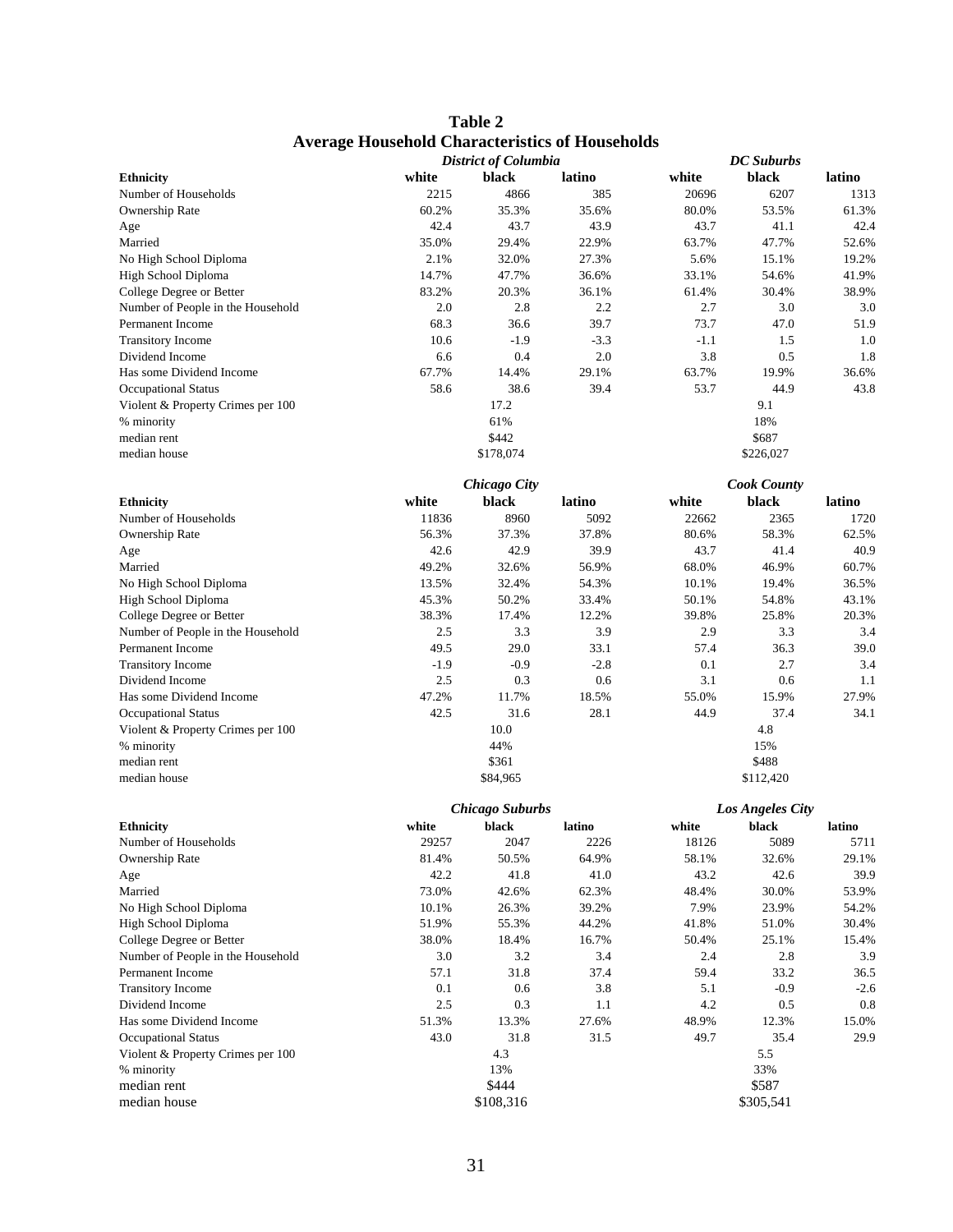|                                   |       | Los Angeles County |        | <b>Los Angeles Suburbs</b> |        |        |
|-----------------------------------|-------|--------------------|--------|----------------------------|--------|--------|
| <b>Ethnicity</b>                  | white | black              | latino | white                      | black  | latino |
| Number of Households              | 31612 | 5535               | 9345   | 44711                      | 2140   | 7383   |
| Ownership Rate                    | 64.9% | 44.7%              | 51.7%  | 70.7%                      | 45.9%  | 55.0%  |
| Age                               | 43.5  | 41.7               | 41.2   | 42.6                       | 40.0   | 40.1   |
| Married                           | 57.1% | 42.1%              | 63.9%  | 63.3%                      | 50.0%  | 66.4%  |
| No High School Diploma            | 9.4%  | 16.9%              | 44.4%  | 9.4%                       | 14.9%  | 41.7%  |
| High School Diploma               | 46.8% | 53.7%              | 39.0%  | 50.3%                      | 54.5%  | 40.4%  |
| College Degree or Better          | 43.8% | 29.4%              | 16.6%  | 40.3%                      | 30.6%  | 17.9%  |
| Number of People in the Household | 2.6   | 3.1                | 4.0    | 2.8                        | 3.2    | 4.0    |
| <b>Permanent Income</b>           | 59.9  | 38.8               | 40.0   | 60.3                       | 40.1   | 41.6   |
| <b>Transitory Income</b>          | 0.6   | 1.1                | 0.9    | $-2.5$                     | $-0.7$ | 0.9    |
| Dividend Income                   | 3.2   | 0.5                | 0.9    | 2.6                        | 0.5    | 1.0    |
| Has some Dividend Income          | 46.2% | 14.6%              | 18.9%  | 42.7%                      | 15.8%  | 20.4%  |
| <b>Occupational Status</b>        | 46.5  | 38.7               | 32.1   | 44.8                       | 38.4   | 33.0   |
| Violent & Property Crimes per 100 |       | 4.59               |        |                            |        |        |
| % minority                        |       | 28%                |        |                            |        |        |
| median rent                       |       | \$624              |        |                            |        |        |
| median house                      |       | \$261,904          |        |                            |        |        |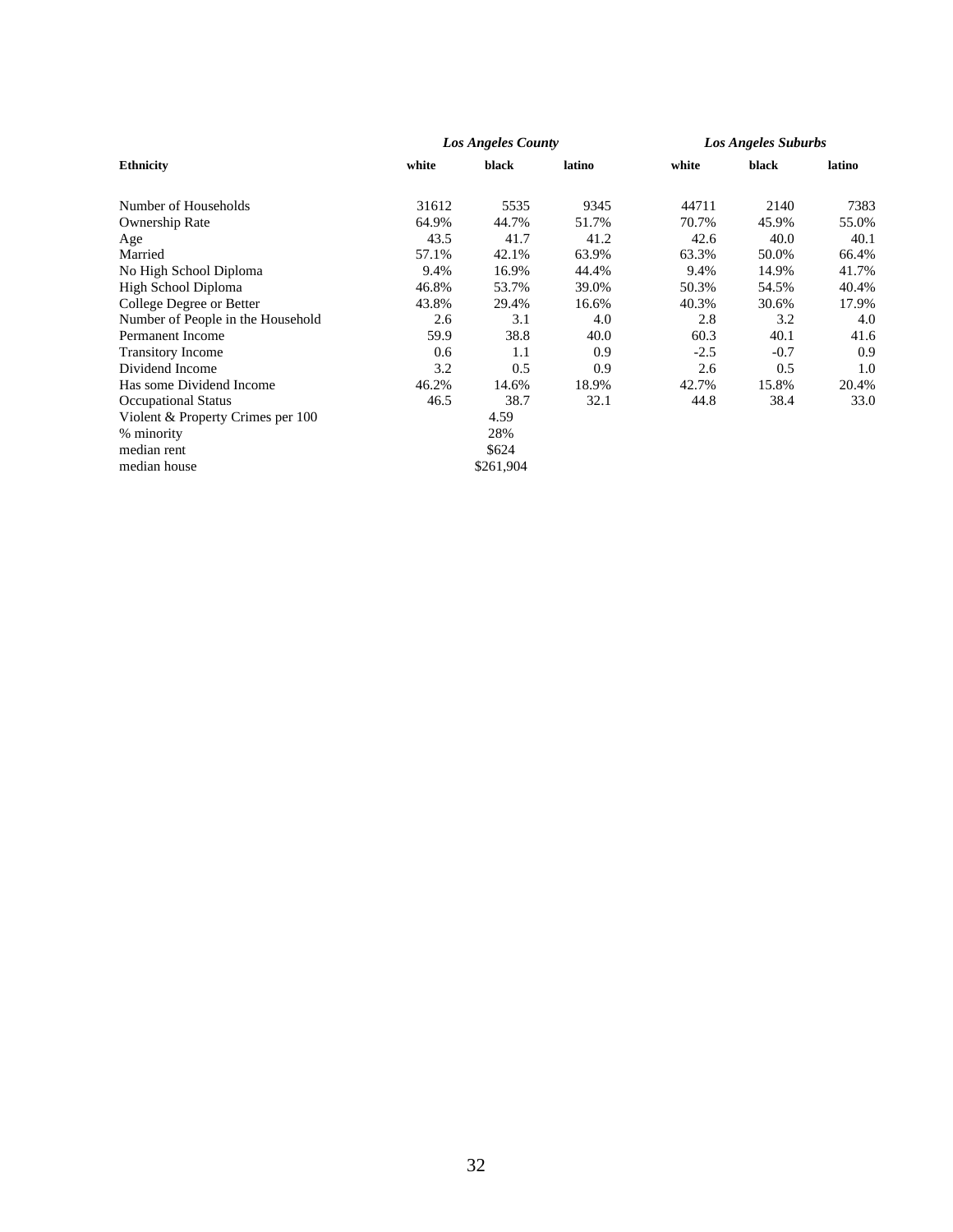## **Table 3A Determinants of Housing Tenure Choice: Los Angeles Nested Logit Models**

| <b>Race/Ethnicity</b>                                    | <b>White Households</b> |            |           | <b>Black Households</b> |           | <b>Latino Households</b> |  |
|----------------------------------------------------------|-------------------------|------------|-----------|-------------------------|-----------|--------------------------|--|
| <b>VARIABLE</b>                                          | Coef.                   | Std. Error | Coef.     | Std. Error              | Coef.     | Std. Error               |  |
| <b>Location Choice</b>                                   |                         |            |           |                         |           |                          |  |
| Distance required for move                               | $-0.076$                | 0.000      | $-0.075$  | 0.002                   | $-0.091$  | 0.001                    |  |
| Difference in House Prices (100,000s)                    | $-1.124$                | 0.056      | $-2.361$  | 0.183                   | $-0.887$  | 0.132                    |  |
| Difference in Rents                                      | 0.005                   | 0.000      | 0.009     | 0.001                   | 0.003     | 0.001                    |  |
| Difference in percentage minority status                 | 6.961                   | 0.594      | 23.095    | 2.010                   | 4.352     | 1.456                    |  |
| Difference in crime rates                                | $-0.257$                | 0.026      | $-0.596$  | 0.092                   | 0.001     | 0.068                    |  |
| <b>Tenure Choice</b>                                     |                         |            |           |                         |           |                          |  |
| Permanent Income (1000s)                                 | 0.004                   | 0.000      | 0.015     | 0.002                   | 0.003     | 0.001                    |  |
| Transitory Income (1000s)                                | 0.001                   | 0.000      | 0.027     | 0.004                   | 0.003     | 0.000                    |  |
| Age                                                      | 0.007                   | 0.001      | 0.006     | 0.002                   | 0.014     | 0.002                    |  |
| Married                                                  | 1.220                   | 0.024      | 0.945     | 0.072                   | 0.945     | 0.051                    |  |
| No High School Diploma                                   | $-0.355$                | 0.032      | $-0.390$  | 0.094                   | $-0.678$  | 0.055                    |  |
| (Omitted: High School Diploma, but no<br>college degree) |                         |            |           |                         |           |                          |  |
| College Degree or Better                                 | 0.372                   | 0.023      | 0.269     | 0.072                   | 0.298     | 0.061                    |  |
| Number of Kids in the Household                          | $-0.079$                | 0.006      | $-0.170$  | 0.018                   | $-0.025$  | 0.010                    |  |
| Immigrant status                                         |                         |            |           |                         | $-0.250$  | 0.048                    |  |
| <b>Mobility Choice</b>                                   |                         |            |           |                         |           |                          |  |
| Has some Dividend Income                                 | $-0.070$                | 0.010      | $-0.968$  | 0.217                   | $-0.305$  | 0.079                    |  |
| Age                                                      | $-0.062$                | 0.018      | 0.056     | 0.062                   | 0.221     | 0.116                    |  |
| Married                                                  | $-27.440$               | 1.504      | $-10.767$ | 1.866                   | $-12.633$ | 2.806                    |  |
| No High School Diploma                                   | 7.528                   | 0.879      | 2.438     | 1.149                   | 8.580     | 1.673                    |  |
| (Omitted: High School Diploma, but no<br>college degree) |                         |            |           |                         |           |                          |  |
| College Degree or Better                                 | $-7.529$                | 0.685      | $-6.213$  | 1.826                   | $-4.616$  | 1.831                    |  |
| Number of Kids in the Household                          | 1.357                   | 0.140      | 0.796     | 0.156                   | 0.173     | 0.129                    |  |
| <b>Occupational Status</b>                               | 0.011                   | 0.008      | $-0.005$  | 0.021                   | 0.050     | 0.019                    |  |
| Immigrant status                                         |                         |            |           |                         | 5.091     | 1.361                    |  |
| <b>Inclusive Values</b>                                  |                         |            |           |                         |           |                          |  |
| Own                                                      | $-1.355$                | 0.032      | $-2.294$  | 0.120                   | $-2.181$  | 0.083                    |  |
| Rent                                                     | $-0.195$                | 0.012      | $-0.069$  | 0.016                   | $-0.244$  | 0.033                    |  |
| Move                                                     | 60.298                  | 2.708      | 136.904   | 16.636                  | 80.976    | 13.832                   |  |
| Sample Size                                              |                         | 94449      | 12764     |                         |           | 22439                    |  |

**Note: Coefficients which are statistically significant at 5% level or greater are in bold.**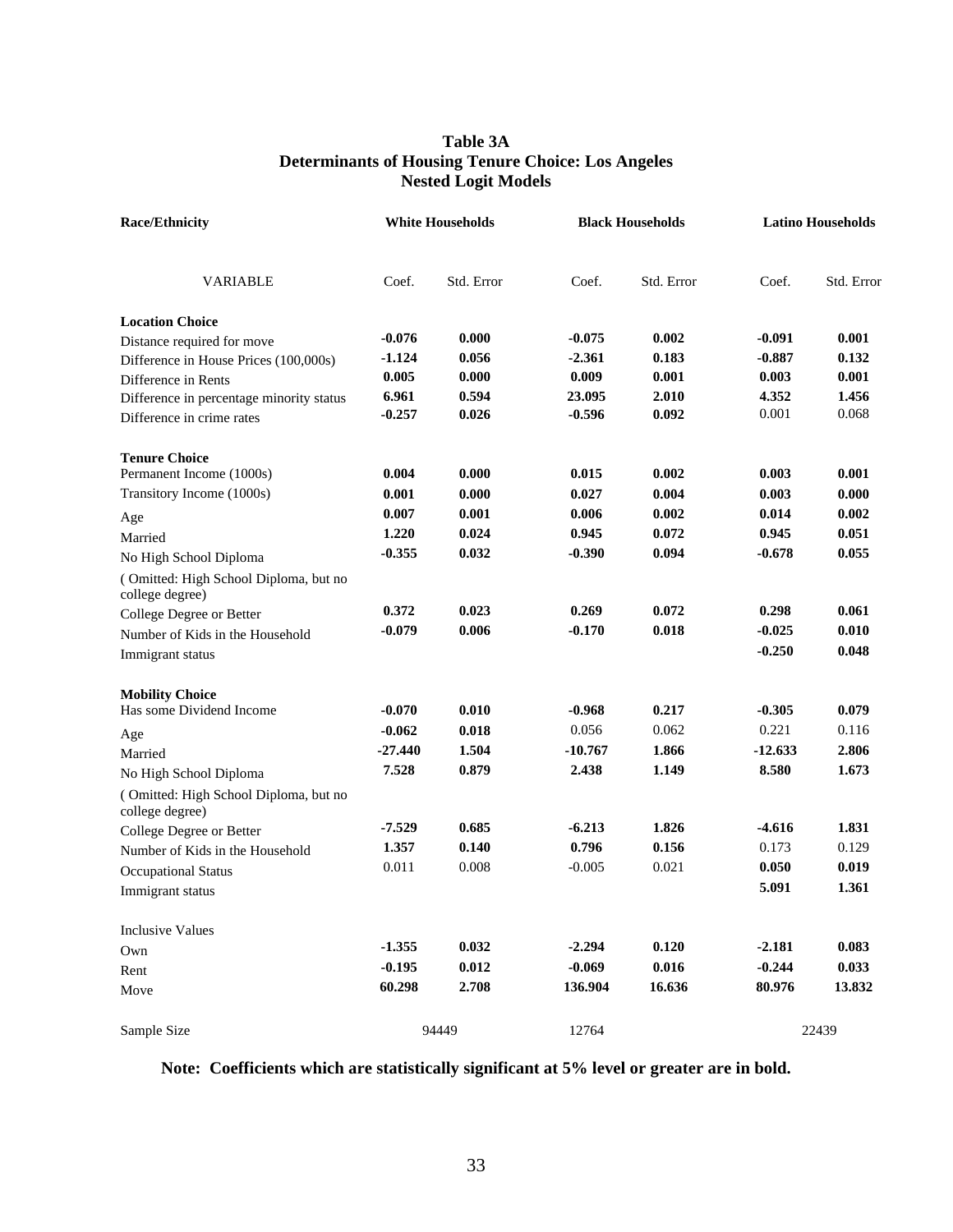### **Table 3B Determinants of Housing Tenure Choice: Chicago Nested Logit Models**

| <b>Race/Ethnicity</b>                                                                | <b>White Households</b> |            | <b>Black Households</b> |            | <b>Latino Households</b> |            |
|--------------------------------------------------------------------------------------|-------------------------|------------|-------------------------|------------|--------------------------|------------|
| <b>VARIABLE</b>                                                                      | Coef.                   | Std. Error | Coef.                   | Std. Error | Coef.                    | Std. Error |
| <b>Location Choice</b>                                                               |                         |            |                         |            |                          |            |
| Distance required for move                                                           | $-0.072$                | 0.000      | $-0.082$                | 0.002      | $-0.077$                 | 0.001      |
| Difference in House Prices (100,000s)                                                | 1.477                   | 0.118      | $-1.130$                | 0.588      | 1.307                    | 0.455      |
| Difference in Rents                                                                  | $-0.188$                | 0.034      | 0.166                   | 0.164      | $-0.330$                 | 0.130      |
| Difference in percentage minority status                                             | $-2.166$                | 0.418      | 0.311                   | 1.453      | 2.530                    | 1.433      |
| Difference in crime rates                                                            | 0.014                   | 0.003      | 0.013                   | 0.008      | 0.002                    | 0.008      |
| <b>Tenure Choice</b>                                                                 |                         |            |                         |            |                          |            |
| Permanent Income (1000s)                                                             | 0.018                   | 0.001      | 0.013                   | 0.001      | 0.001                    | 0.001      |
| Dividend Income (1000s)                                                              | 0.058                   | 0.004      | 0.023                   | 0.002      | 0.021                    | 0.003      |
| Age                                                                                  | $-0.007$                | 0.001      | $-0.024$                | 0.002      | $-0.009$                 | 0.002      |
| Married                                                                              | 1.083                   | 0.043      | 1.029                   | 0.067      | 0.884                    | 0.066      |
| No High School Diploma                                                               | $-0.597$                | 0.049      | $-0.363$                | 0.076      | $-0.564$                 | 0.064      |
| College Degree or Better<br>(omitted: high school diploma, but no college<br>degree) | $-0.206$                | 0.040      | 0.071                   | 0.063      | $-0.054$                 | 0.067      |
| Number of children in household                                                      | 0.020                   | 0.002      | $-0.100$                | 0.014      | $-0.013$                 | 0.010      |
| <b>Immigrant Status</b>                                                              |                         |            |                         |            | $-0.135$                 | 0.046      |
| <b>Mobility Choice</b>                                                               |                         |            |                         |            |                          |            |
| Has some dividend income                                                             | $-0.041$                | 0.003      | $-1.994$                | 0.551      | $-0.728$                 | 0.166      |
| Age                                                                                  | 0.195                   | 0.003      | 0.671                   | 0.181      | 0.150                    | 0.045      |
| Married                                                                              | 0.110                   | 0.055      | $-35.393$               | 7.973      | $-21.626$                | 3.948      |
| No High School Diploma<br>(omitted: high school diploma, but no college<br>degree)   | 0.848                   | 0.076      | 10.348                  | 3.321      | 9.120                    | 2.053      |
| College Degree or Better                                                             | 0.488                   | 0.052      | $-8.751$                | 3.244      | 0.901                    | 2.039      |
| Number of children in household                                                      | 0.763                   | 0.017      | 1.239                   | 0.384      | 0.192                    | 0.237      |
| Occupational status                                                                  | 0.054                   | 0.001      | $-0.020$                | 0.032      | $-0.002$                 | 0.011      |
| Immigrant status                                                                     |                         |            |                         |            | 2.675                    | 1.113      |
| Inclusive values                                                                     |                         |            |                         |            |                          |            |
| Own                                                                                  | 86.727                  | 0.042      | $-0.925$                | 0.081      | $-0.518$                 | 0.062      |
| Rent                                                                                 | 87.629                  | 0.043      | $-0.191$                | 0.024      | $-0.285$                 | 0.044      |
| Move                                                                                 | $-0.112$                | 0.001      | 192.879                 | 39.131     | 63.420                   | 11.052     |
| Sample size                                                                          |                         | 63755      |                         | 13372      |                          | 9038       |

## **Note: Coefficients which are statistically significant at 5% level or greater are in bold.**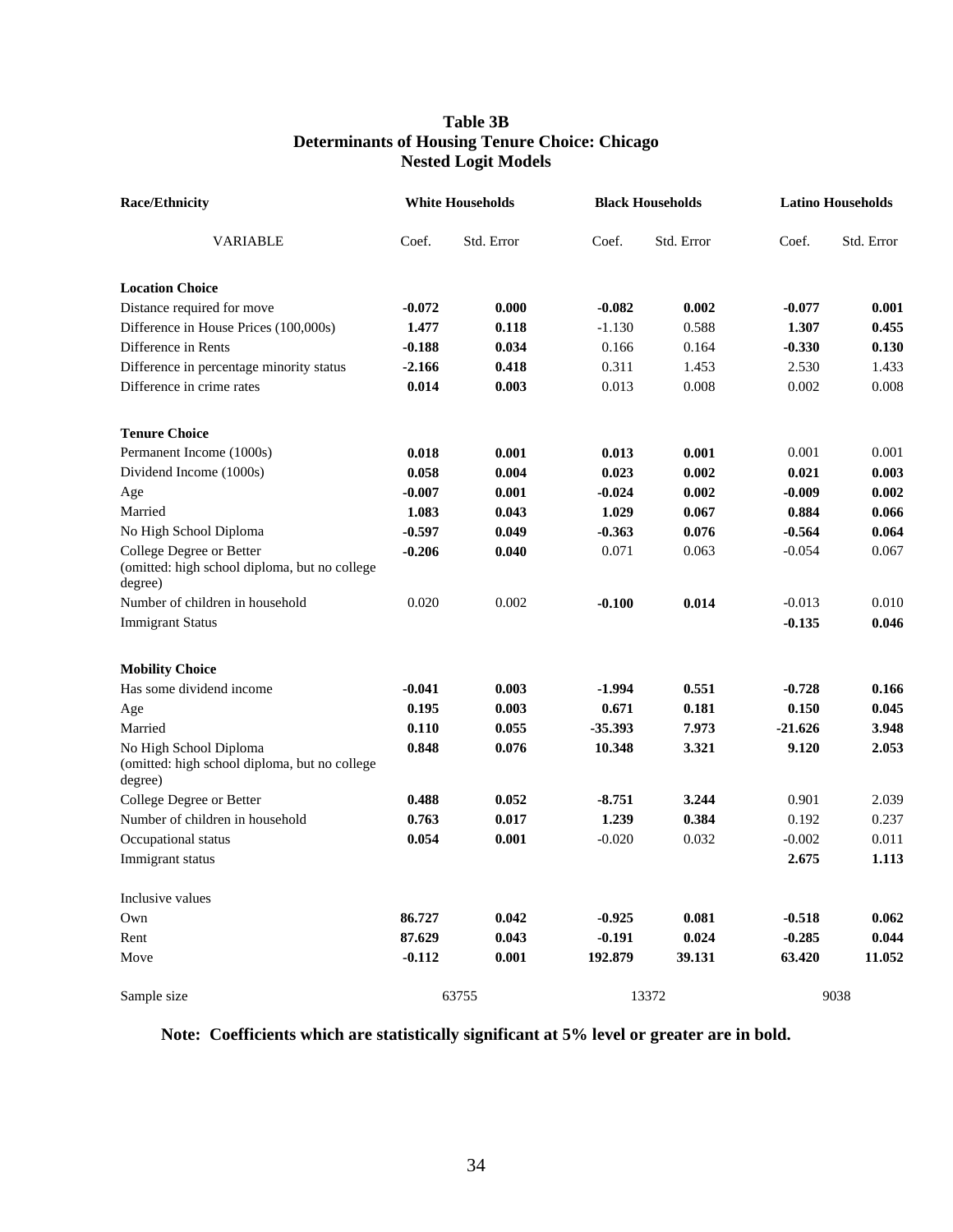## **Table 3C Determinants of Housing Tenure Choice: Washington D.C. Nested Logit Models**

| <b>Race/Ethnicity</b>                                                                | <b>White Households</b> |            | <b>Black Households</b> |            | <b>Latino Households</b> |            |
|--------------------------------------------------------------------------------------|-------------------------|------------|-------------------------|------------|--------------------------|------------|
| VARIABLE                                                                             | Coef.                   | Std. Error | Coef.                   | Std. Error | Coef.                    | Std. Error |
| <b>Location Choice</b>                                                               |                         |            |                         |            |                          |            |
| Distance required for move                                                           | $-0.144$                | 0.002      | $-0.249$                | 0.003      | $-0.144$                 | 0.006      |
| Difference in House Prices (100,000s)                                                | 0.859                   | 0.061      | $-0.452$                | 0.128      | 1.212                    | 0.426      |
| Difference in Rents                                                                  | $-1.742$                | 0.059      | $-0.661$                | 0.122      | $-1.356$                 | 0.363      |
| Difference in percentage minority status                                             | $-1.032$                | 0.287      | $-0.860$                | 0.547      | 1.949                    | 2.091      |
| Difference in crime rates                                                            | $-0.487$                | 0.010      | $-0.123$                | 0.025      | $-0.446$                 | 0.038      |
| <b>Tenure Choice</b>                                                                 |                         |            |                         |            |                          |            |
| Permanent Income (1000s)                                                             | 0.000                   | 0.003      | 0.018                   | 0.003      | 0.001                    | 0.001      |
| Transitory Income (1000s)                                                            | 0.000                   | 0.000      | 0.033                   | 0.003      | 0.000                    | 0.000      |
| Age                                                                                  | 0.005                   | 0.001      | $-0.007$                | 0.003      | 0.003                    | 0.004      |
| Married                                                                              | 1.185                   | 0.056      | 1.132                   | 0.096      | 0.503                    | 0.147      |
| No High School Diploma                                                               | $-0.154$                | 0.041      | $-0.554$                | 0.112      | $-0.286$                 | 0.194      |
| College Degree or Better<br>(omitted: high school diploma, but no<br>college degree) | 0.495                   | 0.049      | 0.535                   | 0.093      | 0.590                    | 0.171      |
| Number of children in household                                                      | $-0.016$                | 0.008      | $-0.158$                | 0.027      | $-0.039$                 | 0.024      |
| <b>Immigrant Status</b>                                                              |                         |            |                         |            | $-0.122$                 | 0.125      |
| <b>Mobility Choice</b>                                                               |                         |            |                         |            |                          |            |
| Has some dividend income                                                             | $-0.038$                | 0.024      | $-0.225$                | 0.048      | $-0.164$                 | 0.162      |
| Age                                                                                  | $-0.332$                | 0.072      | 0.608                   | 0.057      | $-0.168$                 | 0.181      |
| Married                                                                              | -85.864                 | 7.602      | $-0.779$                | 0.394      | $-22.165$                | 9.073      |
| No High School Diploma<br>(omitted: high school diploma, but no<br>college degree)   | 10.425                  | 2.877      | 1.444                   | 0.391      | 11.369                   | 8.784      |
| College Degree or Better                                                             | $-34.025$               | 4.479      | $-0.332$                | 0.474      | $-31,747$                | 12.549     |
| Number of children in household                                                      | 1.161                   | 0.562      | 0.679                   | 0.076      | 1.382                    | 0.987      |
| Occupational status                                                                  | 0.017                   | 0.013      | 0.098                   | 0.010      | 0.017                    | 0.050      |
| Immigrant status                                                                     |                         |            |                         |            | 6.656                    | 7.307      |
| Inclusive values                                                                     |                         |            |                         |            |                          |            |
| Own                                                                                  | $-0.606$                | 0.026      | $-13.300$               | 2.609      | $-0.820$                 | 0.110      |
| Rent                                                                                 | $-0.261$                | 0.018      | $-11.026$               | 2.619      | $-0.202$                 | 0.047      |
| Move                                                                                 | 122.382                 | 8.569      | 2.491                   | 0.593      | 136.080                  | 35.781     |
| Sample size                                                                          |                         | 22911      |                         | 11073      |                          | 1698       |

# **Note: Coefficients which are statistically significant at 5% level or greater are in bold.**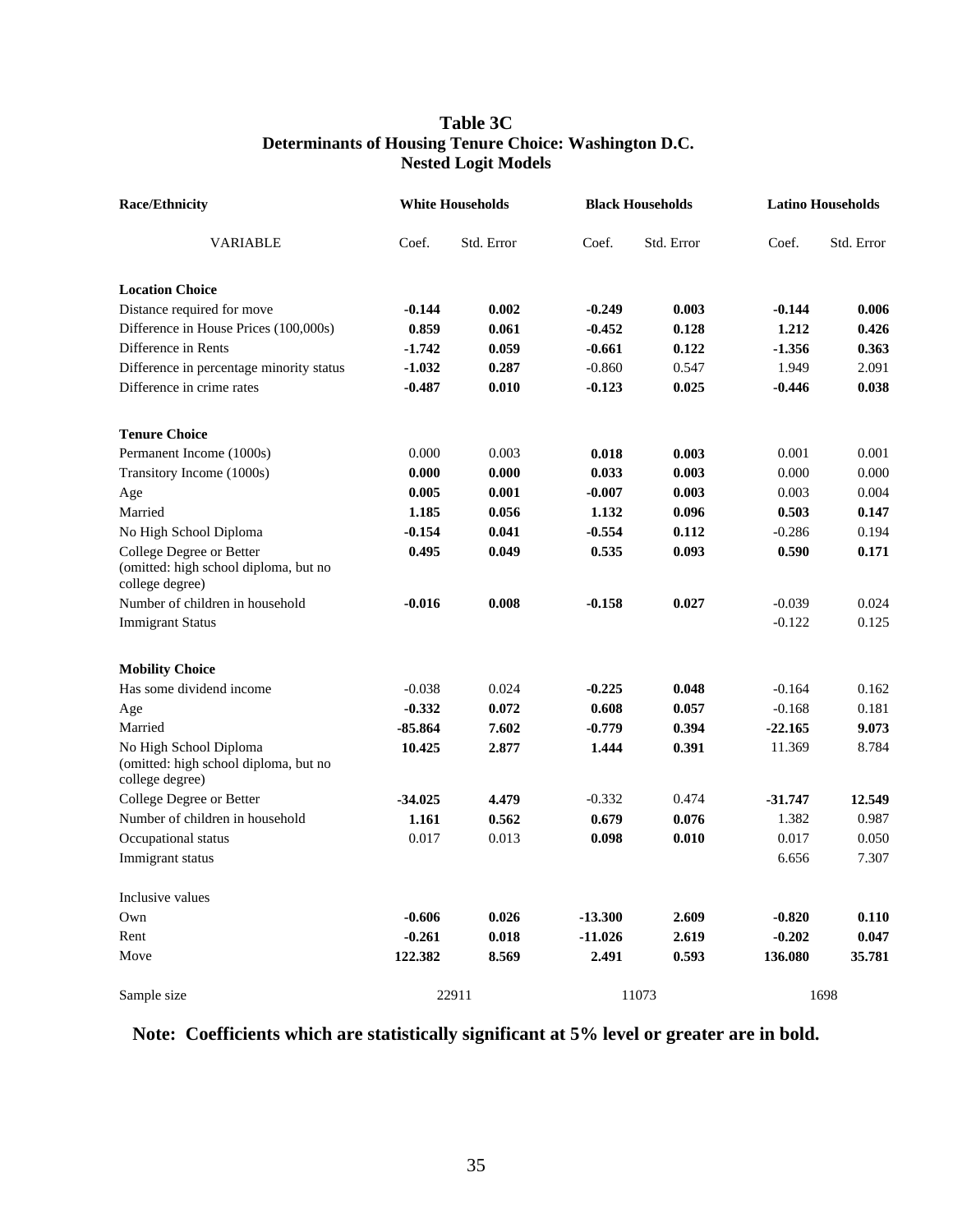# **Figure 1A Simulated Changes in the Intra-Metropolitan Location Choices of Minority Households Los Angeles CMSA**

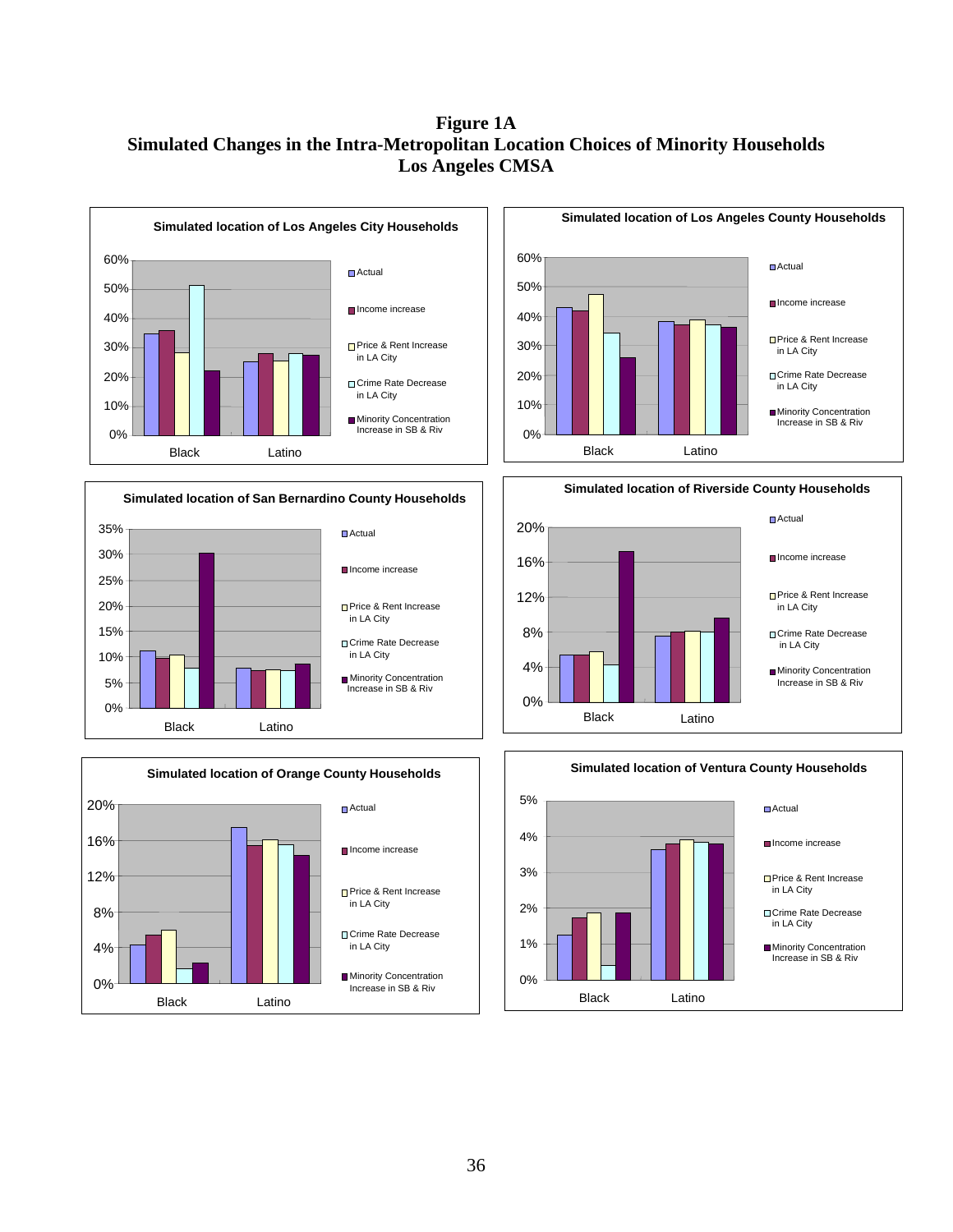# **Figure 1B Simulated Changes in the Intra-Metropolitan Location Choices of Minority Households Chicago CMSA**











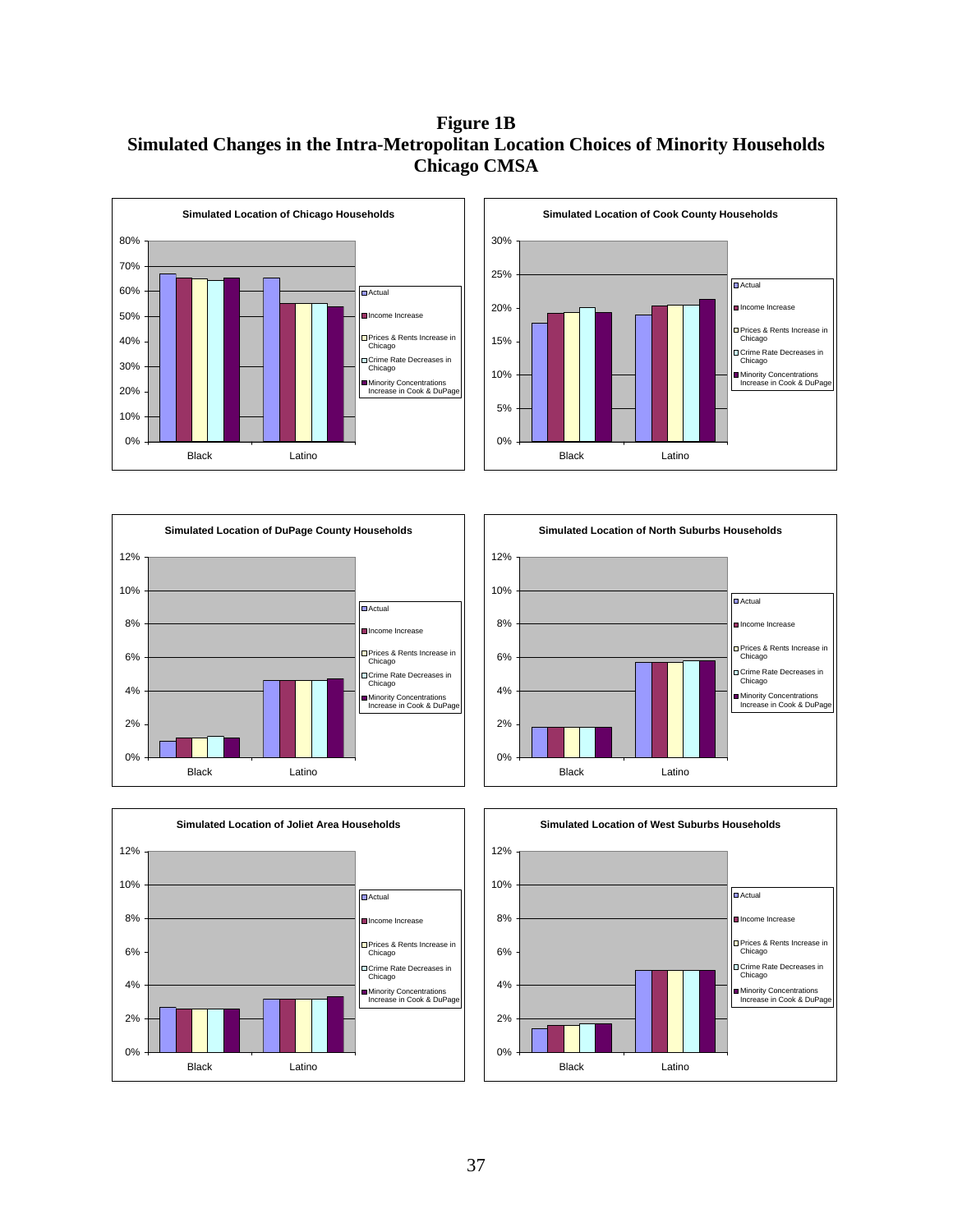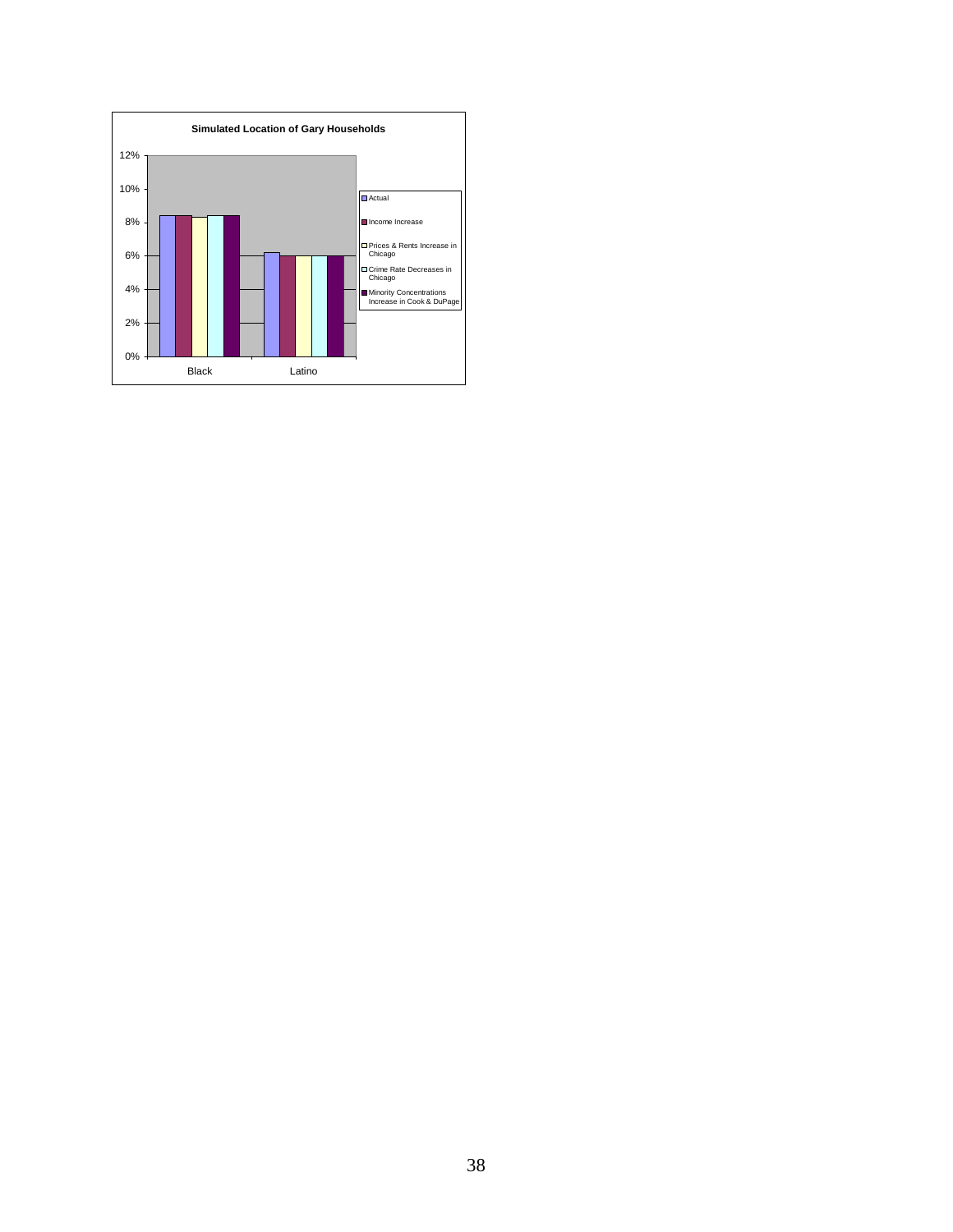## **Figure 1C Simulated Changes in the Intra-Metropolitan Location Choices of Minority Households Washington D.C. CMSA**











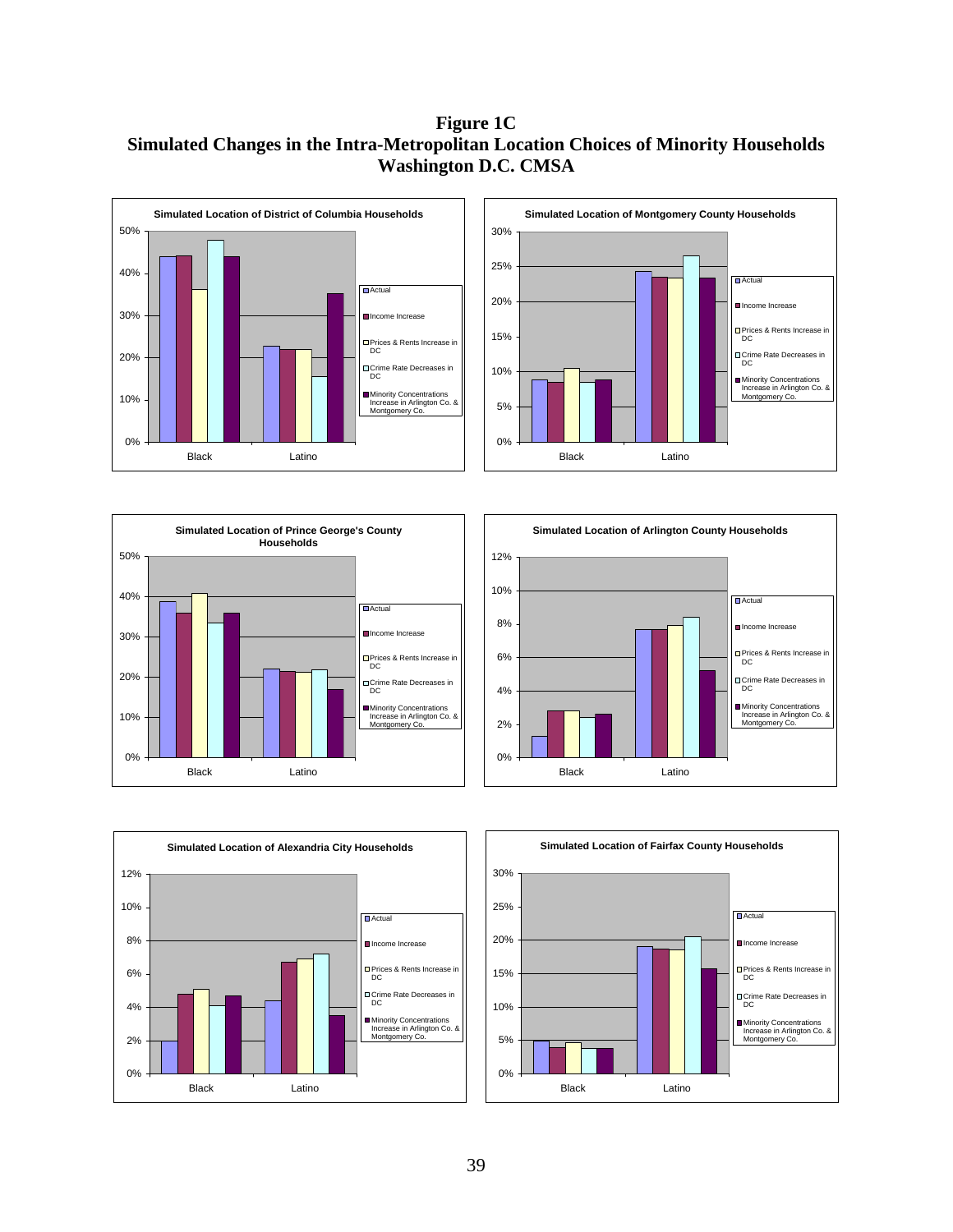**Figure 2A Simulated Changes in the Intra-Metropolitan Distribution of Minority Homeownership Los Angeles CMSA** 



Note: Percentages shown for the actual homeownership rate of minority households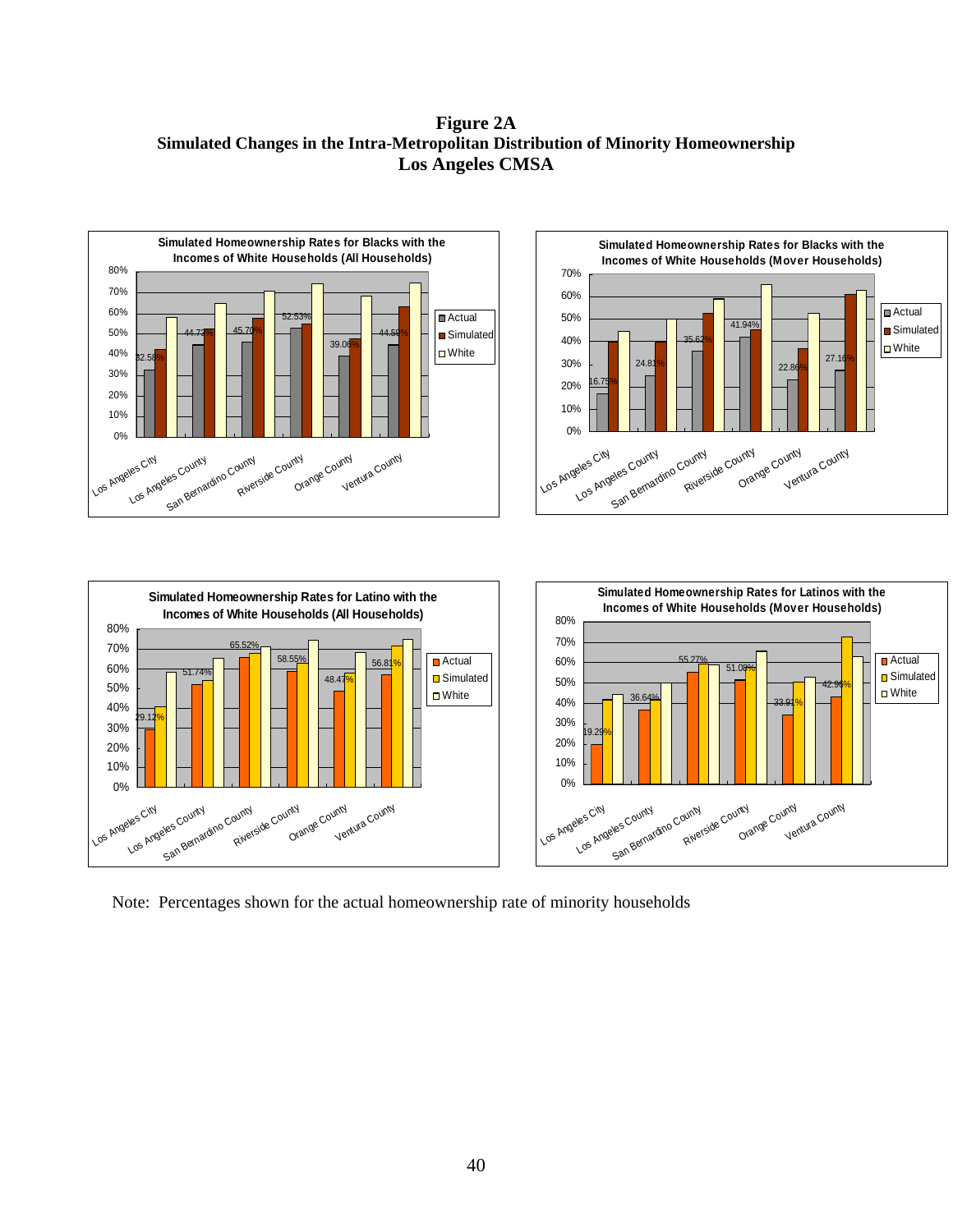**Figure 2B Simulated Changes in the Intra-Metropolitan Distribution of Minority Homeownership Chicago CMSA** 





![](_page_41_Figure_3.jpeg)